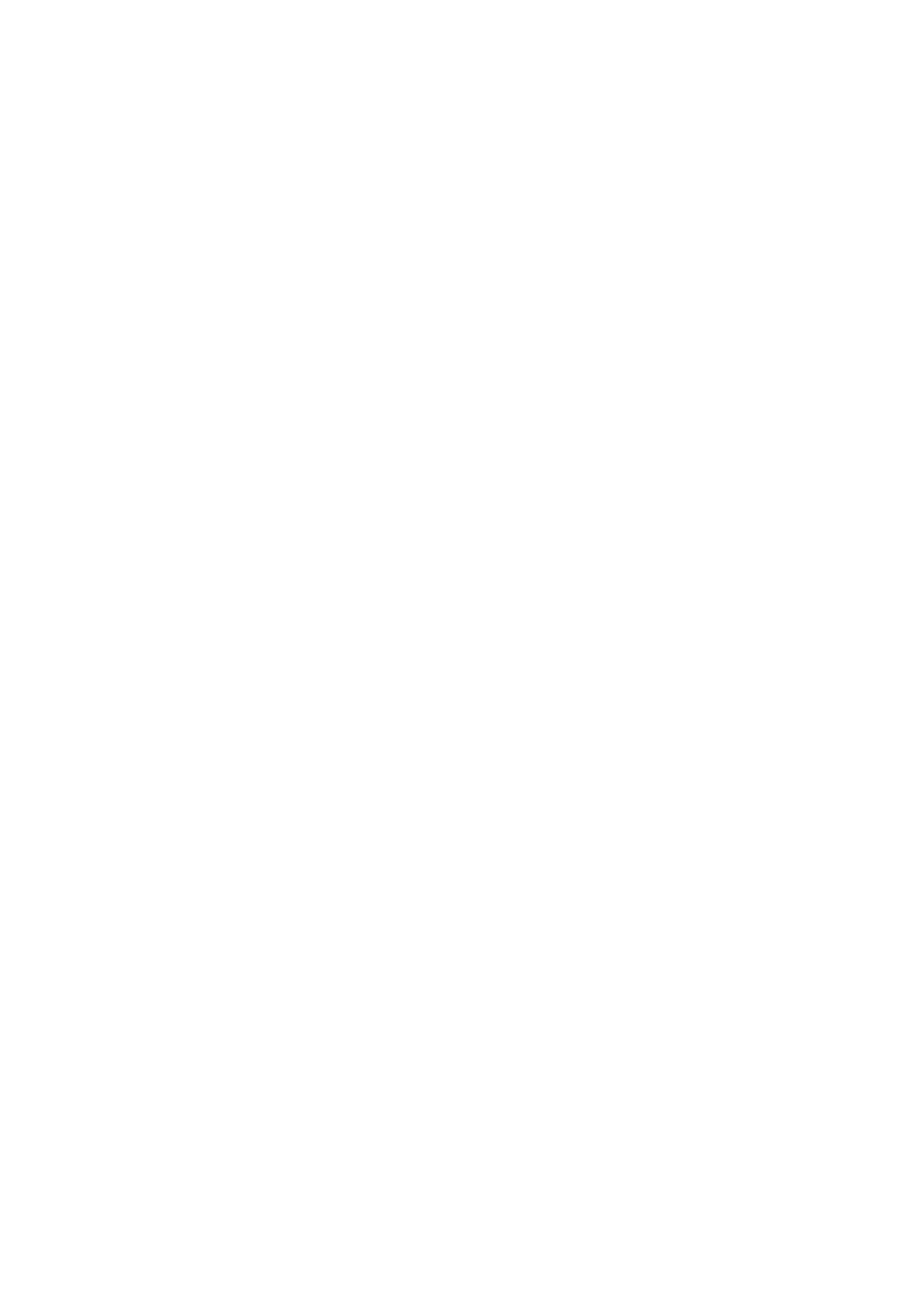*I certify that this PUBLIC BILL, which originated in the LEGISLATIVE COUNCIL, has finally passed the LEGISLATIVE COUNCIL and the LEGISLATIVE ASSEMBLY of NEW SOUTH WALES.*

*Legislative Council 2009* *Clerk of the Parliaments*



New South Wales

# **Parliamentary Electorates and Elections Amendment (Automatic Enrolment) Bill 2009**

Act No , 2009

An Act to amend the *Parliamentary Electorates and Elections Act 1912* in relation to the preparation of electoral rolls by the Electoral Commissioner; to make miscellaneous amendments to that Act; and for other purposes.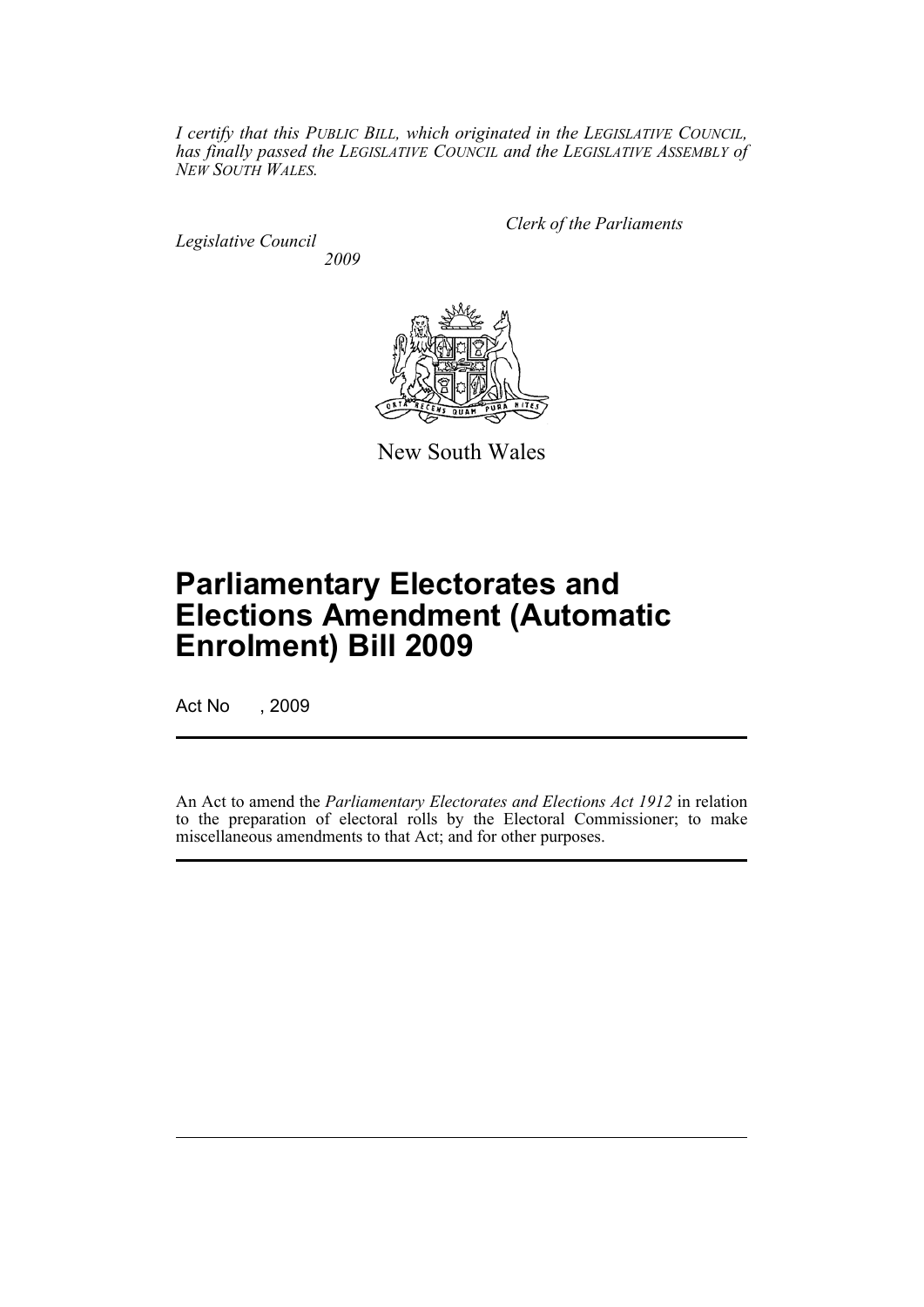#### <span id="page-3-0"></span>**The Legislature of New South Wales enacts:**

## **1 Name of Act**

This Act is the *Parliamentary Electorates and Elections Amendment (Automatic Enrolment) Act 2009*.

## <span id="page-3-1"></span>**2 Commencement**

This Act commences on a day or days to be appointed by proclamation.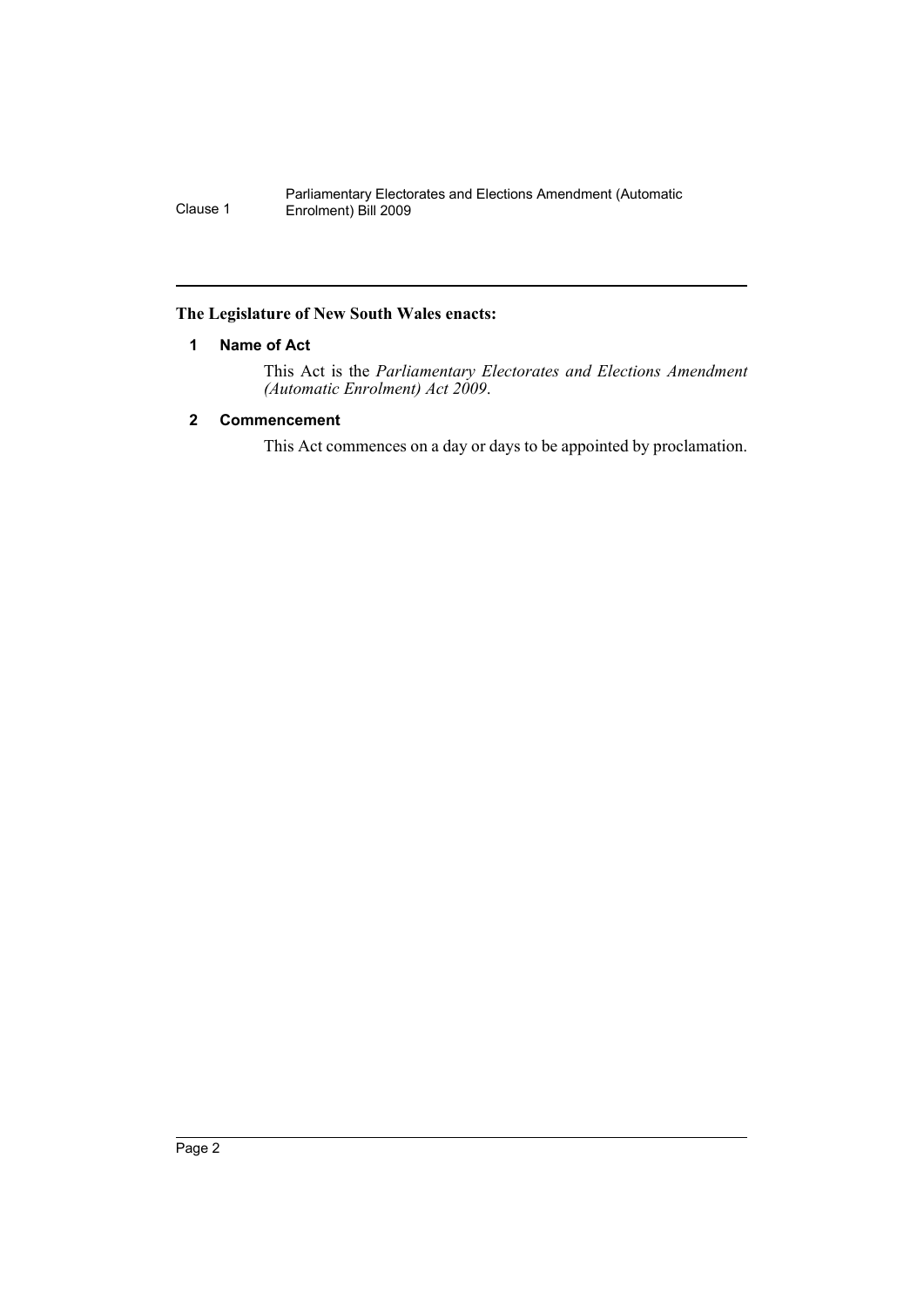Amendment of Parliamentary Electorates and Elections Act 1912 No 41 relating to automatic enrolment

#### Schedule 1

# <span id="page-4-0"></span>**Schedule 1 Amendment of Parliamentary Electorates and Elections Act 1912 No 41 relating to automatic enrolment**

#### **[1] Section 3 Definitions**

Insert in alphabetical order in section 3 (1):

*Approved form* means a form approved by the Electoral Commissioner for the purposes of the provision in which the expression occurs.

*Driver licence* means a driver licence issued under the *Road Transport (Driver Licensing) Act 1998*.

*Photo Card* means a New South Wales Photo Card issued by the Roads and Traffic Authority under the *Photo Card Act 2005*.

#### **[2] Section 3 (1)**

Omit the definitions of *Divisional returning officer*, *Officer*, *Registrar* and *Subdivision*.

#### **[3] Section 3 (1)**

Omit the definitions of *Eligible overseas elector*, *Itinerant elector* and *Silent elector*.

Insert instead, respectively:

*Eligible overseas elector* means an elector under this Act who is also enrolled under section 94, 94A or 95 of the Commonwealth Act.

*Itinerant elector* means an elector under this Act who is also enrolled under section 96 of the Commonwealth Act.

*Silent elector* means an elector whose address is not recorded on a roll by operation of section 31.

#### **[4] Section 3 (5)**

Omit "section 38A". Insert instead "section 31".

#### **[5] Part 3 Qualification of electors**

Omit the Part (other than section 21).

Transfer section 21 to Part 3B of the Act (as substituted by this Act) and renumber it as section 25.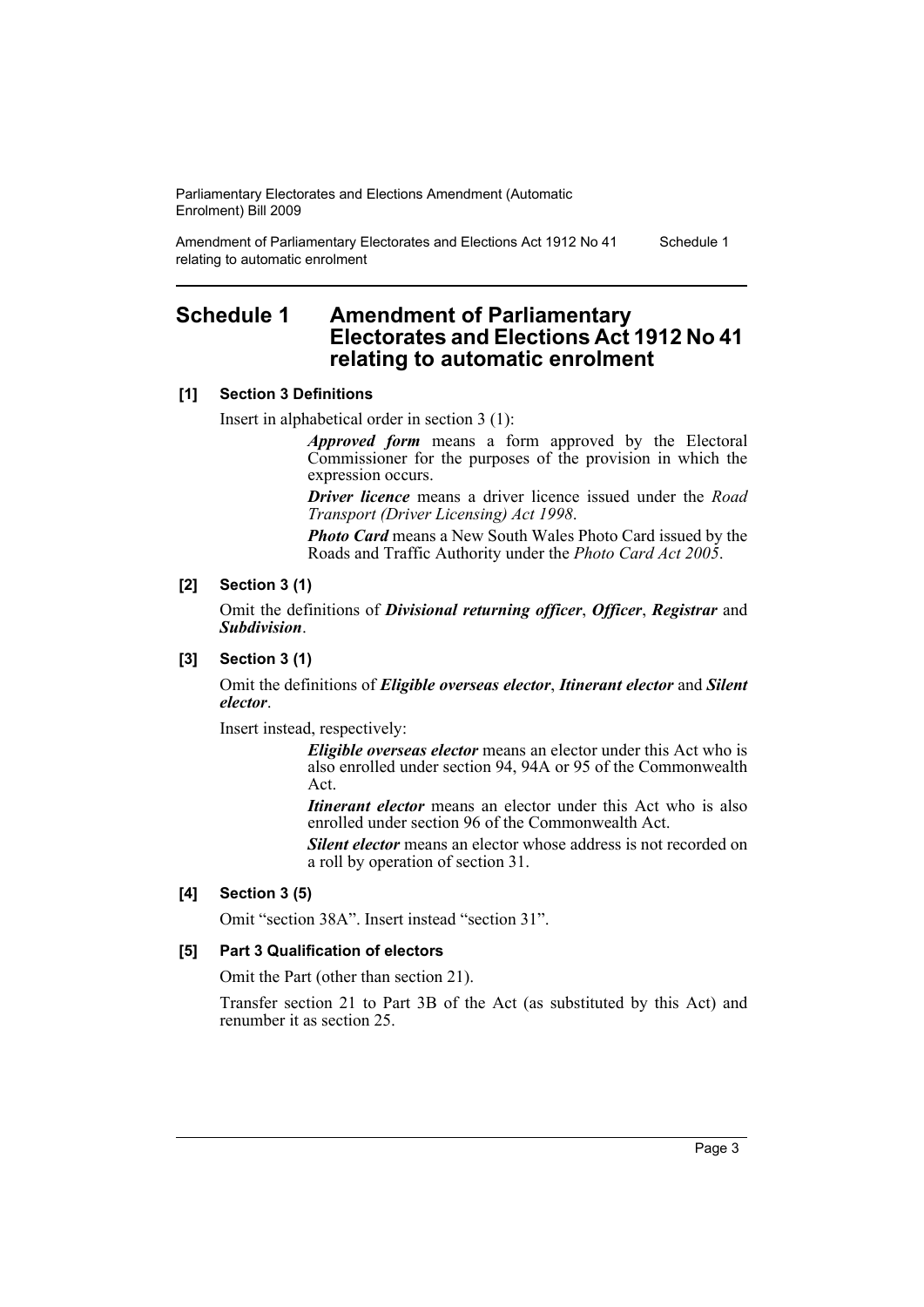Schedule 1 Amendment of Parliamentary Electorates and Elections Act 1912 No 41 relating to automatic enrolment

#### **[6] Part 3B**

Omit the Part. Insert instead:

## **Part 3B Entitlement to enrol and vote**

#### **22 Who is entitled to be enrolled?**

- (1) A person is entitled to be enrolled for a district if:
	- (a) the person:
		- (i) has attained 18 years of age, and
		- (ii) is an Australian citizen, and
	- (b) the person lives at an address in that district and the person has lived at that address for at least one month before the enrolment.
- (2) A person, who is not entitled to be enrolled for any district under subsection (1), is entitled to be enrolled for a district if the person is enrolled under any of the following provisions of the Commonwealth Act for a Commonwealth subdivision which is included in that district:
	- (a) section 93 (1) (b) (ii)—being British subjects enrolled in relation to a Commonwealth division before a Commonwealth division before 26 January 1984,
	- (b) section 94—enrolled voters leaving Australia,
	- (c) section 94A—voters enrolled outside Australia,
	- (d) section 95—spouse, de facto partner or child of eligible overseas elector,
	- (e) section 96—itinerant electors,
	- (f) section 100—age 17 enrolment.
- (3) A person who has attained 17 years of age is entitled to be enrolled for a district if the person would be entitled to enrol under subsection (1) had the person attained 18 years of age.
- (4) Subject to subsection (2), a person is not entitled to be enrolled:
	- (a) on more than one district roll, or
	- (b) in respect of any address other than the address at which the person is living at the date:
		- (i) that the person forwarded his or her claim for enrolment or transfer of enrolment, or
		- (ii) that the Electoral Commissioner enrolled the person.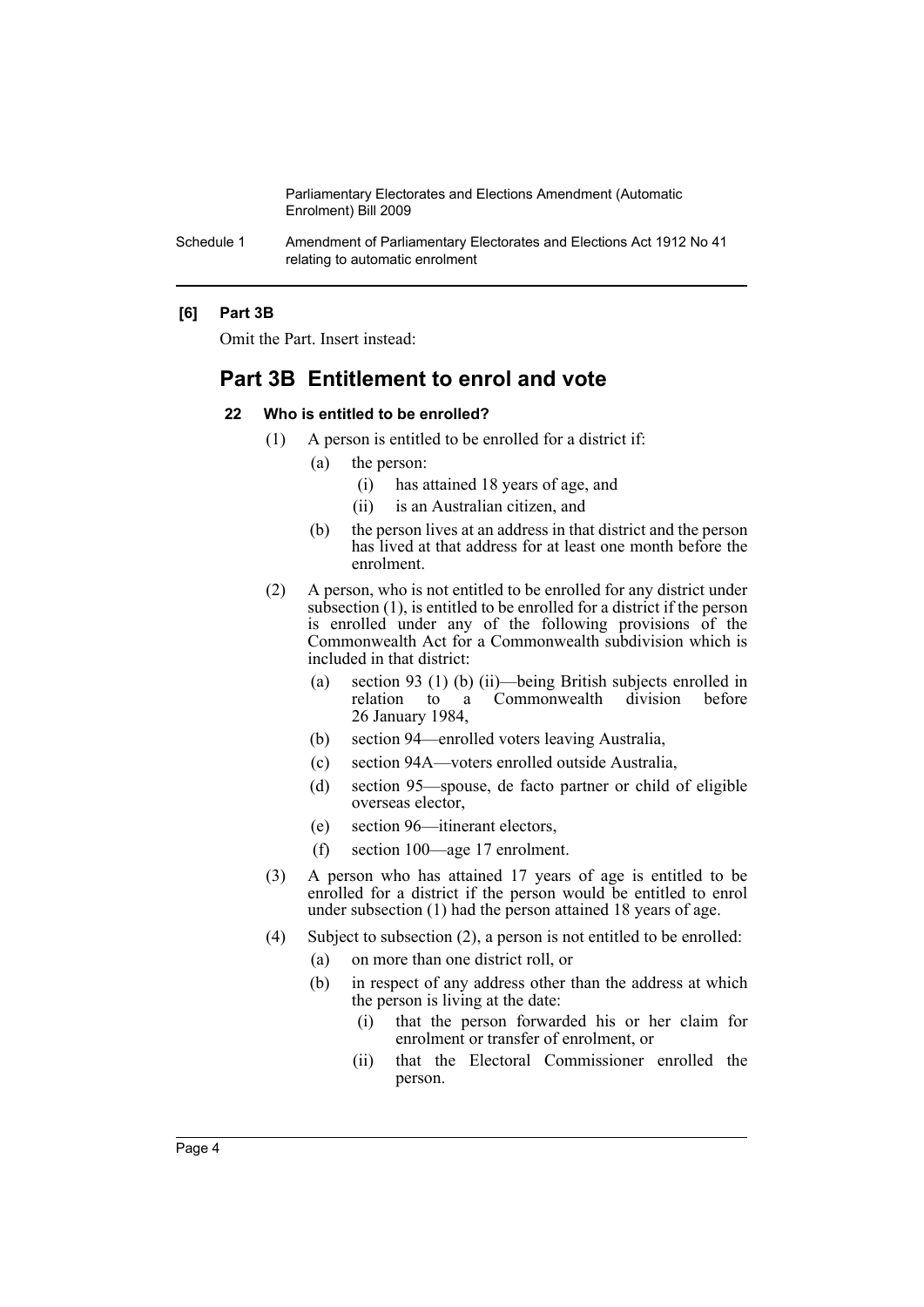Amendment of Parliamentary Electorates and Elections Act 1912 No 41 relating to automatic enrolment Schedule 1

#### **23 Entitlement to vote**

Subject to this Act, an elector who is enrolled for a district is entitled to vote at any election for the Assembly for the district. **Note.** Section 22 of the *Constitution Act 1902* provides that persons entitled to vote at a general election of Members of the Legislative Assembly, and only those persons, are entitled to vote at a periodic election for the Legislative Council.

#### **24 Restrictions on entitlement to vote**

- (1) Despite section 23, an elector is not entitled to vote at an election for a district if the elector:
	- (a) has been enrolled under section 22 (3), and
	- (b) has not attained 18 years of age on the date appointed for the taking of the poll for an election.
- (2) For the purposes of this Act in its application in relation to an election, a person who has not attained 18 years of age on the date appointed for the taking of the poll for that election is taken not to be:
	- (a) entitled to be enrolled on a roll, and
	- (b) enrolled on a roll.
- (3) A person is not entitled to vote more than once at any Assembly general election, by-election or periodic Council election, or at more than one election for the Assembly or Council held on the same day.
- (4) An elector, other than a relevant elector, is not entitled to vote at an election as an elector of the district in respect of which the elector is enrolled unless the real place of living of the elector was, at some time within 3 months immediately preceding polling day for that election, within that district.
- (5) Despite anything in this Act:
	- (a) an elector who has changed address to another place within the same district is not, by reason only of that change, to be dispossessed of his or her entitlement to be enrolled for that district and to vote at an election in respect of that enrolment, and
	- (b) an elector who, within 3 months before any election, has changed address to another district, may vote at that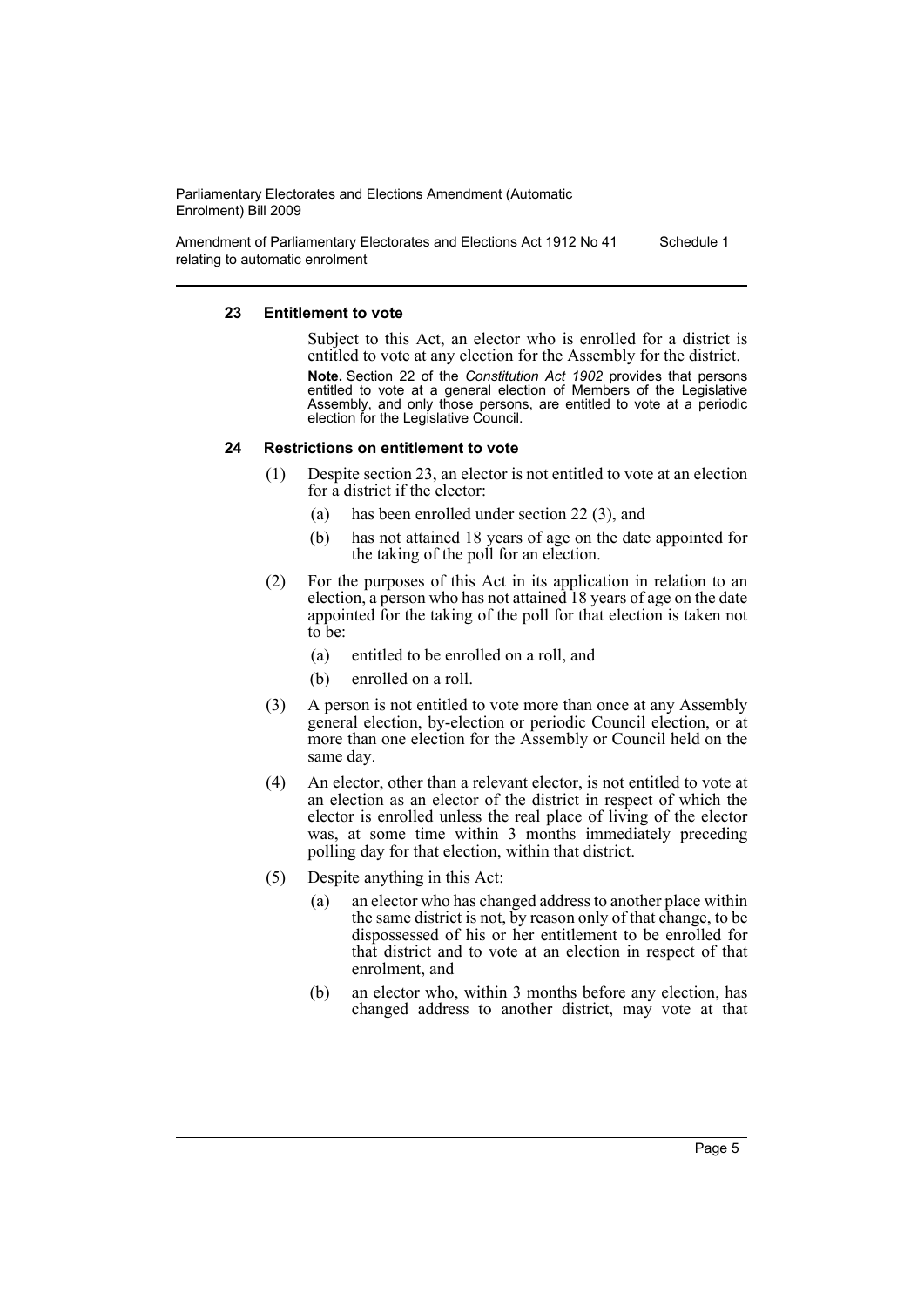Schedule 1 Amendment of Parliamentary Electorates and Elections Act 1912 No 41 relating to automatic enrolment

> election for the district for which the elector is enrolled as provided by this Act for the purposes of that election. **Note.** A person who is living at an address in a district and has lived at

> that address for at least one month may enrol and vote at an election for that district: see sections 22 (1) and 106.

- (6) In this section, *relevant elector* means:
	- (a) an Antarctic elector, or
	- (b) an eligible overseas elector, or
	- (c) an itinerant elector.

#### **[7] Part 4**

Omit Part 4 (other than Division 3A). Insert instead:

# **Part 4 Enrolment and rolls**

## **Division 1 Rolls**

## **26 Rolls for districts**

- (1) The Electoral Commissioner is to keep and maintain a roll for each district.
- (2) The roll for a district is:
	- (a) to be kept in a form determined by the Electoral Commissioner, and
	- (b) to include the surname, given name or names, date of birth, occupation (or other prescribed particulars) and sex of each elector, and
	- (c) to include the residence of the elector (except in relation to a silent elector, an eligible overseas elector or an itinerant elector), and
	- (d) to contain such other particulars as are prescribed.
- (3) In addition to any other function conferred by this Act on the Electoral Commissioner in relation to the keeping and maintenance of rolls, the Electoral Commissioner may alter any district roll by doing any of the following:
	- (a) correcting any mistake or omission in the particulars of the enrolment of an elector,
	- (b) altering the particulars of the elector on a district roll,
	- (c) removing the name of any deceased elector,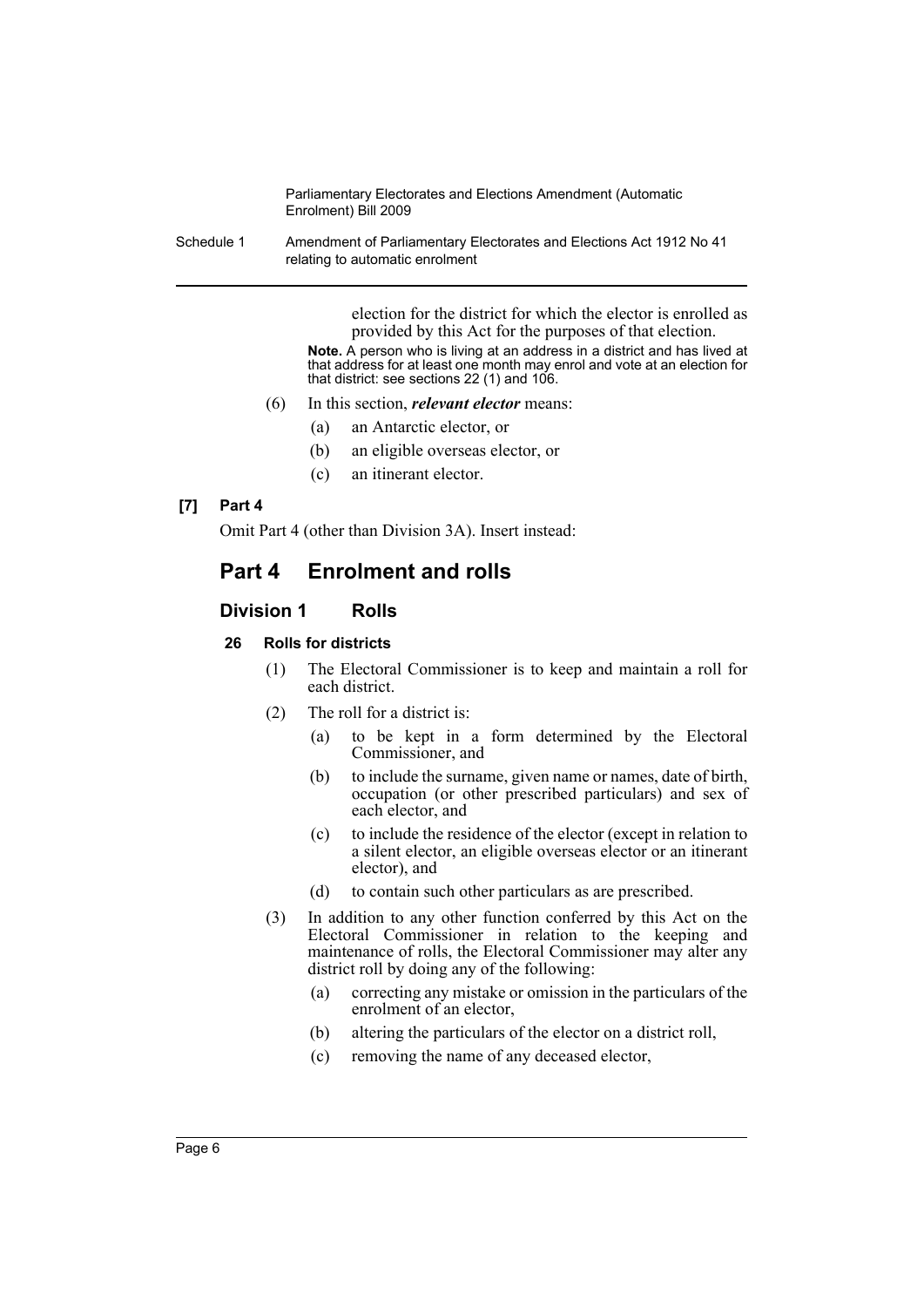Amendment of Parliamentary Electorates and Elections Act 1912 No 41 relating to automatic enrolment Schedule 1

- (d) removing the name of an elector who has been convicted and sentenced to a term of imprisonment of one year or longer and is in prison pursuant to that sentence,
- (e) striking out the superfluous entry where the name of the same elector appears more than once on the same district roll,
- (f) reinstating any name removed by mistake as the name of a deceased elector,
- (g) reinstating any name removed as the result of an objection, where satisfied that the objection was based on a mistake as to fact and that the person whose enrolment was the subject of the objection is still entitled, and has continuously been entitled, to the enrolment in respect of which the objection was made,
- (h) reinstating any other name removed by mistake or which has been accidentally omitted,
- (i) altering any particulars of the enrolment of an elector necessitated:
	- (i) by the numbering or re-numbering or naming or re-naming of the elector's place of residence, or
	- (ii) by the naming or re-naming of a street, public place or locality, or
	- (iii) for any other similar reason.
- (4) For the avoidance of doubt, the Electoral Commissioner may keep rolls in an electronic form.

## **Division 2 Enrolment**

#### **27 Compulsory enrolment: obligation to enrol and keep enrolment updated**

- (1) Every person who:
	- (a) is not enrolled for any district, and
	- (b) is entitled to be enrolled on a roll for a district (other than under section 22 $(2)$  or  $(3)$ ),

must, within 21 days of becoming entitled to be enrolled, unless the person has been notified by the Electoral Commissioner that the person has been enrolled by the Electoral Commissioner:

(c) complete and sign a claim for enrolment in the approved form in accordance with the directions on the form, and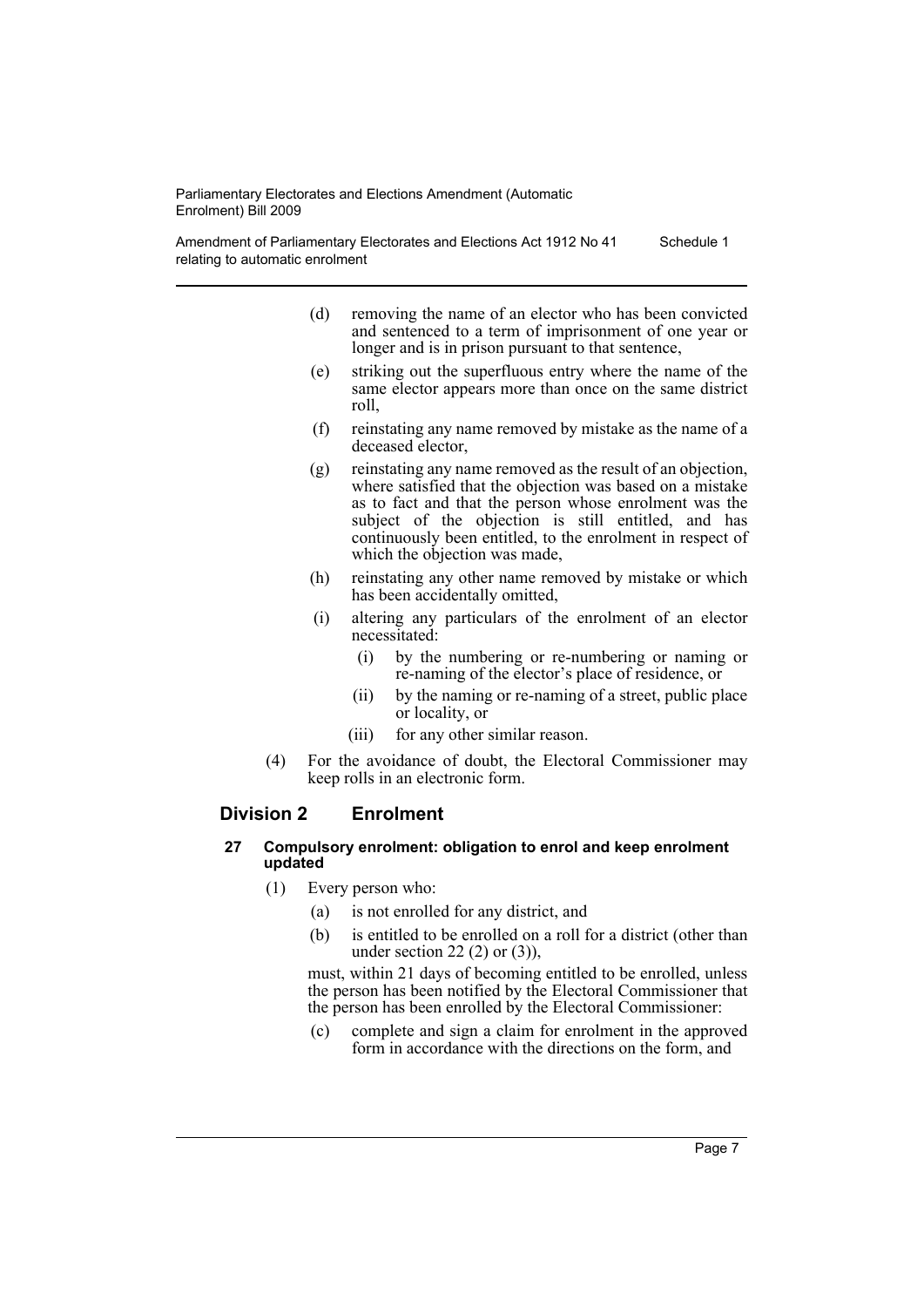- Schedule 1 Amendment of Parliamentary Electorates and Elections Act 1912 No 41 relating to automatic enrolment
	- (d) forward the claim for enrolment to the Electoral Commissioner or to the Australian Electoral Commission. Maximum penalty: 1 penalty unit.

**Note.** In many circumstances, a person will be automatically enrolled by the Electoral Commissioner under section 29.

- (2) If an elector (including a silent elector) changes residence from one address to another address in New South Wales, the person must, within 21 days of becoming entitled to be enrolled on a roll for a district in respect of the person's new residence, unless the person has been notified by the Electoral Commissioner that the elector's enrolment has been updated:
	- (a) complete and sign a claim for a transfer of enrolment in the approved form in accordance with the directions on the form, and
	- (b) forward the claim for a transfer of enrolment to the Electoral Commissioner or to the Australian Electoral Commission.

Maximum penalty: 1 penalty unit. **Note.** In many circumstances, an elector's enrolment will be automatically updated by the Electoral Commissioner under section 29.

- (3) Every person who is entitled to be enrolled on a district roll under section 22 (3) and is not enrolled on that roll may:
	- (a) complete and sign a claim for enrolment in the approved form in accordance with the directions on the form, and
	- (b) forward the claim for enrolment to the Electoral Commissioner or to the Australian Electoral Commission.
- (4) A claim for enrolment under subsection (1) or (3) or for a transfer of enrolment under subsection (2) must:
	- (a) unless paragraph (b) applies—be witnessed by an elector or a person entitled to be enrolled (who must sign the claim in the witness's own hand writing), or
	- (b) be supported by the evidence of the claimant's identity that is required by the regulations (if any).
- (5) If a person forwards a claim for enrolment, or a claim for a transfer of enrolment, to the Electoral Commissioner or the Australian Electoral Commission, proceedings are not to be commenced against that person for any alleged offence against this section committed before the person forwarded the claim.
- (6) If a person wishes to make a claim for enrolment, or a claim for transfer of enrolment, and a registered medical practitioner has certified, in writing, that the person is so physically incapacitated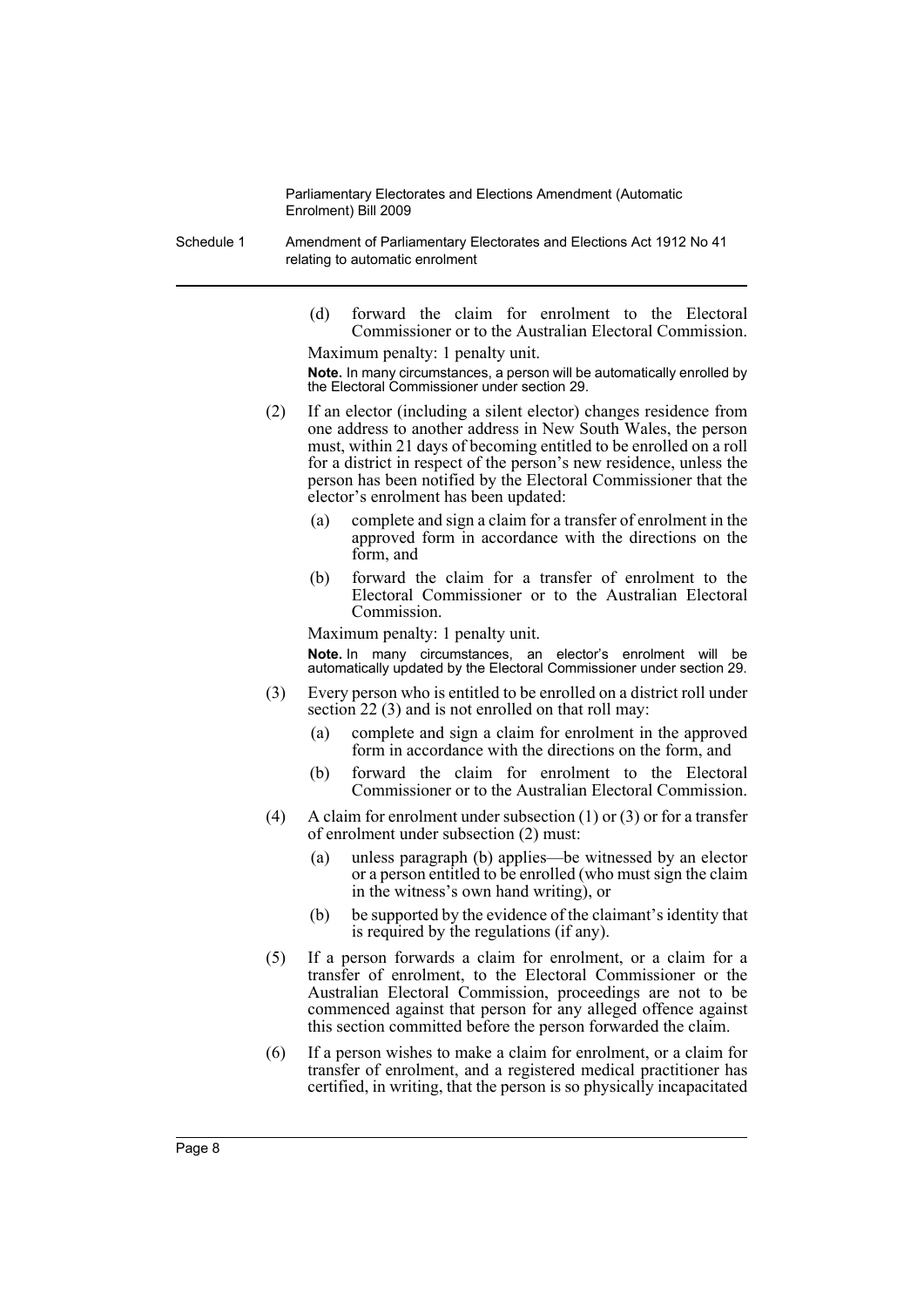Amendment of Parliamentary Electorates and Elections Act 1912 No 41 relating to automatic enrolment Schedule 1

> that the person cannot sign the claim, another person may, on behalf of the person, fill out and sign the claim in accordance with the directions of the person.

- (7) A medical practitioner's certificate referred to in subsection (6) is to be lodged with the claim to which it relates.
- (8) The regulations may:
	- (a) require a claim to be supported by evidence of the claimant's identity for the purposes of subsection (4) (b), and
	- (b) impose additional requirements in relation to identification for enrolment, including requirements as to:
		- (i) the witnessing of a claim, or
		- (ii) the inclusion in a claim, or the attachment to a claim, of particulars or material regarding identification.

#### **28 Means of enrolment**

The Electoral Commissioner may enrol a person on a roll for a district:

- (a) on the Electoral Commissioner's own initiative under section 29, or
- (b) in response to a claim for enrolment or a claim for a transfer of enrolment under section 30.

#### **29 Enrolment by Electoral Commissioner on Electoral Commissioner's initiative**

- (1) If the Electoral Commissioner, at any time, believes that a person who is not enrolled for any district is entitled to be enrolled for a district, the Electoral Commissioner may notify the person concerned in writing (including by email, SMS text message or other electronic means) that:
	- (a) the Electoral Commissioner believes that the person should be enrolled for that district, and
	- (b) the Electoral Commissioner will enrol the person for that district unless the person, within the period specified in the notice (being not less than 7 days), notifies the Electoral Commissioner that the Electoral Commissioner's belief is incorrect (and gives the reasons why that is so).
- (2) If no notification is made by the person under subsection (1) (b) within the specified period or, despite any such notification made within that period, the Electoral Commissioner still believes that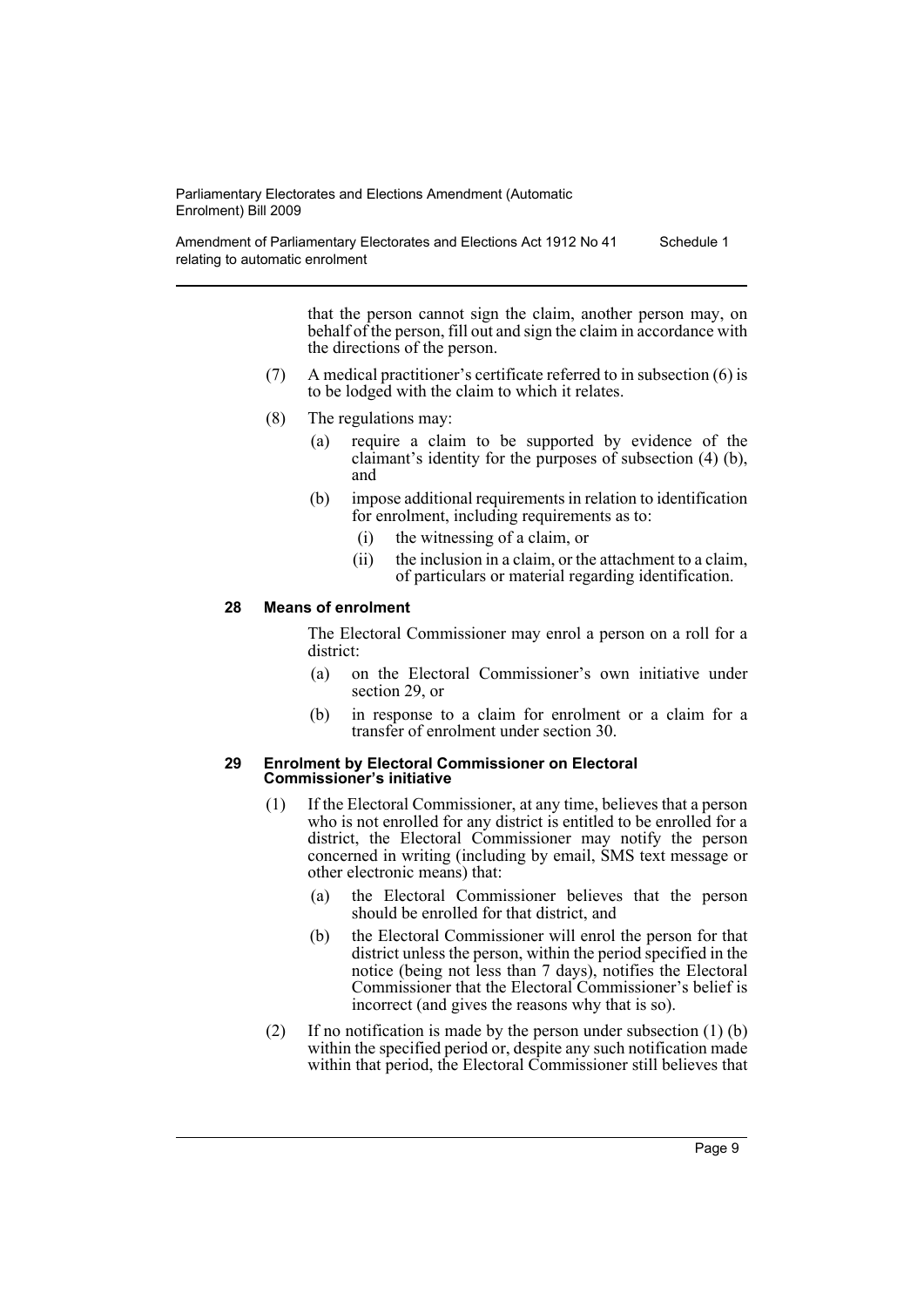Schedule 1 Amendment of Parliamentary Electorates and Elections Act 1912 No 41 relating to automatic enrolment

> the person is entitled to be enrolled for the district, the Electoral Commissioner is to:

- (a) enrol the person for the district, and
- (b) notify the person in writing (including by email, SMS text message or other electronic means) that he or she has been enrolled for that district.
- (3) If the Electoral Commissioner, at any time, believes that a person is incorrectly enrolled for a district (the *first district*), but that the person is entitled to be enrolled for another district (the *second district*), the Electoral Commissioner may notify the person concerned in writing (including by email, SMS text message or other electronic means) that:
	- (a) the Electoral Commissioner believes that the person should not be enrolled for the first district, but should be enrolled for the second district, and
	- (b) the Electoral Commissioner will:
		- (i) remove the person's name from the roll of the first district, and
		- (ii) enrol the person for the second district,

unless the person, within the period specified in the notice (being not less than 7 days), notifies the Electoral Commissioner that the Electoral Commissioner's belief is incorrect (and gives the reasons why that is so).

- (4) If no notification is made by the person under subsection (3) (b) within the specified period or, despite any such notification made within that period, the Electoral Commissioner still believes that the person is incorrectly enrolled for the first district, but is entitled to be enrolled for the second district, the Electoral Commissioner is to:
	- (a) remove the person's name from the roll for the first district, and
	- (b) enrol the person for the second district, and
	- (c) notify the person in writing (including by email, SMS text message or other electronic means) of that transfer of enrolment.
- (5) If the Electoral Commissioner, at any time, believes that a person who is enrolled for a district is not entitled to be enrolled for that district, the Electoral Commissioner may notify the person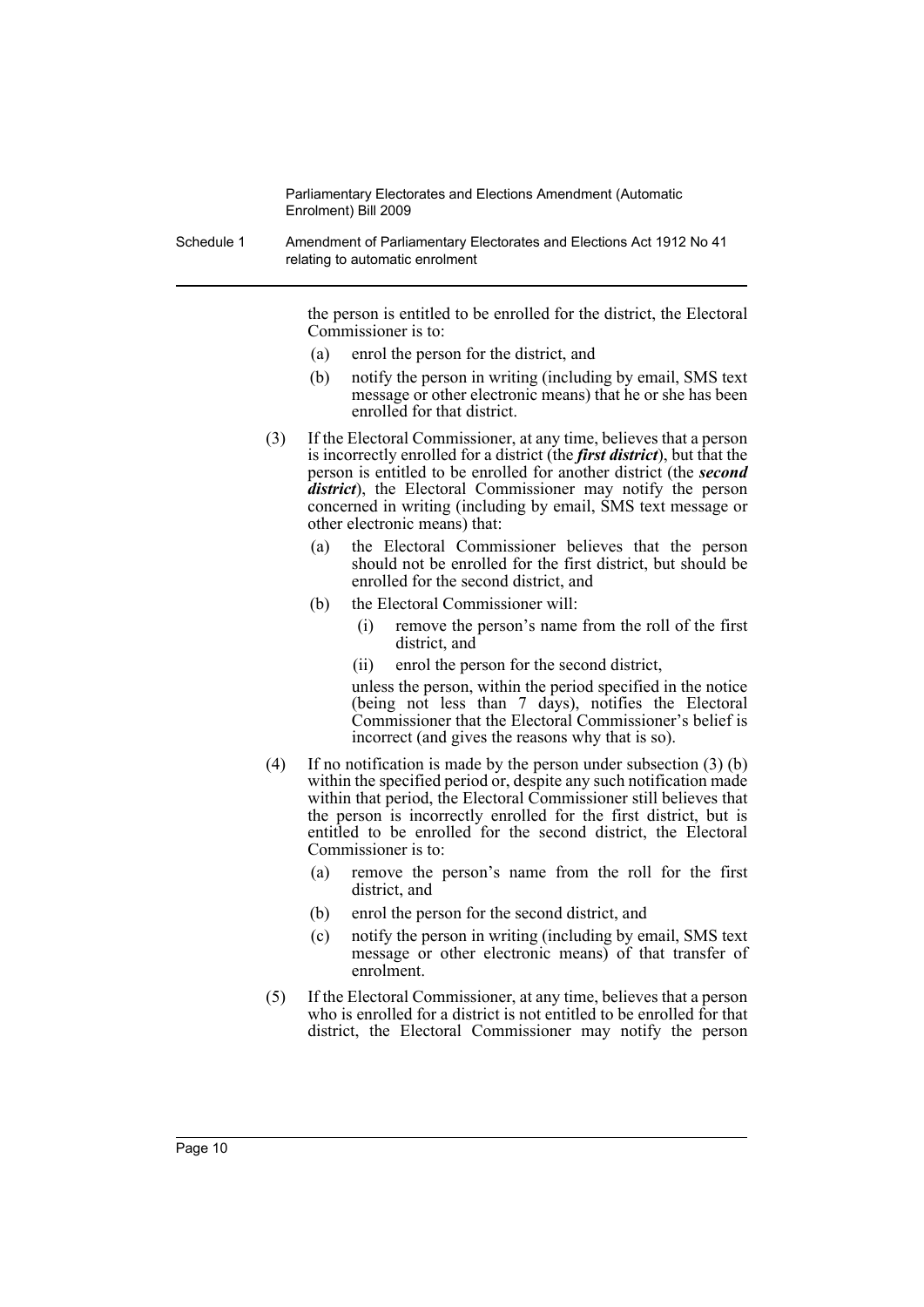Amendment of Parliamentary Electorates and Elections Act 1912 No 41 relating to automatic enrolment Schedule 1

> concerned in writing (including by email, SMS text message or other electronic means) that:

- (a) the Electoral Commissioner believes that the person should not be enrolled for that district, and
- (b) the Electoral Commissioner will remove the person's name from the roll for the district unless the person, within the period specified in the notice (being not less than 7 days), notifies the Electoral Commissioner that the Electoral Commissioner's belief is incorrect (and gives the reasons why that is so).
- (6) If no notification is made by the person under subsection  $(5)$  (b) within the specified period or, despite any such notification made within that period, the Electoral Commissioner still believes that the person is not entitled to be enrolled for the district, the Electoral Commissioner is to:
	- (a) remove the person's name from the roll for the district, and
	- (b) notify the person in writing (including by email, SMS text message or other electronic means) that his or her name has been removed from the roll for that district.
- (7) The Electoral Commissioner may exercise the functions under subsections (1)–(6) on the Electoral Commissioner's own initiative.
- (8) Without limiting subsections  $(1)$ – $(6)$ , the Electoral Commissioner may form a belief by:
	- (a) consulting electoral enrolment details on any roll kept under the Commonwealth Act, and
	- (b) consulting and using information collected under Division  $\overline{6}$ .

**Note.** The Electoral Commissioner may use information collected under Division 6, from bodies such as the Roads and Traffic Authority and the Registry of Births, Deaths and Marriages, to enrol persons or update their enrolment details.

(9) Nothing in this section prevents the Electoral Commissioner enrolling a person for a district during the period of any election, including after the issue of the writ for the election.

**Note.** If a person has been enrolled for a district by the Electoral Commissioner under this section and the person believes that the person is not entitled to be enrolled for that district or is enrolled in relation to an incorrect address, the person may object to the person's own enrolment under section 32.

Alternatively, if the person is entitled to be enrolled for another district or in relation to another address, the person could simply complete and lodge a claim for enrolment or a claim for transfer of enrolment.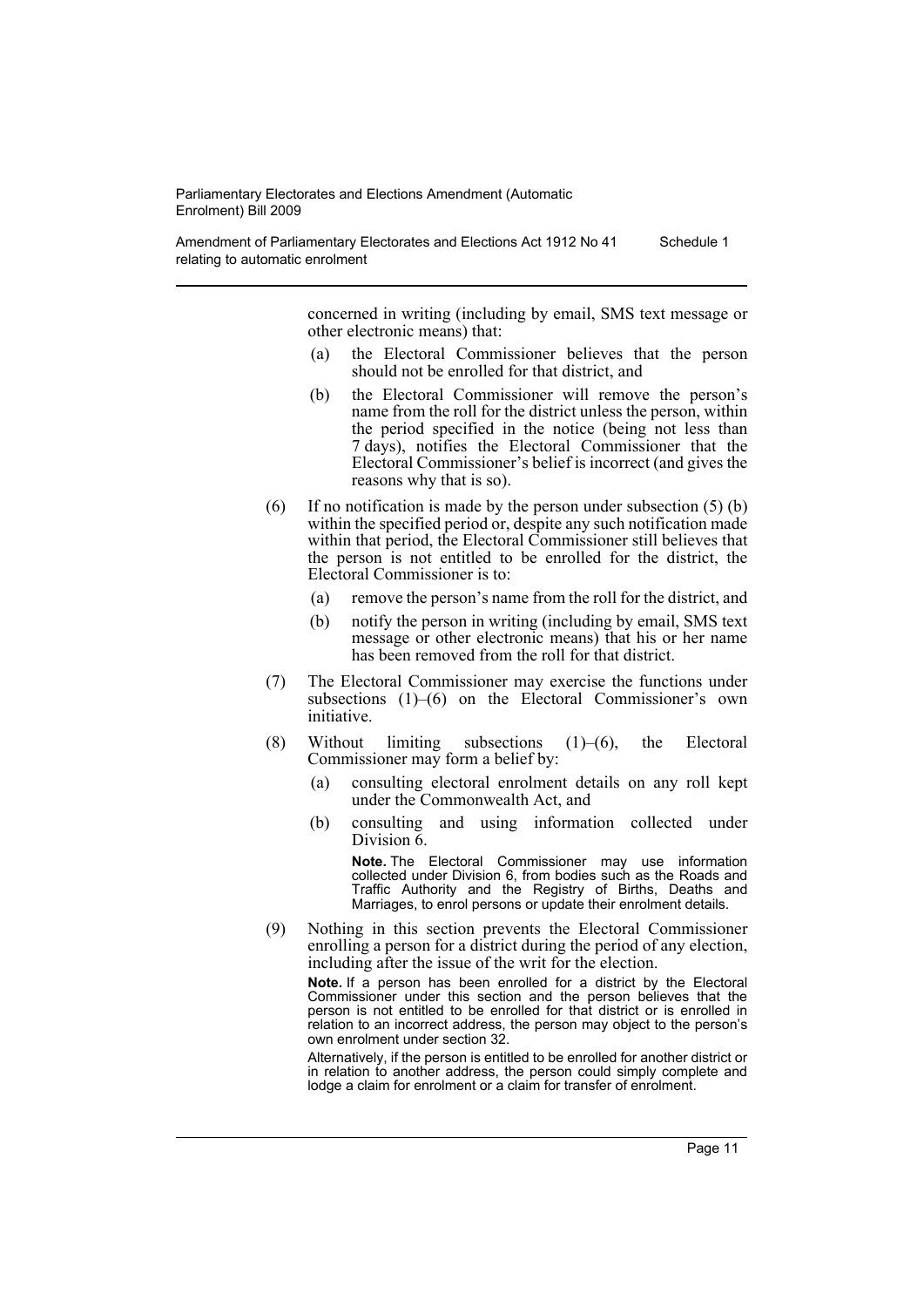Schedule 1 Amendment of Parliamentary Electorates and Elections Act 1912 No 41 relating to automatic enrolment

#### **30 Enrolment by Electoral Commissioner in response to a claim**

- (1) The Electoral Commissioner, on receiving a claim for enrolment, or a claim for transfer of enrolment, on a roll for a district, subject to subsection (4), must:
	- (a) if the claim is in order and the Electoral Commissioner is satisfied that the claimant is entitled to be enrolled for the district:
		- (i) enrol the person for the district, and
		- (ii) notify the person in writing (including by email, SMS text message or other electronic means) that he or she has been enrolled for that district, and
		- (iii) in the case of a claim for a transfer of enrolment from the roll for another district—delete the name of the person from that other roll, and
	- (b) in a case where the person is already correctly enrolled for the district for which the person claimed enrolment notify the person in writing (including by email, SMS text message or other electronic means) that, in the Electoral Commissioner's opinion, the person's existing enrolment is correct, and
	- (c) if the claim is not in order or the Electoral Commissioner is not satisfied that the person is entitled to be enrolled for that district—notify the person in writing that his or her claim has been rejected.
- (2) A notice of a decision given to a person by the Electoral Commissioner under subsection (1) (b) or (c) is to include:
	- (a) a statement of the reasons for the decision, and
	- (b) a statement advising the person that the person is entitled at any time within one calendar month after the issue of the notice to apply to the Local Court for an order directing that the person's name be enrolled for the district.
- (3) Nothing in this section prevents the Electoral Commissioner enrolling a person for a district during the period of any election, including after the issue of the writ for the election.
- (4) The regulations may make provision for or with respect to the giving of notice by the Electoral Commissioner to an elector of his or her enrolment and the signing of that notice by the elector.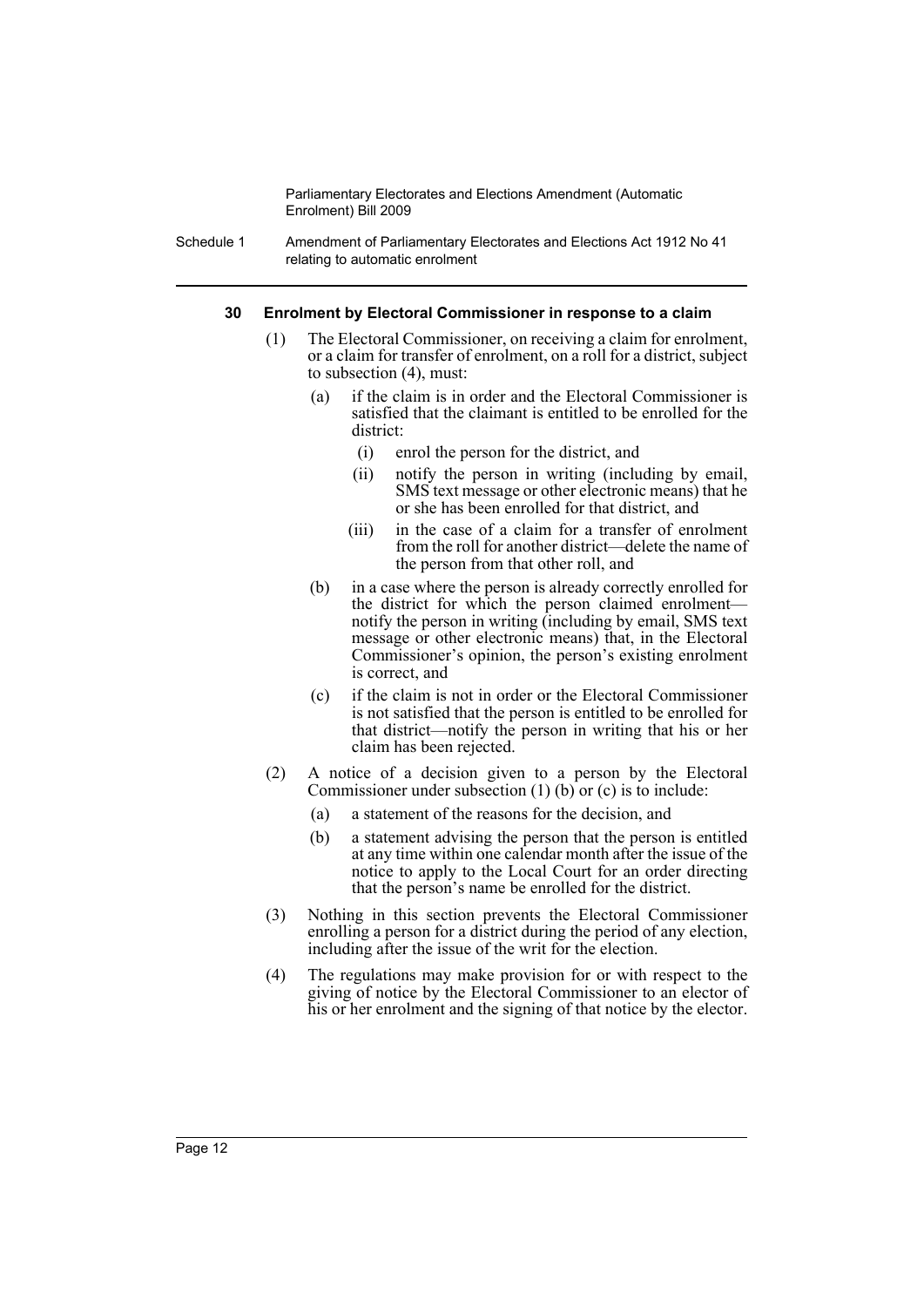Amendment of Parliamentary Electorates and Elections Act 1912 No 41 relating to automatic enrolment Schedule 1

#### **31 Silent electors: request for address not to be shown on roll**

- (1) A person may lodge a request in the approved form that the person's residential address not be shown on any roll if the person considers that having that address on a roll places or would place the personal safety of the person or of members of the person's family at risk.
- (2) A request must:
	- (a) give particulars of the relevant risk, and
	- (b) be verified by statutory declaration by the person making the request.
- (3) If the Electoral Commissioner is satisfied that having the residential address of the person making the request shown on a roll would place or places the personal safety of the person or of members of the person's family at risk, the Electoral Commissioner must ensure that the address of the person is not entered on any roll.
- (4) The Electoral Commissioner must notify the person in writing (including by email, SMS text message or other electronic means if the person has requested or consented to notification by that method) of a decision to grant or refuse a request made by a person under subsection (1).
- (5) If a person's address has been excluded or omitted from a roll kept under the Commonwealth Act by operation of section 104 of that Act:
	- (a) the Electoral Commissioner must ensure that the address of the person is not entered on any roll kept under this Act, and
	- (b) the person is taken to be a silent elector under this Act.

## **Division 3 Objections**

#### **32 Objection**

- (1) An elector may object to the enrolment of a person (including the elector's own enrolment) on the ground that:
	- (a) the person is not entitled to be enrolled, or
	- (b) except in relation to a person who is entitled to enrol under section 22 (2) (b), (c), (d) or (e)—the address for which a person is enrolled is not the person's real place of living.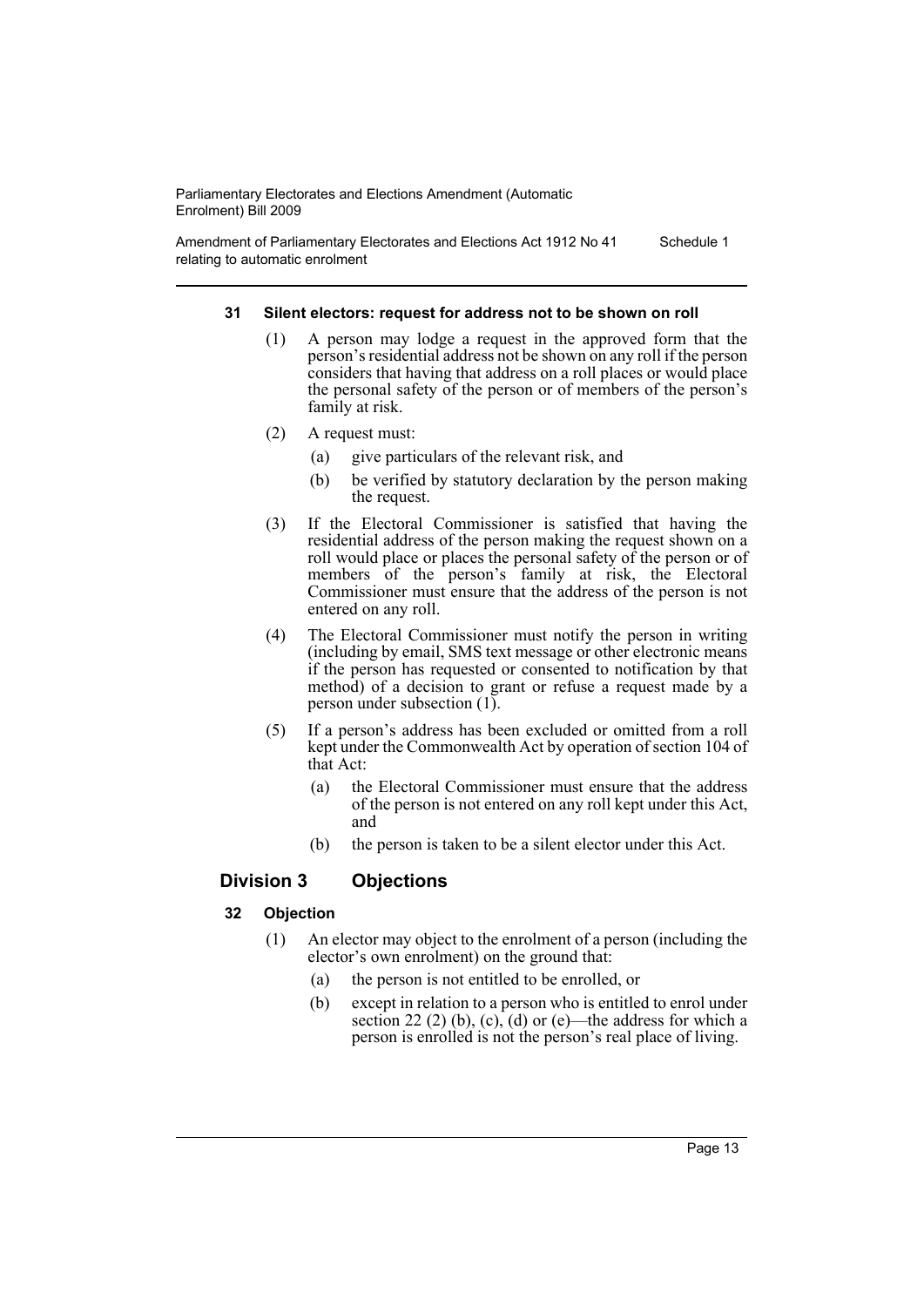Schedule 1 Amendment of Parliamentary Electorates and Elections Act 1912 No 41 relating to automatic enrolment

- (2) An elector's objection under subsection (1) must:
	- (a) be in writing and in the approved form, and
	- (b) be signed by the elector, and
	- (c) set out the ground for the objection, and
	- (d) be lodged with the Electoral Commissioner.
- (3) An objection on the ground that the address for which a person is enrolled is not the person's real place of living is not a sufficient ground of objection unless the objection alleges that the person objected to does not live at the address and has not lived at the address for at least one month immediately before the date of the objection.

#### **33 Notice of objection**

- (1) If an objection is made under this Division, the Electoral Commissioner must notify the person whose enrolment is the subject of the objection (unless that person is the objector).
- (2) Notice under subsection (1):
	- (a) must be in the approved form, and
	- (b) may be given to the person by:
		- (i) delivering it to the person personally, or
		- (ii) sending it by post to the address specified by the person for the giving of notices or, if no such address is specified, the residential or business address of the person last known to the Electoral Commissioner, or
		- (iii) sending it by facsimile transmission to the facsimile number of the person or by email to the email address of the person.
- (3) If the Electoral Commissioner is satisfied that an objection is frivolous or vexatious, the Electoral Commissioner may dismiss the objection without giving notice of objection under subsection (1) to the person whose enrolment is the subject of the objection.

#### **34 Answer to objection**

The person whose enrolment is the subject of the objection may (unless that person is the objector), orally or in writing, in the prescribed manner, answer the objection.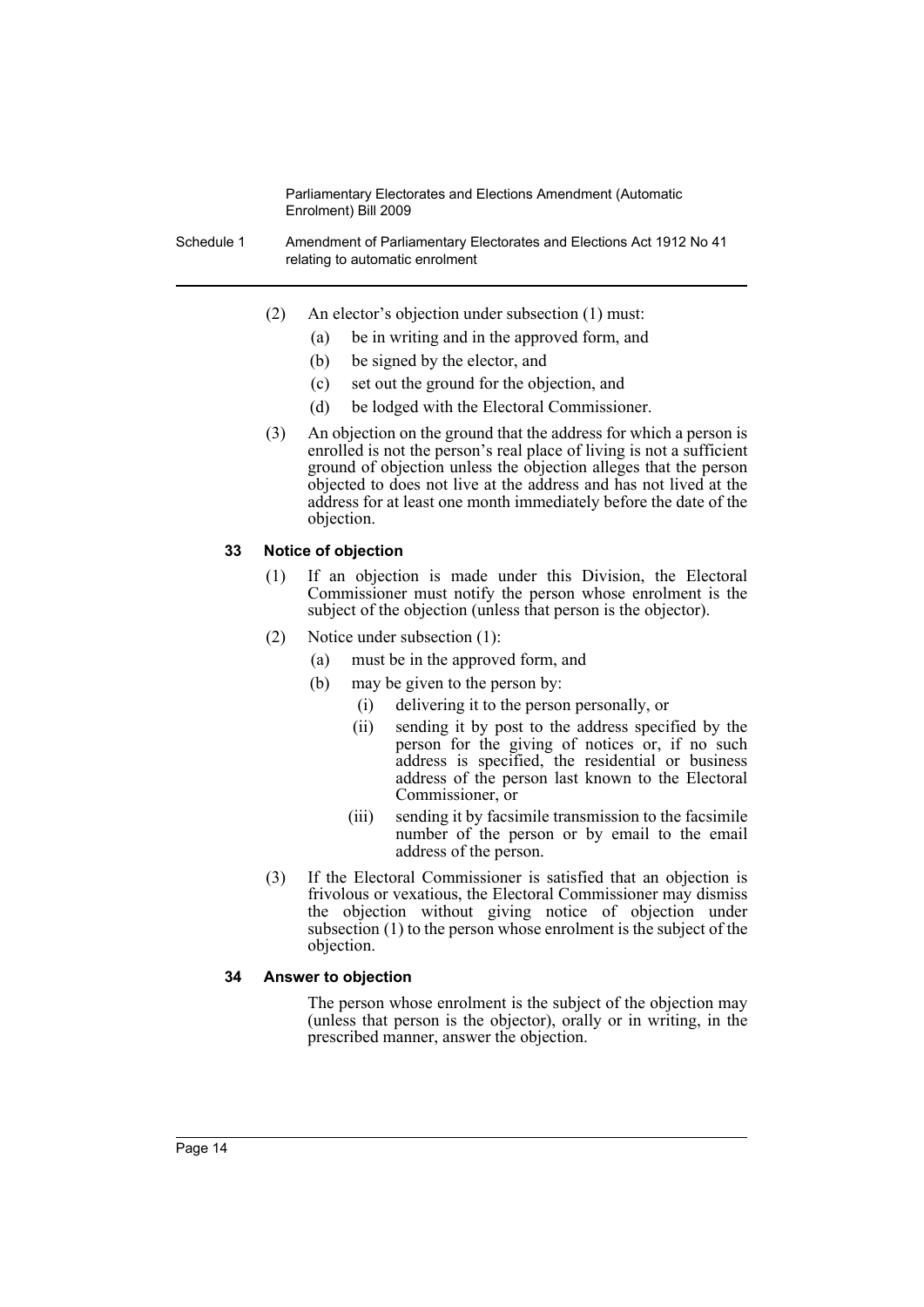Amendment of Parliamentary Electorates and Elections Act 1912 No 41 relating to automatic enrolment Schedule 1

#### **35 Determination of objection**

- (1) The Electoral Commissioner must determine the objection:
	- (a) if notice is required to be given to the person whose enrolment is the subject of the objection:
		- (i) as soon as practicable after:
			- (A) receiving the answer of the person whose enrolment is the subject of the objection (if any), and
			- (B) making any further enquiries that appear necessary to the Electoral Commissioner in relation to matters contained in the answer, or
		- (ii) if no answer is received within a period of 21 days after the giving of the notice, then immediately after the expiration of that period, or
	- (b) if no such notice is required to be given, as soon as practicable after making any further enquiries that appear necessary to the Electoral Commissioner.
- (2) If it appears to the Electoral Commissioner that the person whose enrolment is the subject of the objection is not entitled to be enrolled or is not entitled to be enrolled at the address in respect of which the objection has been made, the Electoral Commissioner must remove the person's name from the roll.
- (3) The Electoral Commissioner must notify the objector and the person whose enrolment is the subject of the objection of the Electoral Commissioner's determination.
- (4) Notice under subsection (3) may be posted to the person or persons concerned.

## **Division 4 Review of determination**

#### **36 Review by Local Court**

- (1) A person:
	- (a) who has forwarded a claim for enrolment, or a claim for transfer of enrolment, to the Electoral Commissioner and has not been enrolled in accordance with that claim, or
	- (b) whose name has been removed from a roll after an objection,

may apply to the Local Court for an order directing that the person be enrolled or reinstated on the roll, as the case requires.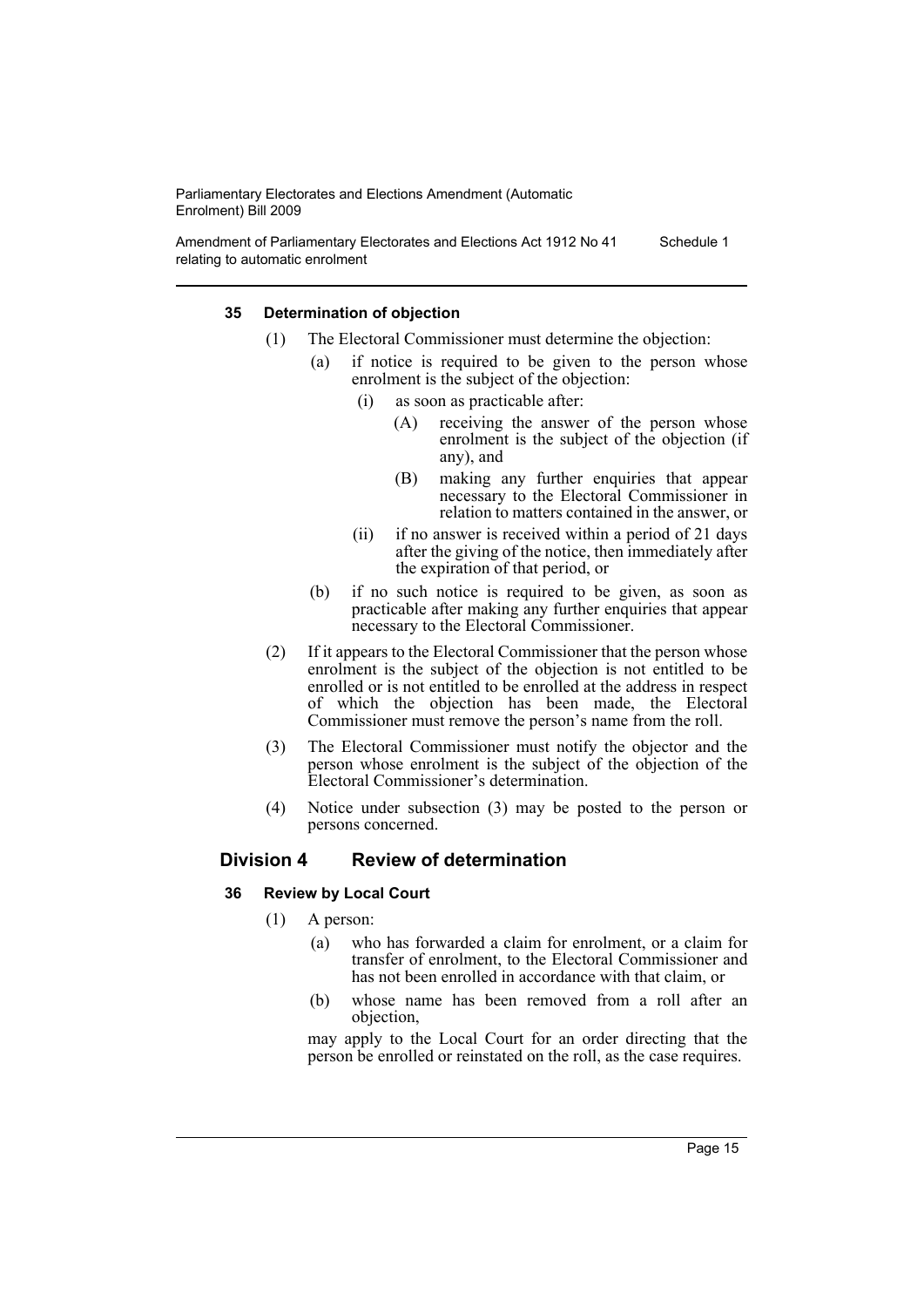- Schedule 1 Amendment of Parliamentary Electorates and Elections Act 1912 No 41 relating to automatic enrolment
	- (2) If an objection has been rejected by the Electoral Commissioner, the person who made the objection may apply to the Local Court for an order sustaining the objection.
	- (3) An application must be made within one calendar month after the issue of:
		- (a) in relation to an application under subsection (1) (a)—the notice of the rejection of the claim, or
		- (b) in relation to an application under subsection (1) (b) or (2)—the notice of the determination of the objection,

as the case requires.

- (4) In relation to an application under subsection (1) (b), the person whose name has been removed from a roll must serve the objector with notice of the application, and the objector so served may appear or may in writing authorise another person to appear on his or her behalf in the determination of the application.
- (5) The regulations may make provision for or with respect to applications under this section.

#### **37 Power of Local Court to hear and determine applications for review**

- (1) The Local Court may hear and determine any application under this Division, and may make such order as it thinks fit as to costs, and any such costs may be recovered in the same manner as costs awarded in any other proceedings in the Local Court.
- (2) The relevant registrar of the Local Court is to send by post to the Electoral Commissioner a certified copy of the order of the Local Court, and the Electoral Commissioner is to correct the roll (if required) to give effect to the order.

## **Division 6 Collection of electoral information**

#### **46 Collection and maintenance of electoral information**

- (1) The Electoral Commissioner is to collect such information (*electoral information*) as the Electoral Commissioner considers necessary for the preparation, maintenance and revision of rolls and is to maintain and regularly update that information.
- (2) Without limiting subsection (1), the Electoral Commissioner may collect personal information (including a person's telephone and email contact details and any other information or code used to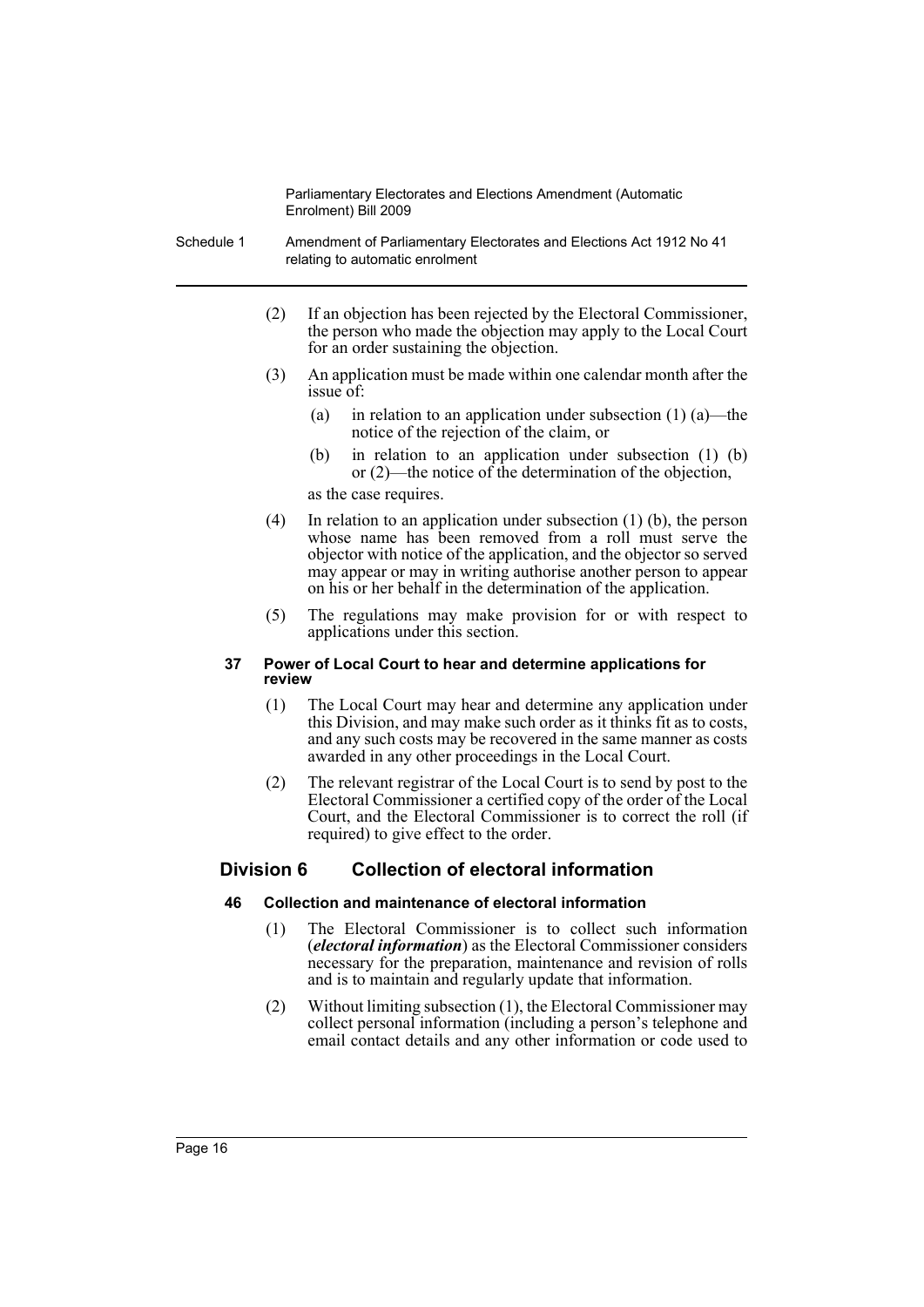Amendment of Parliamentary Electorates and Elections Act 1912 No 41 relating to automatic enrolment Schedule 1

> identify a person) relating to a person for the purposes of determining the following:

- (a) whether the address for which the person is enrolled is the person's real place of living,
- (b) if the person is not enrolled—whether the person is entitled to be enrolled for any district.
- (3) The Electoral Commissioner (and officers acting under the direction of the Electoral Commissioner) are exempt from any requirements of the *Privacy and Personal Information Protection Act 1998* relating to the collection, use or disclosure of personal information to the extent that personal information is collected, used or disclosed for the purposes of or in connection with this section.
- (4) In this section, *personal information* has the same meaning as in the *Privacy and Personal Information Protection Act 1998*.

#### **47 Persons who are to provide information**

- (1) The Electoral Commissioner may, by notice in writing, require any of the following persons, within the time and in the manner and form specified in the notice, to provide the information requested in the notice, being information that in the opinion of the Electoral Commissioner is required in connection with the preparation, maintenance or revision of rolls:
	- (a) a person employed in a public sector service (within the meaning of the *Public Sector Employment and Management Act 2002*),
	- (b) a police officer,
	- (c) a member of staff of a council within the meaning of the *Local Government Act 1993*,
	- (d) Sydney Water Corporation,
	- (e) a distribution network service provider within the meaning of the *Electricity Supply Act 1995*,
	- (f) a university established or constituted by an Act of New South Wales,
	- (g) an elector or person entitled to be enrolled.
- (2) It is the duty of a person referred to in subsection (1) to comply with a notice under this section.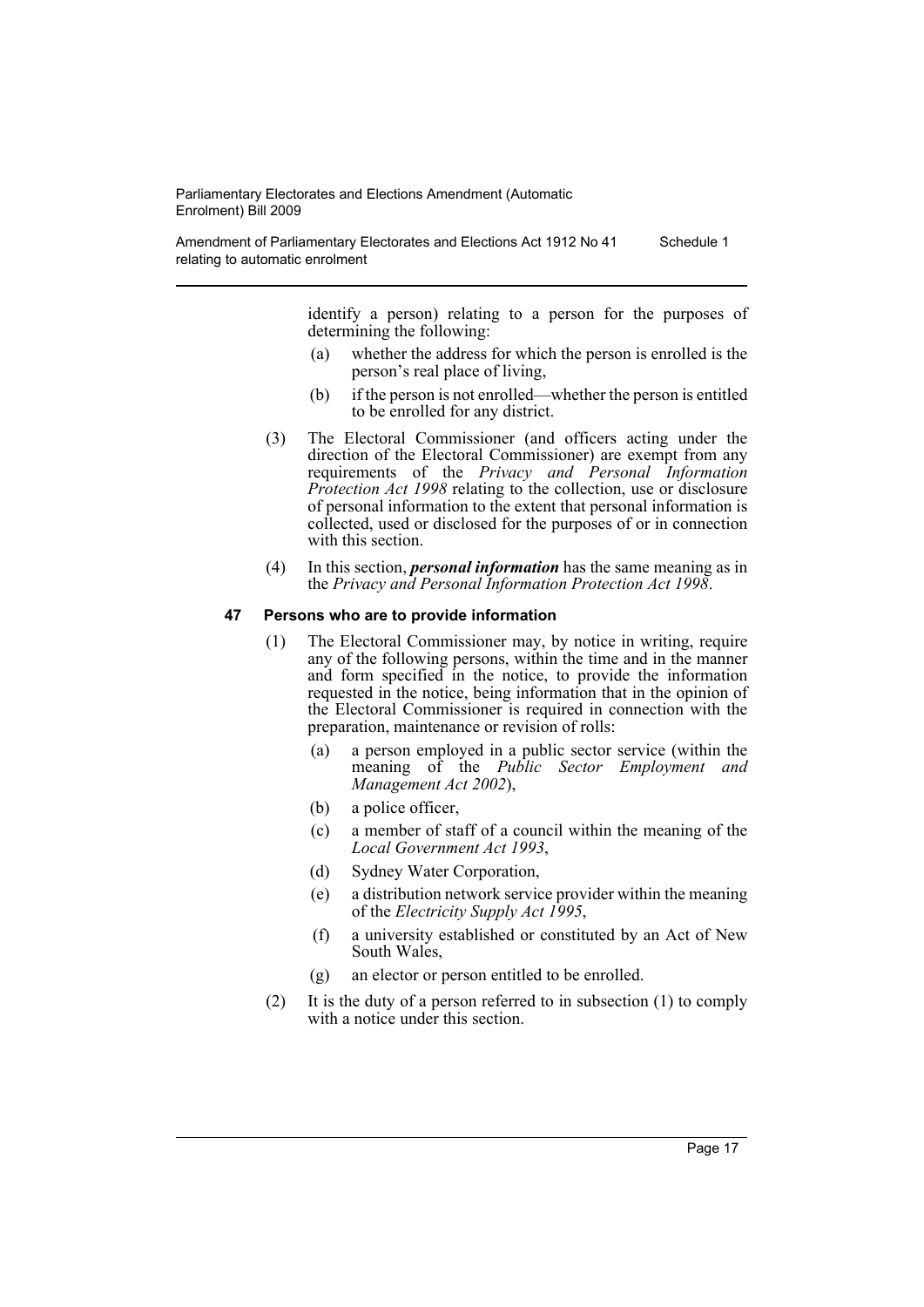- Schedule 1 Amendment of Parliamentary Electorates and Elections Act 1912 No 41 relating to automatic enrolment
	- (3) Without limiting subsection (1), the Electoral Commissioner may request:
		- (a) information of a kind required by the Electoral Commissioner for any purpose relating to the rolls, or
		- (b) information as is required to enable the Electoral Commissioner to detect:
			- (i) persons or classes of persons who may be incorrectly enrolled, or
			- (ii) persons or classes of persons (whether of particular ages or otherwise) who may be entitled to enrolment, or
			- (iii) persons who, being 17 years but not 18 years of age, may be entitled to make claims under section 22 (2) (f) or (3) to have their names placed on a roll, or
			- (iv) other persons or classes of persons who may be affected by this Part or regulations made for the purposes of this Part.
	- (4) The regulations may make provision for or with respect to the collection of information by persons referred to in subsection (1) (a)–(c) on behalf of the Electoral Commissioner. **Note.** For example, a regulation may provide that the Roads and Traffic Authority in its application forms is to collect information such as mobile phone numbers and email addresses for the purposes of notifying electors under section 29.
	- (5) The *Privacy and Personal Information Protection Act 1998* does not apply in relation to the disclosure of personal information to the extent that the personal information is provided under this section to the Electoral Commissioner.
	- (6) The Electoral Commissioner and officers acting under the direction of the Electoral Commissioner are exempt from any requirements of the *Privacy and Personal Information Protection Act 1998* relating to the collection, use or disclosure of personal information to the extent that the personal information is provided under this section.

#### **48 Privacy—non-disclosure of information**

- (1) A person who acquires information in the exercise of functions under this Division must not, directly or indirectly:
	- (a) make a record of the information, or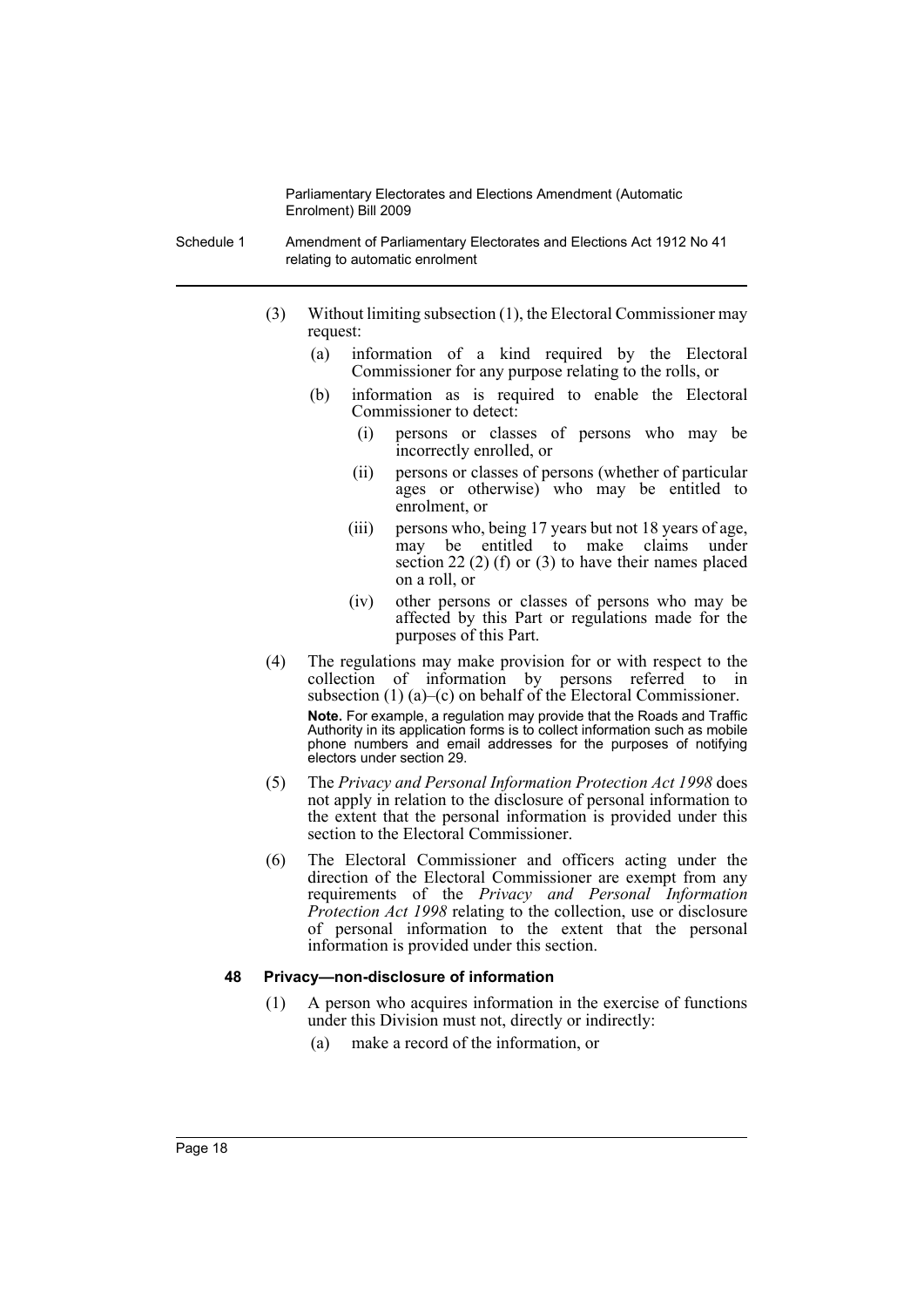Amendment of Parliamentary Electorates and Elections Act 1912 No 41 relating to automatic enrolment Schedule 1

(b) divulge the information to another person,

except in the exercise of functions under this Division. Maximum penalty: 50 penalty units.

- (2) Despite subsection (1), information may be divulged:
	- (a) to a particular person or persons, if the Electoral Commissioner certifies that it is necessary in the public interest that the information be divulged to the person or persons, or
	- (b) to a person who is expressly or impliedly authorised to obtain it by the person to whom the information relates.
- (3) A person cannot be required:
	- (a) to produce in any court any document or other thing that has come into the person's possession, custody or control by reason of, or in the course of, the exercise of the person's functions under this Division, or
	- (b) to divulge to any court any information that has come to the person's notice in the exercise of the person's functions under this Division.
- (4) Despite subsection (3), a person may be required to produce a document or other thing in a court or to divulge information to a court if:
	- (a) the Electoral Commissioner certifies that it is necessary in the public interest to do so, or
	- (b) a person to whom the information relates (or to whom the information contained in the document or thing relates) has expressly authorised it to be divulged to or produced in the court.
- (5) A person or body to whom or which information is divulged under subsection (2), and a person or employee under the control of that person or body, are, in respect of that information, subject to the same rights, privileges and duties under this section as they would be if that person, body or employee were a person exercising functions under this Division and had acquired the information in the exercise of those functions.
- (6) Any document that contains information provided to the Electoral Commissioner under this Division, and any database maintained by the Electoral Commissioner for the purposes of this Division, are not subject to the *Freedom of Information Act 1989*.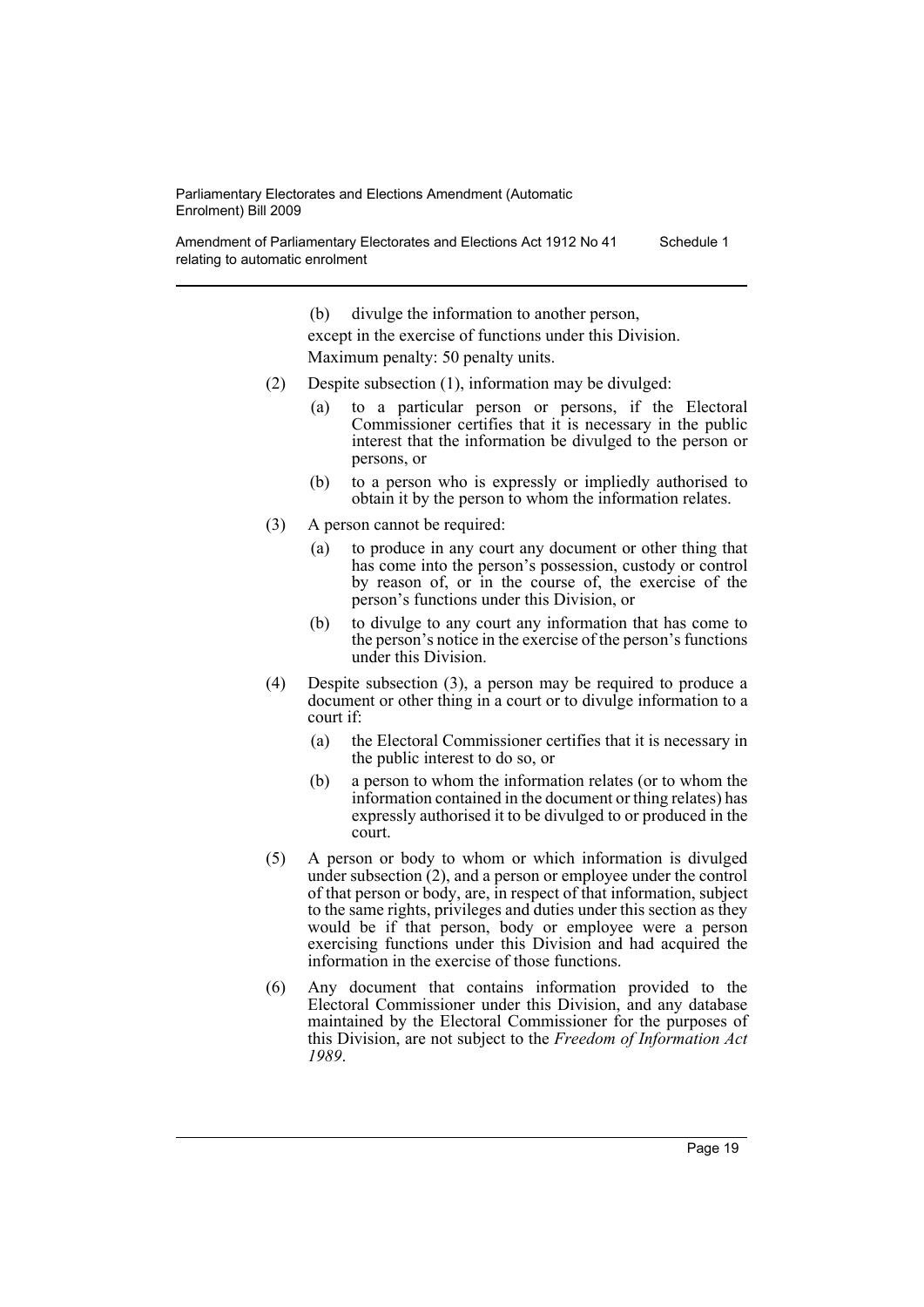- Schedule 1 Amendment of Parliamentary Electorates and Elections Act 1912 No 41 relating to automatic enrolment
	- (7) The annual report of the Commission is to include a report on any disclosure of information under subsection (2) (a) or (4) (a) during the reporting year.

**Note.** Subsections (2) (a) and (4) (a) allow information to be divulged or documents or other things produced in a court if the Electoral Commissioner certifies that it is necessary in the public interest to do so.

(8) In this section:

*court* includes any tribunal, authority or person having power to require the production of documents or the answering of questions.

*produce* includes permit access to.

**Note.** Division 5 deals with public inspection of rolls and the provision of enrolment information to parties, members of parliament, candidates and members of the public.

## **Division 7 Miscellaneous**

#### **49 Arrangement with Commonwealth**

- (1) The Governor may arrange with the Governor-General of the Commonwealth for either or both of the following:
	- (a) a joint enrolment process,
	- (b) the exchange of information necessary for the preparation, maintenance and revision of rolls,

under this Act and the Commonwealth Act.

- (2) The Electoral Commissioner and officers acting under the direction of the Electoral Commissioner are exempt from any requirements of the *Privacy and Personal Information Protection Act 1998* relating to the collection, use or disclosure of personal information to the extent that personal information is furnished to the Australian Electoral Commission:
	- (a) for the purposes of or in connection with any arrangement referred to in this section, or
	- (b) for any other purpose relating to rolls under this Act or the Commonwealth Act.

#### **50 Witness to application must be satisfied of truth of statements**

A person must not witness any claim for enrolment or transfer of enrolment unless the person:

(a) is satisfied as to the identity of the claimant, and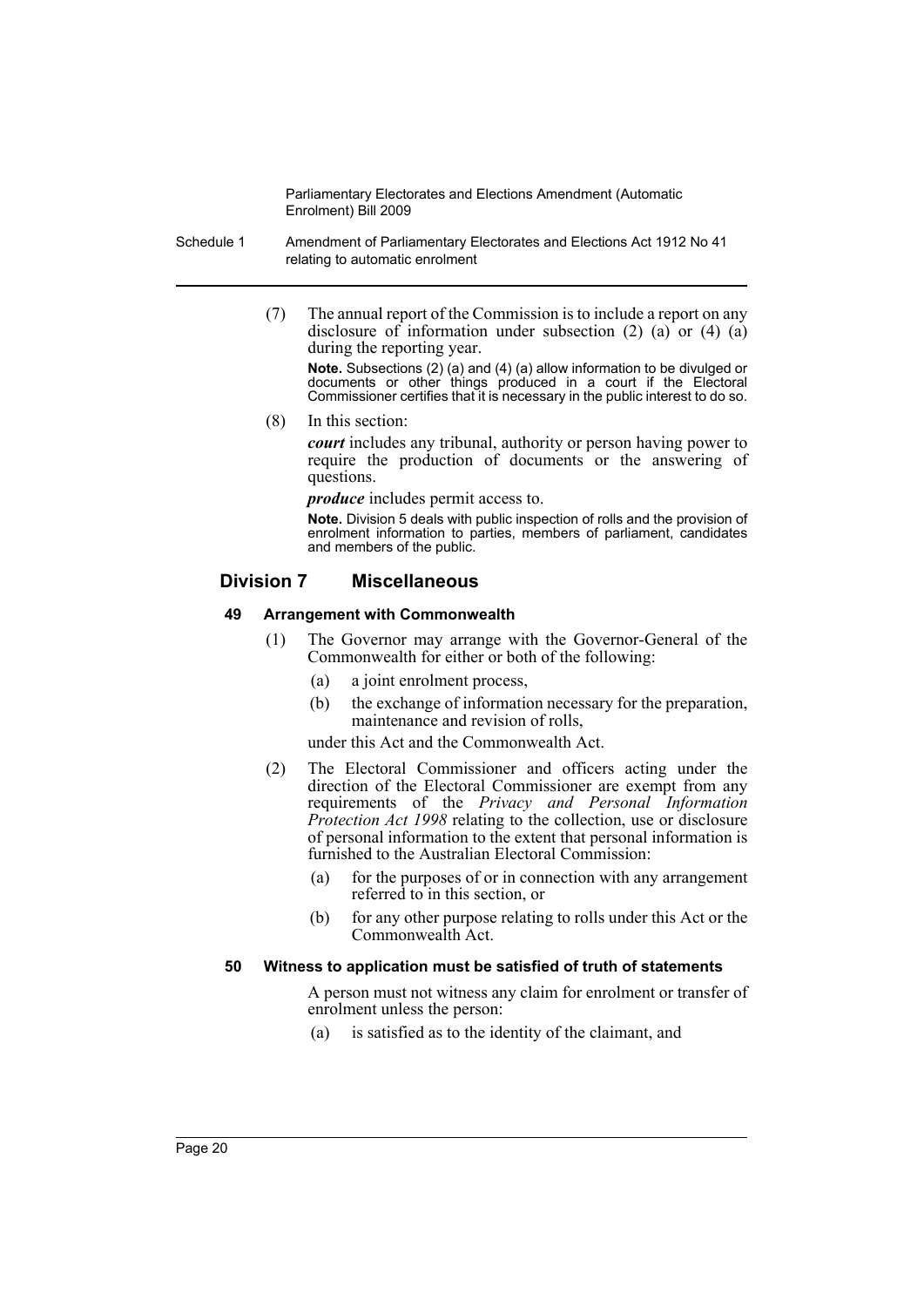Amendment of Parliamentary Electorates and Elections Act 1912 No 41 relating to automatic enrolment Schedule 1

- (b) has seen the claimant sign the claim, and
- (c) is satisfied that the statements contained in the claim are true.

Maximum penalty: 10 penalty units.

#### **51 Failure to transmit claim**

A person who accepts the custody of a claim for enrolment or transfer of enrolment for transmission on behalf of any other person to the Electoral Commissioner must immediately transmit the claim to the Electoral Commissioner.

Maximum penalty: 10 penalty units.

#### **52 Correction of errors**

- (1) If any accidental or unavoidable impediment, misfeasance or omission has happened in the preparation or transmission or printing of any roll under this Part, the Governor may by order:
	- (a) take all such measures as may be necessary for removing the impediment or rectifying such misfeasance or omission, or
	- (b) declare any such roll to be valid despite the impediment, misfeasance or omission.
- (2) Every such order must state specifically the nature of the impediment, misfeasance or omission and must be published in the Gazette.
- (3) Nothing in this section prevents the Electoral Commissioner exercising any of the Electoral Commissioner's functions under any other provision of this Act in relation to the preparation and maintenance of rolls.

#### **[8] Part 4, Division 5**

Renumber and transfer Division 3A of Part 4 as Division 5 of that Part (as substituted by this Act), with sections numbered consecutively starting from section 38 and with cross-references to sections of that Part (and to other sections repealed and re-enacted by this Schedule) in those transferred provisions renumbered accordingly.

#### **[9] Section 99 Questions to be put to voter**

Omit "section 20 (6)" from section 99 (5) (b). Insert instead "section 24".

#### **[10] Section 99 (5)**

Insert "in the election for the district" after "claim to vote".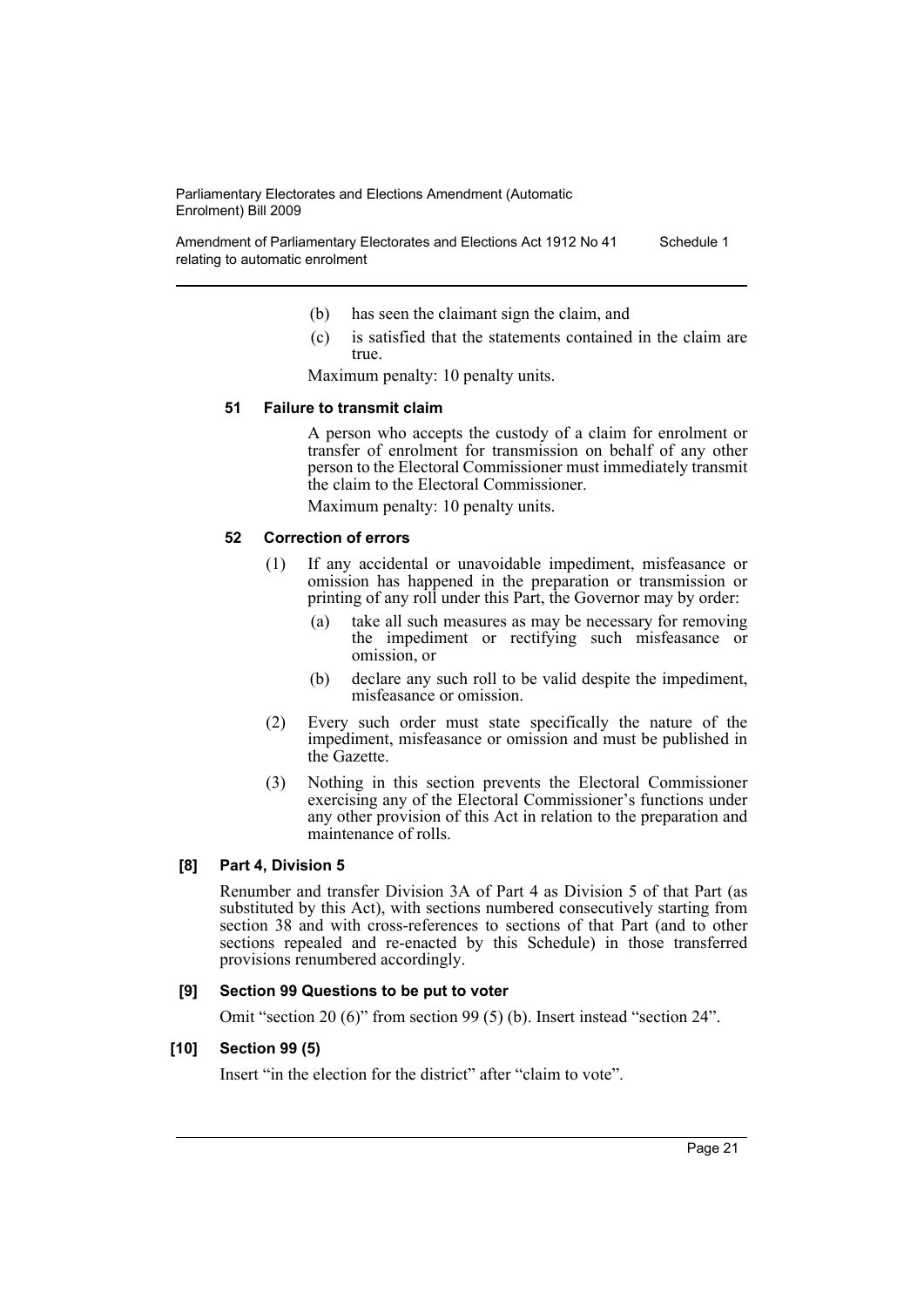Schedule 1 Amendment of Parliamentary Electorates and Elections Act 1912 No 41 relating to automatic enrolment

### **[11] Section 99A Person whose residence is not on the roll**

Omit "a subdivision". Insert instead "the district".

#### **[12] Section 99A**

Omit "an elector to whom section 38A applies". Insert instead "a silent elector".

# **[13] Section 103A Vote of person whose residence is not shown on the roll**

Omit "section 38A" wherever occurring in section 103A (4) and (5). Insert instead "section 31".

## **[14] Section 106 Provisional voting**

Omit section 106 (1), (1A) and (2). Insert instead:

#### (1) **Person already marked off roll**

If, at a polling place at any election, any elector:

- (a) is recorded (on the authorised copy of the roll used at the polling place) as having received a ballot paper, and
- (b) claims not to have received a ballot paper,

the elector is to be permitted to vote if the elector makes a declaration in the approved form before an election official at the polling place.

#### (2) **Person omitted from roll**

If, at a polling place in a district at any election, a person, who was enrolled for the district, but whose name was omitted from the roll for the district (for any reason), claims to be entitled to enrol for the district, the person is to be permitted to vote if:

- (a) where the person has a driver licence or a Photo Card in the person's possession:
	- (i) the person:
		- (A) completes and signs a claim for enrolment in the approved form in accordance with the directions on the form and submits it to an election official at the polling place, and
		- (B) provides to that election official as proof of identity a driver licence or a Photo Card, and
		- (C) makes a declaration in the approved form before that election official, and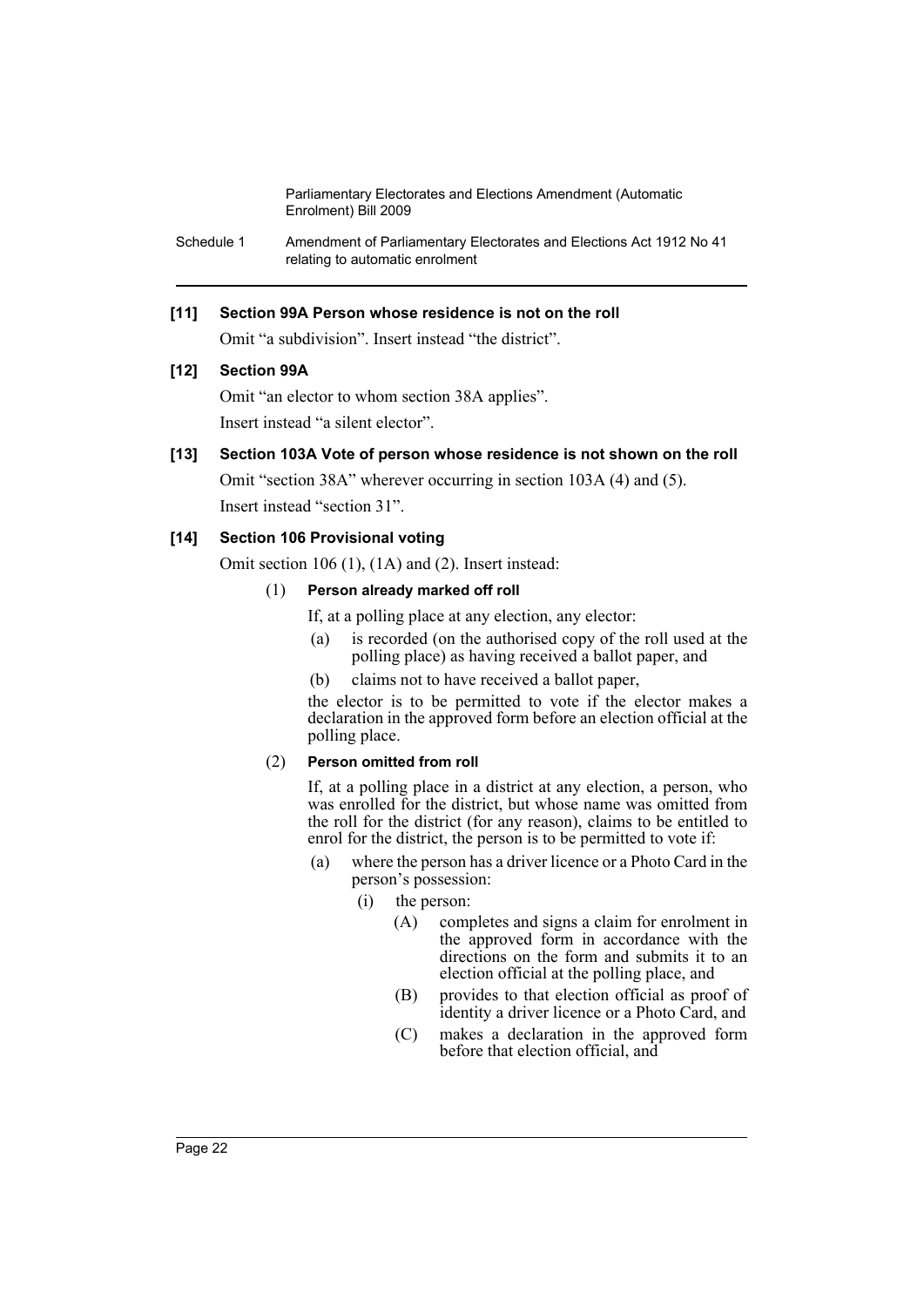Amendment of Parliamentary Electorates and Elections Act 1912 No 41 relating to automatic enrolment Schedule 1

- (ii) the election official is satisfied that:
	- (A) the claim for enrolment has been properly completed, and
	- (B) the person is who the person claims to be, and
	- (C) the proof of identity provided shows that person's residence is the same as the place named in the claim for enrolment as the person's residence, or
- (b) where the person does not have a driver licence or a Photo Card in the person's possession, the person makes a declaration in the approved form before an election official at the polling place.

#### (2A) **Person enrolling for first time etc**

If, at a polling place in a district at any election, a person, who is not enrolled for any district, claims to be entitled to enrol for the district, the person is to be permitted to vote if:

- (a) the person:
	- (i) completes and signs a claim for enrolment in the approved form in accordance with the directions on the form and submits it to an election official at the polling place, and
	- (ii) provides to that election official as proof of identity a driver licence or a Photo Card, and
	- (iii) makes a declaration in the approved form before that election official, and
- (b) the election official is satisfied that:
	- (i) the claim for enrolment has been properly completed, and
	- (ii) the person is who the person claims to be, and
	- (iii) the proof of identity provided shows that the person's residence is the same as the place named in the claim for enrolment as the person's residence.

**Note.** If a person cannot produce a driver licence or a Photo Card the person will not be permitted to vote under this subsection.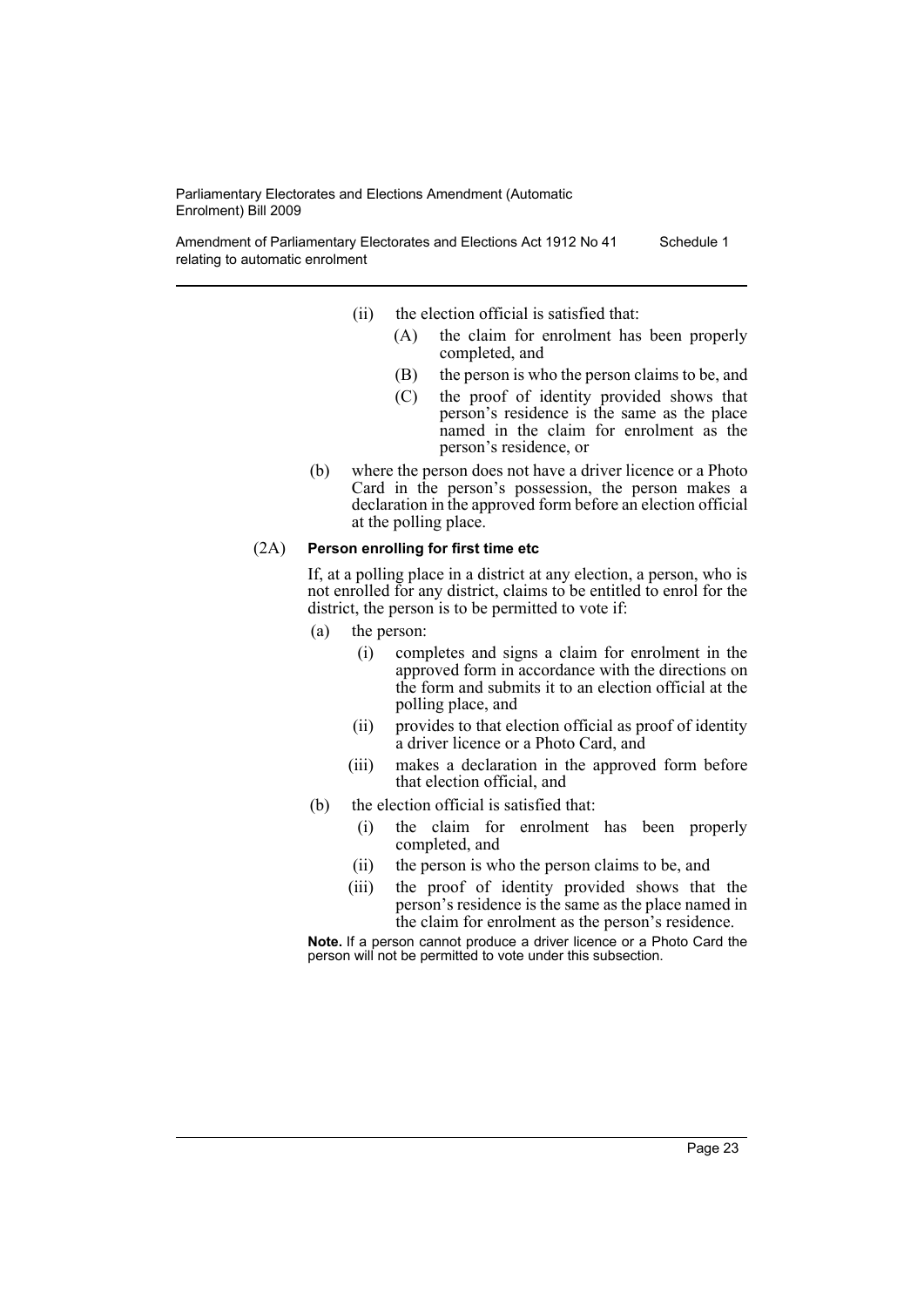Schedule 1 Amendment of Parliamentary Electorates and Elections Act 1912 No 41 relating to automatic enrolment

#### (2B) **Person transferring enrolment**

If, at a polling place in a district at any election, a person is enrolled for another district, but claims to be entitled to enrol for the district, the person is to be permitted to vote if:

- (a) the person:
	- (i) completes and signs a claim for a transfer of enrolment in the approved form in accordance with the directions on the form and submits it to an election official at the polling place, and
	- (ii) provides to that election official as proof of identity a driver licence or a Photo Card, and
	- (iii) makes a declaration in the approved form before that election official, and
- (b) the election official is satisfied that:
	- (i) the claim for a transfer of enrolment has been properly completed, and
	- (ii) the person is who the person claims to be, and
	- (iii) the proof of identity provided shows that the person's residence is the same as the place named in the claim for a transfer of enrolment as the person's residence.

**Note.** If a person cannot produce a driver licence or a Photo Card the person will not be permitted to vote under this subsection.

#### (2C) **Persons enrolled after issue of writ etc**

If, at a polling place in a district at any election, a person, who is enrolled for the district, but who's name does not appear on the authorised copy of the roll at the polling place, is to be permitted to vote if the person makes a declaration in the approved form before an election official.

**Note.** The Electoral Commissioner may enrol a person at any time, including after the issue of a writ for an election. However, the authorised copy of a roll at a polling place only contains the names of persons who were enrolled as at the date of the issue of the writ (see section 89).

- (2D) A claim for enrolment or for a transfer of enrolment under this section must:
	- (a) unless paragraph (b) applies—be witnessed by an elector or a person entitled to be enrolled (who must sign the claim in the witness's own hand writing), or
	- (b) be supported by the evidence of the claimant's identity that is required by the regulations made under section  $27(4)(b)$ and  $(8)$  (if any).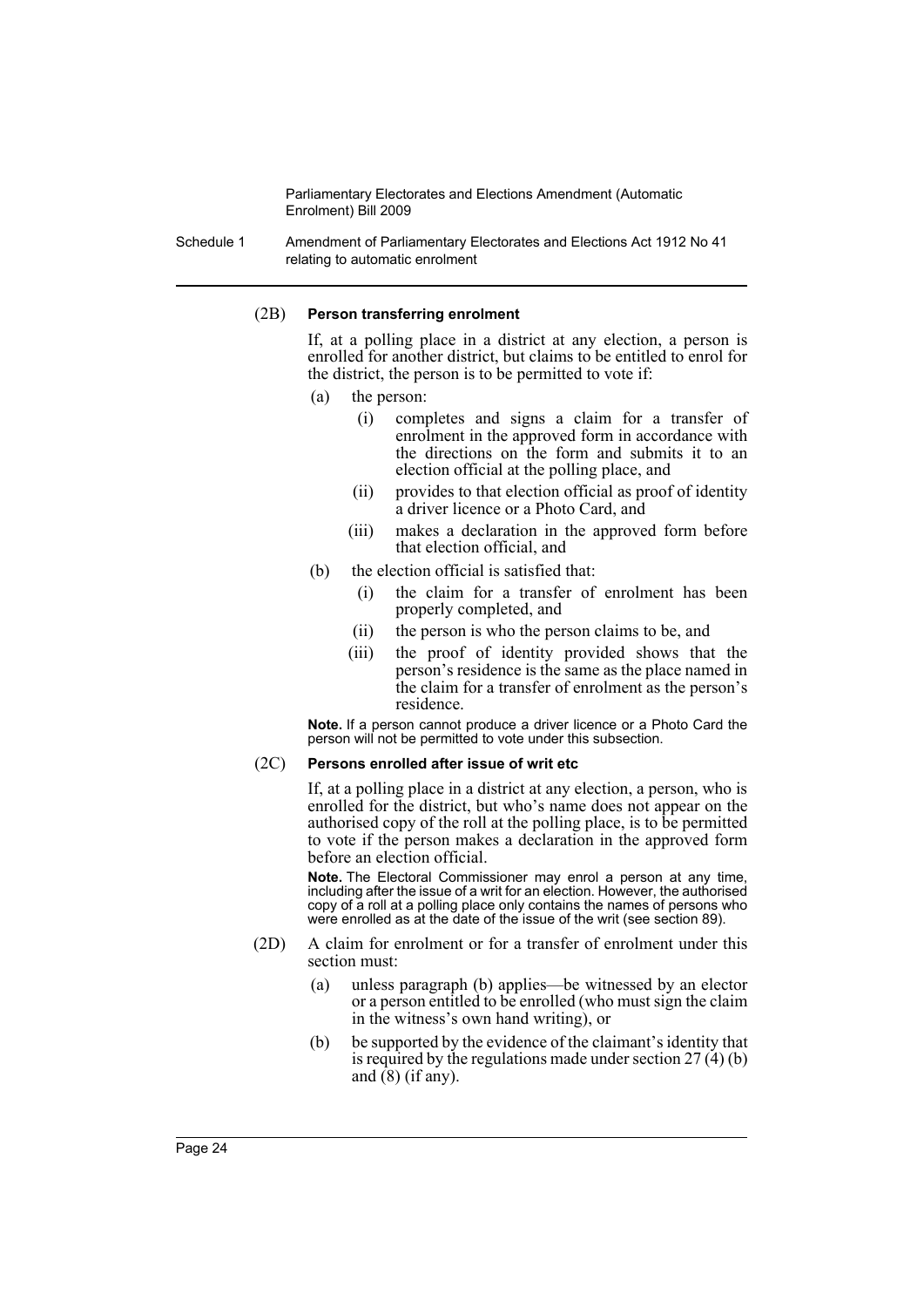Amendment of Parliamentary Electorates and Elections Act 1912 No 41 relating to automatic enrolment Schedule 1

#### **[15] Section 106 (3) (e)**

Omit "that the person whose name is signed to the declaration is entitled to vote, and that the declaration is duly attested, he or she shall accept the ballot paper for further scrutiny, but otherwise he or she shall reject the ballot paper without opening the envelope.".

Insert instead:

that:

- (a) the person who signed to the declaration:
	- (i) in relation to a declaration made under subsection  $(2)$  (b) or  $(2C)$ —is entitled to vote, or
	- (ii) in any other case—was, on the day of polling, entitled to be enrolled for the district, and
- (b) the declaration is duly attested,

he or she is to accept the ballot paper for further scrutiny, but otherwise he or she must reject the ballot paper without opening the envelope.

#### **[16] Section 106 (4)**

Omit the subsection. Insert instead:

(4) The polling place manager must, immediately after the close of the poll, send to the Electoral Commissioner any claim for enrolment and claim for transfer of enrolment submitted to an election official under this section.

#### **[17] Section 114ZW Preliminary scrutiny of ballot papers of certain electors under this Division**

Omit "subdivision of the" from section 114ZW (1).

#### **[18] Section 115A**

Insert after section 115:

#### **115A Provisional absent voting**

#### (1) **Person enrolling for first time etc**

If, at a polling place in a district at any election, a person, who is not enrolled for any district, claims to be entitled to enrol for another district, the person is to be permitted to vote if:

- (a) the person:
	- (i) completes and signs a claim for enrolment in the approved form in accordance with the directions on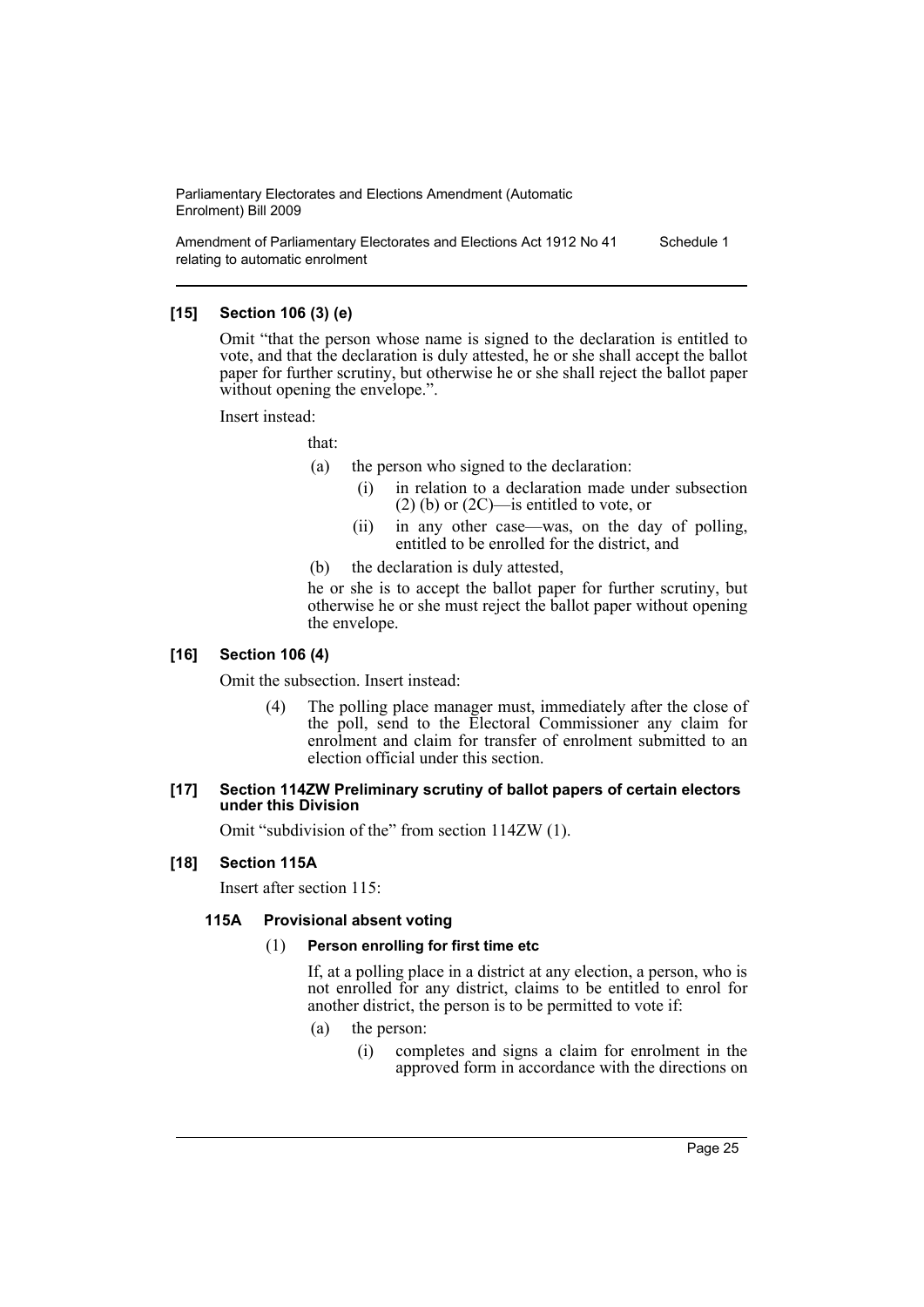Schedule 1 Amendment of Parliamentary Electorates and Elections Act 1912 No 41 relating to automatic enrolment

> the form and submits it to an election official at the polling place, and

- (ii) provides to that election official as proof of identity a driver licence or a Photo Card, and
- (iii) makes a declaration in the approved form before that election official, and
- (b) the election official is satisfied that:
	- (i) the claim for enrolment has been properly completed, and
	- (ii) the person is who the person claims to be, and
	- (iii) the proof of identity provided shows that the person's residence is the same as the place named in the claim for enrolment as the person's residence.

**Note.** If a person cannot produce a driver licence or a Photo Card the person will not be permitted to vote under this subsection.

#### (2) **Person transferring enrolment**

If, at a polling place in a district at any election, a person is enrolled for the district, but claims to be entitled to enrol for another district, the person is to be permitted to vote if:

- (a) the person:
	- (i) completes and signs a claim for a transfer of enrolment in the approved form in accordance with the directions on the form and submits it to an election official at the polling place, and
	- (ii) provides to that election official as proof of identity a driver licence or a Photo Card, and
	- (iii) makes a declaration in the approved form before that election official, and
- (b) the election official is satisfied that:
	- (i) the claim for a transfer of enrolment has been properly completed, and
	- (ii) the person is who the person claims to be, and
	- (iii) the proof of identity provided shows that the person's residence is the same as the place named in the claim for a transfer of enrolment as the person's residence.

**Note.** If a person cannot produce a driver licence or a Photo Card the person will not be permitted to vote under this subsection.

(3) The polling place manager must, immediately after the close of the poll, send to the Electoral Commissioner any claim for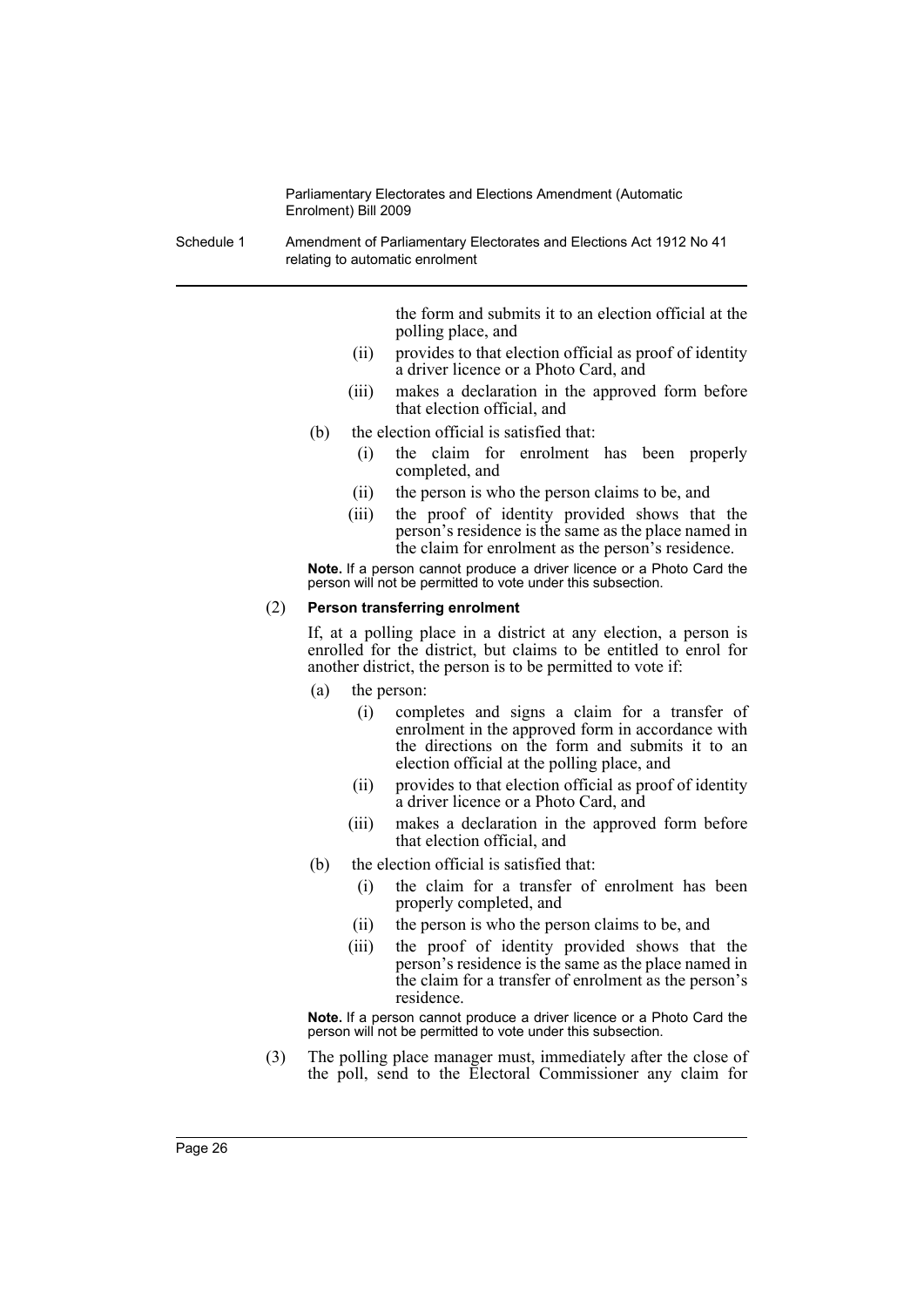Amendment of Parliamentary Electorates and Elections Act 1912 No 41 relating to automatic enrolment Schedule 1

> enrolment and claim for transfer of enrolment submitted to an election official under this section.

- (4) Section 115 (1) (d)–(h), (2), (2A), (2B) and (3) extend to the casting of the person's vote under this section as if the person were an elector.
- (5) The returning officer (or a person authorised by the returning officer) must send each ballot paper containing a vote under this section to the returning officer for the district for which the voter declares that he or she is entitled to be enrolled.
- (6) Immediately after the close of the poll, the returning officer or another election official is, in writing (including by facsimile transmission, email or other electronic means), to send to each returning officer to whom envelopes containing ballot papers have been forwarded under subsection (5), advice of the number of envelopes so forwarded.

#### **[19] Section 117A**

Insert after section 117:

#### **117A Preliminary scrutiny of provisional absent voters' ballot papers**

- (1) The returning officer for the district sent an envelope containing a ballot paper of a person voting under section 115A (or the election official assisting the returning officer) is, in the presence of the scrutineers, to examine the declaration on the envelope, and if the returning officer (after making such enquiries as he or she may deem necessary) is satisfied that the declaration is in order and the person who made the declaration:
	- (a) was, on the day of polling, entitled to enrol for the district—is to accept the ballot paper for further scrutiny, or
	- (b) was, on the day of polling, not entitled to enrol for the district, but was enrolled for some other district—is to arrange for the envelope to be promptly delivered to the returning officer for the district for which the person was enrolled to be dealt with in the manner set out in subsection (4),

but otherwise must reject the ballot paper without opening the envelope.

(2) Despite subsections (1) and (4), a ballot paper is not to be rejected for further scrutiny by a returning officer (the *scrutinising returning officer*) only because the relevant declaration is not attested if, before the declaration of the poll, the returning officer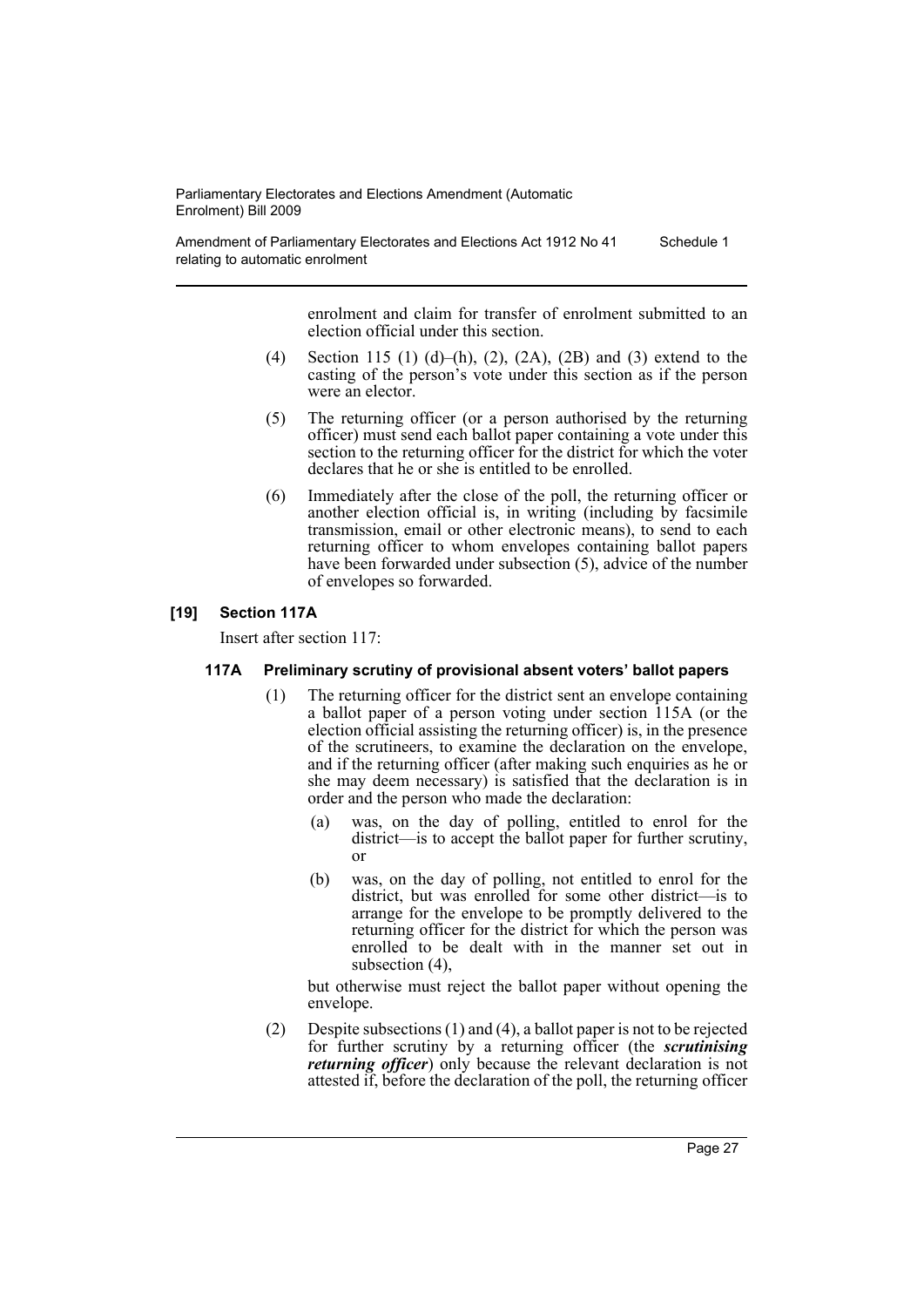Schedule 1 Amendment of Parliamentary Electorates and Elections Act 1912 No 41 relating to automatic enrolment

> for the district in which the declaration was made has in accordance with section 116 (2) sent advice in writing to the scrutinising returning officer that an envelope containing the ballot paper has been forwarded in accordance with section  $11\overline{6}$  (1).

- (3) If the returning officer (or the election official assisting him or her) accepts a ballot paper for further scrutiny, he or she is to open the envelope without destroying the declaration and extract the ballot paper and, without unfolding it, place the ballot paper in the ballot box.
- (4) The returning officer for a district to whom an envelope is forwarded under subsection (1) (b) (or the election official assisting him or her) is, if the person whose name is signed to the declaration on the envelope is enrolled for the district and the declaration is duly attested, to open the envelope and withdraw any ballot paper contained in the envelope and, without, as far as practicable, inspecting or unfolding the ballot paper or allowing any other person to do so:
	- (a) in the case of any ballot paper for a periodic Council election, is to accept the ballot paper for further scrutiny and place it in the ballot box, or
	- (b) in the case of any ballot paper for an Assembly election, is to disallow the ballot paper,

but otherwise must reject the ballot paper without opening the envelope.

#### **[20] Section 118 Further scrutiny**

Insert "and the ballot papers of persons voting under section 115A" after "absent voters' ballot papers" wherever occurring in section 118 (1).

#### **[21] Section 118 (1)**

Omit "section 117". Insert instead "section 117 or 117A".

#### **[22] Section 119 Decision of returning officer re validity of ballot paper**

Insert after section 119 (a):

(a1) any ballot paper to which section 115A applies,

#### **[23] Section 131A Votes at adjourned poll**

Omit "within a subdivision or subdivisions".

#### **[24] Section 131A**

Omit "the subdivision or subdivisions". Insert instead "the district".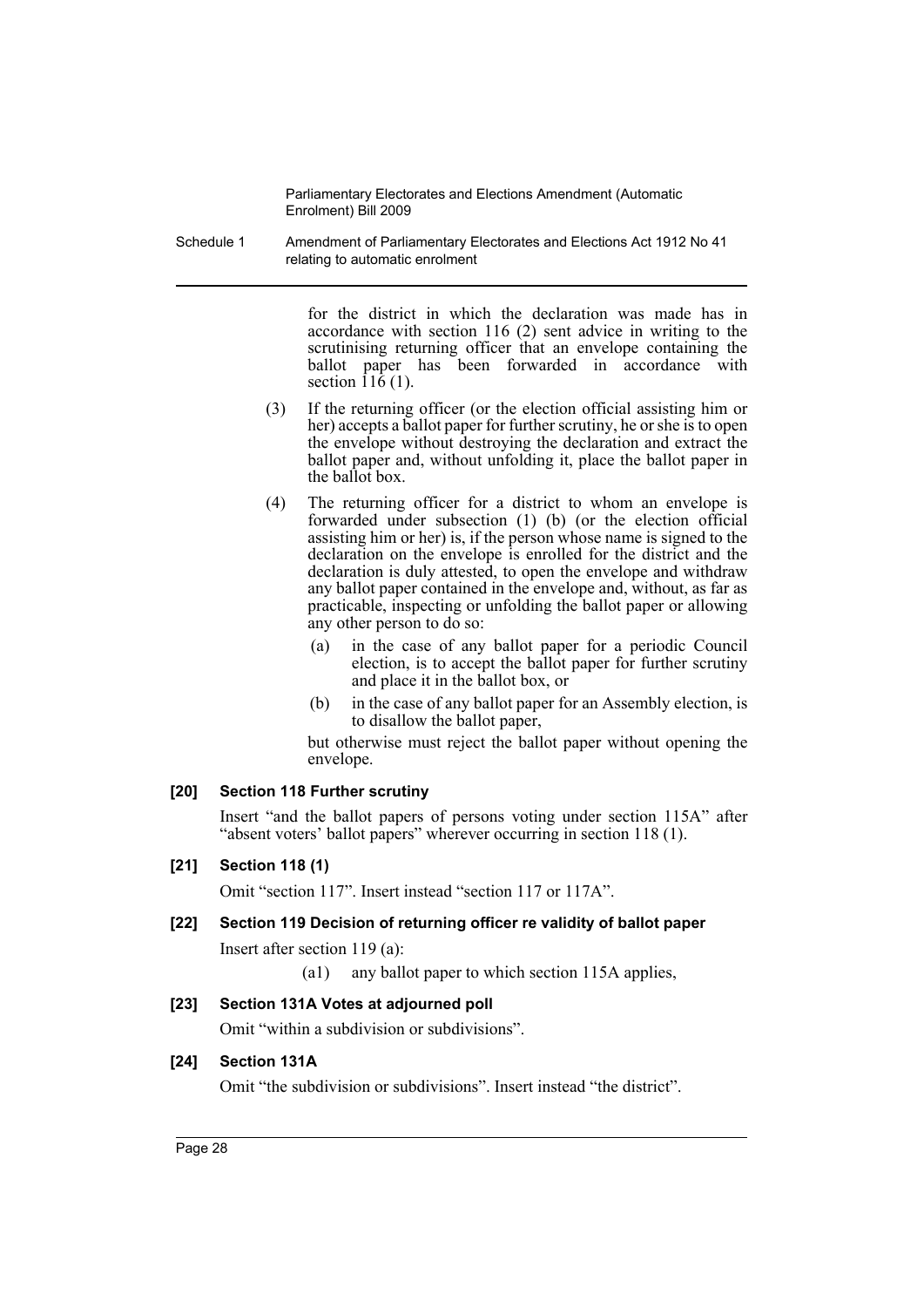Amendment of Parliamentary Electorates and Elections Act 1912 No 41 relating to automatic enrolment Schedule 1

#### **[25] Section 181 Penalty for disobedience**

Omit "registrar, or other".

#### **[26] Section 182 Rolls—business hours for registrars and correction of errors etc**

Omit the section.

#### **[27] Schedule 19**

Omit the Schedule. Insert instead:

# **Schedule 19 Enforcement of compulsory obligation to enrol**

(Section 27)

#### **1 Notification in respect of offence**

The Electoral Commissioner, if satisfied that a person has failed to comply with the requirements of section 27, must notify the person in the prescribed form of the failure, and inform the person that he or she may reply by statutory declaration, setting out any facts relevant to the matter, and that he or she has the option of having the matter dealt with either by the Electoral Commissioner or by the Local Court.

#### **2 Action when person has elected to have matter dealt with by Electoral Commissioner**

The Electoral Commissioner:

- (a) is to consider all the facts (including the statements contained in any statutory declaration submitted by the person), and
- (b) may make such further inquiry as he or she deems necessary, and
- (c) if satisfied that the person concerned is in default or has contravened the provisions of section 27, may make an order imposing on that person a penalty not exceeding \$55 for a first offence, and not exceeding \$55 for any subsequent offence, setting the time allowed for payment.

#### **3 Penalty to be debt due to Crown**

Any penalty so imposed by the Electoral Commissioner is a debt due to the Crown.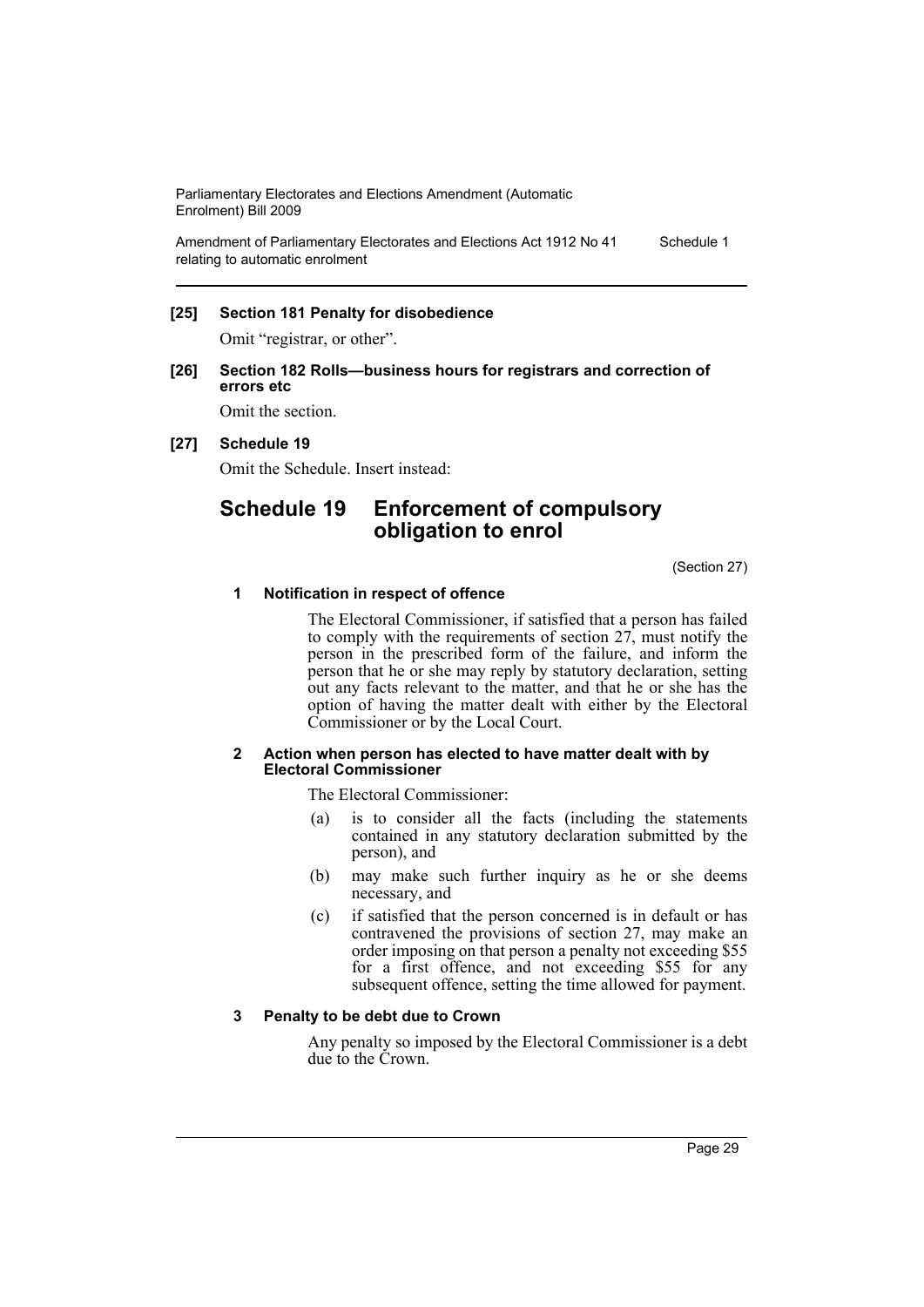Schedule 1 Amendment of Parliamentary Electorates and Elections Act 1912 No 41 relating to automatic enrolment

#### **4 Notification of imposition of penalty**

The Electoral Commissioner is to notify the person in the prescribed form that a penalty has been imposed.

#### **5 Enforcement of penalties**

Any order made by the Electoral Commissioner imposing a penalty may be filed in the Local Court, and the order then has effect and is enforceable as if it were an order of that Court.

#### **6 Proceedings where matter not dealt with by Electoral Commissioner**

If a person to whom notice pursuant to clause 1 has been sent fails, within the time allowed, to reply, or does not within that time consent to the matter being dealt with by the Electoral Commissioner, the Electoral Commissioner, if satisfied that the person has contravened section 27, is to cause proceedings to be instituted against the person in the Local Court.

#### **7 Statutory declaration to be brought to notice of Local Court**

If, in any case in which proceedings are instituted in the Local Court, the Electoral Commissioner has received from the person concerned a statutory declaration under clause 1 the Electoral Commissioner, as far as it is practicable and necessary to do so, is to inquire into the truth of the statements set out in the declaration, and must, unless the prosecution is withdrawn, cause the declaration to be brought to the notice of the Local Court.

#### **8 Local Court to consider statutory declaration**

The Local Court shall at the hearing of the case consider the statutory declaration (whether the defendant is present or not) as if the matter set out in the declaration had been given in evidence before it.

#### **9 Declaration by prosecuting officer to be considered by Local Court**

- (1) In any prosecution in respect of any contravention of section 27 the prosecuting officer may lodge with the Local Court a statutory declaration in support of the charge.
- (2) If such a statutory declaration has been lodged:
	- (a) it is not necessary for the prosecuting officer to attend at the hearing, and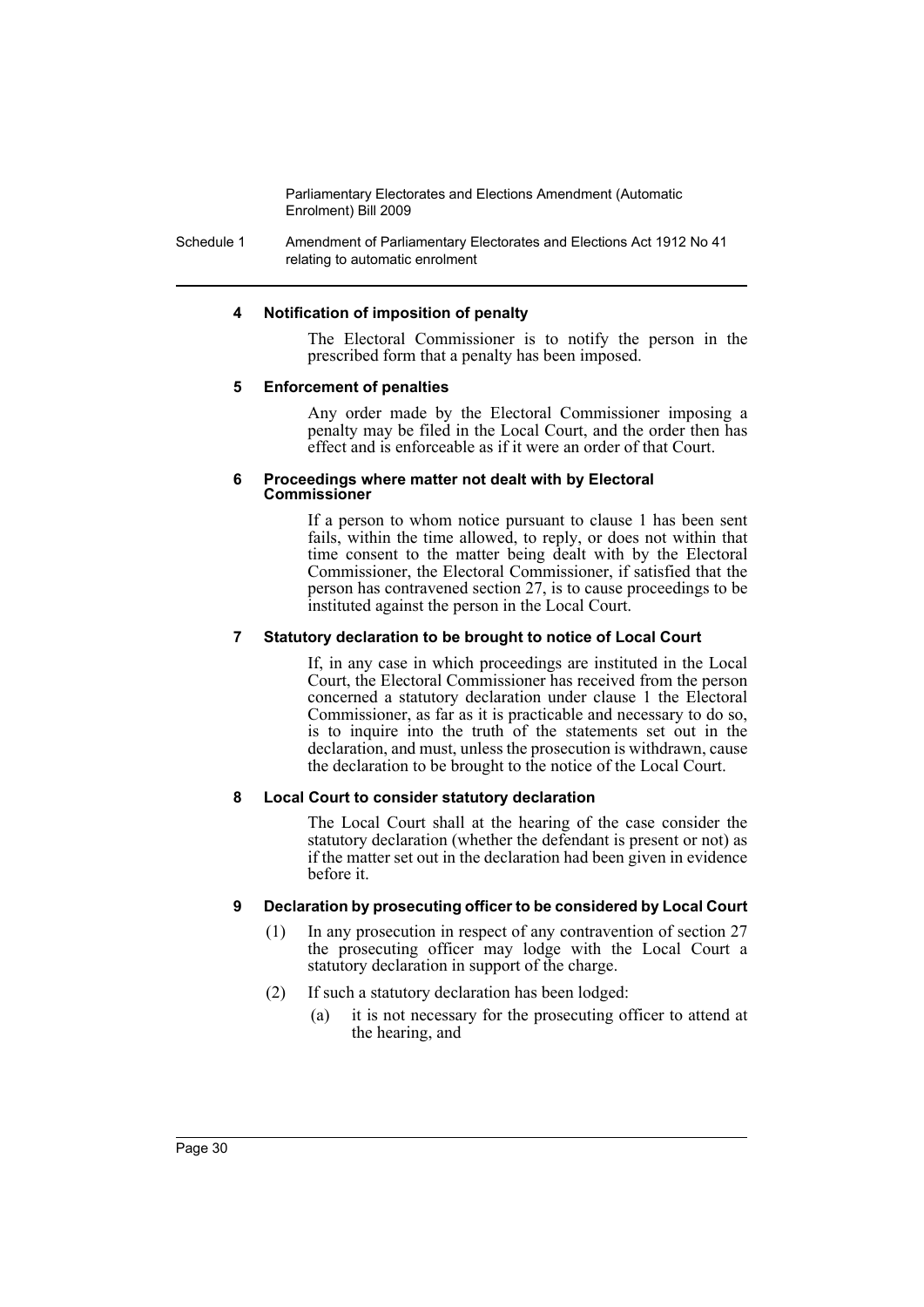Amendment of Parliamentary Electorates and Elections Act 1912 No 41 relating to automatic enrolment Schedule 1

- (b) the Local Court is to proceed with the hearing and determination of the case in the prosecuting officer's absence, and
- (c) the Local Court is to consider the statutory declaration as if the matter set out in the declaration had been given in evidence before it.

#### **10 Document purporting to be statutory declaration**

For the purposes of clauses 8 and 9, any document purporting to be a statutory declaration is to be accepted as such by the Local Court without proof of the signatures on the document or proof of the authority of the person before whom the document purports to have been made to take statutory declarations.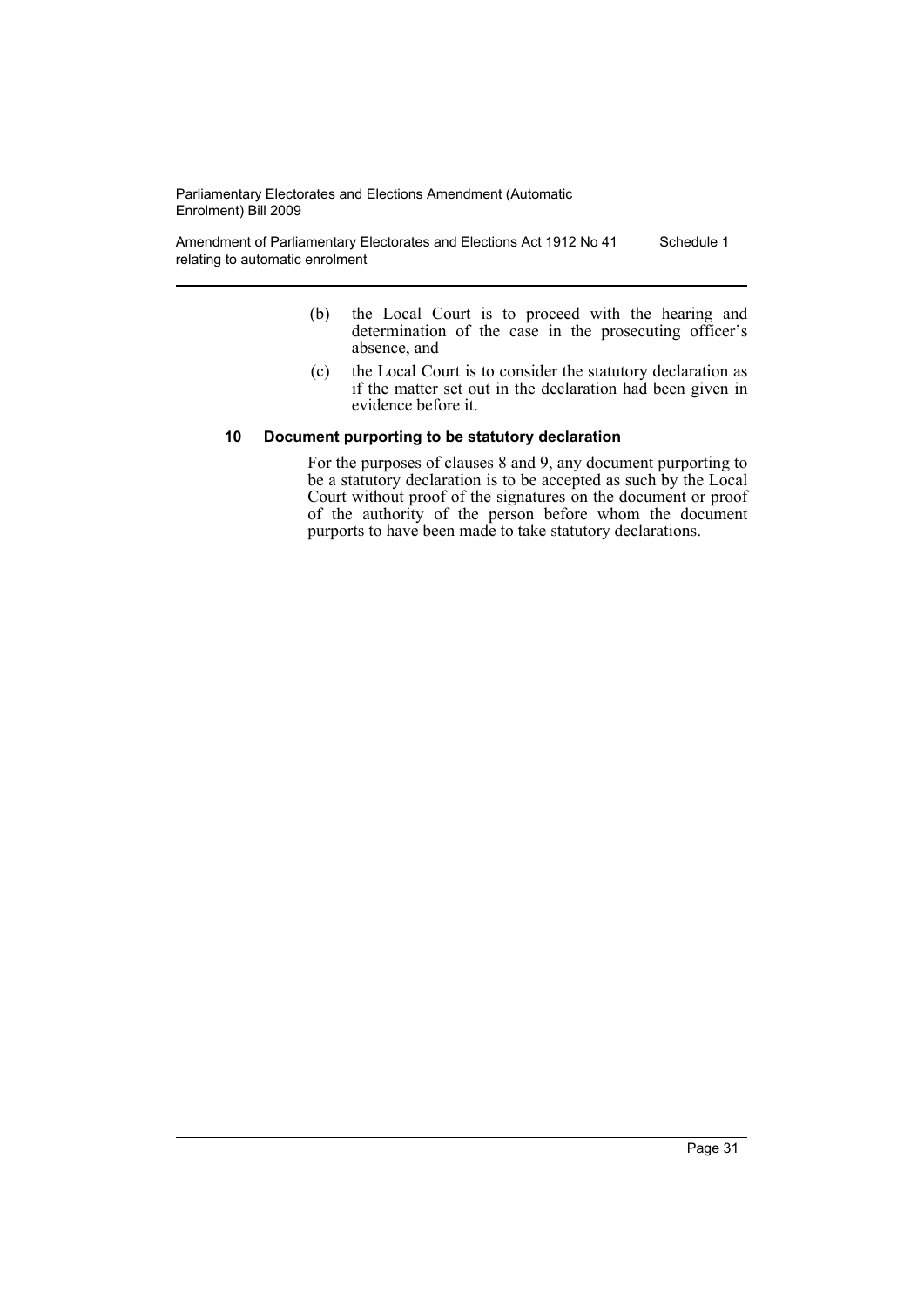Schedule 2 Amendment of Parliamentary Electorates and Elections Act 1912 No 41 relating to postal voting

# <span id="page-33-0"></span>**Schedule 2 Amendment of Parliamentary Electorates and Elections Act 1912 No 41 relating to postal voting**

## **[1] Section 3 Definitions**

Insert in alphabetical order in section 3 (1):

*General postal voter* means an elector who:

- (a) has been granted general postal voter status under section 114AA, or
- (b) is taken to be a general postal voter under that section.

#### **[2] Section 114A Application for a postal vote certificate and postal ballot paper**

Omit "vote, or" from section 114A (1) (g). Insert instead "vote,".

## **[3] Section 114A (1) (i) and (j)**

Insert after section 114A (1) (h):

- (i) is a person with a disability (within the meaning of the *Anti-Discrimination Act 1977*), or
- (j) believes that attending a polling place on polling day will place the personal safety of the person or of members of the person's family at risk,

#### **[4] Section 114A (1)**

Omit "or the returning officer for the district for which the elector is enrolled or, if the elector has reason to believe that the application may not reach the Electoral Commissioner or that returning officer so as to enable him or her to receive from the Electoral Commissioner or that returning officer the postal vote certificate and the postal ballot paper in time to permit him or her to vote at the election, to some other district returning officer".

#### **[5] Section 114A (2) (b) and (c)**

Omit the paragraphs.

#### **[6] Section 114A (2AA)**

Omit the subsection.

## **[7] Section 114A (2A)**

Omit "or the returning officer to whom it is addressed".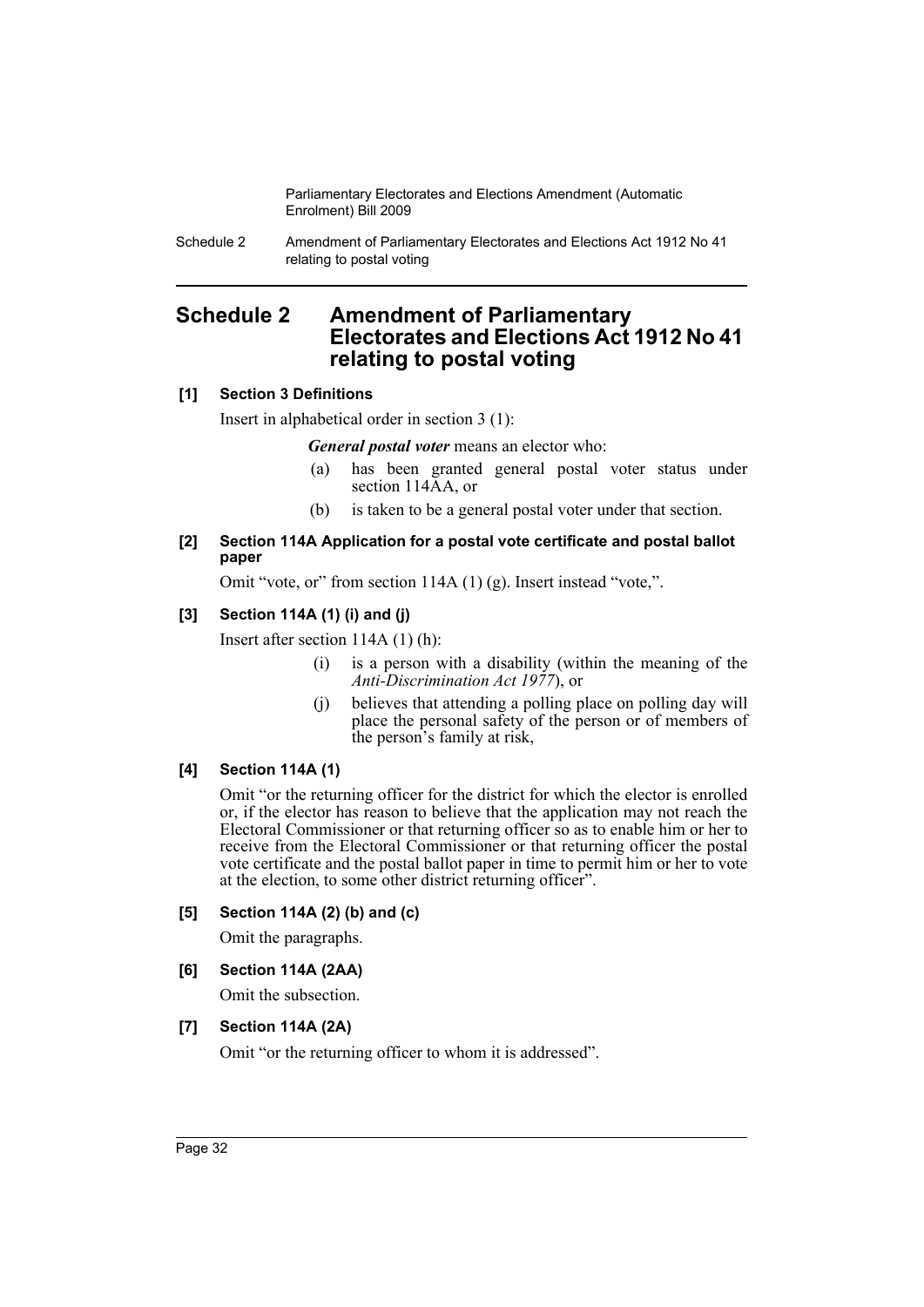Amendment of Parliamentary Electorates and Elections Act 1912 No 41 relating to postal voting Schedule 2

#### **[8] Section 114A (4)**

Insert after section 114A (3):

(4) An application under subsection (1) may be made to the Electoral Commissioner through the Commission's website in accordance with the directions of the Commission.

#### **[9] Section 114AA General postal voters**

Omit "or a declared institution under section 114ZN" from paragraph (b) (i) of the definition of *prescribed elector* in section 114AA (1).

# **[10] Section 114AA (1), paragraph (e) of definition of "prescribed elector"** Omit "section 32 (3)". Insert instead "section 27 (6)".

## **[11] Section 114AA (1), paragraph (g) of definition of "prescribed elector"** Omit "elector, or". Insert instead "elector,".

#### **[12] Section 114AA (1), definition of "prescribed elector"**

Insert after section 114AA (1) (g):

(g1) an elector who is a person with a disability (within the meaning of the *Anti-Discrimination Act 1977*), or

#### **[13] Section 114AA (1)**

Omit the definition of *register*.

#### **[14] Section 114AA (2)–(9)**

Omit section 114AA (2)–(18). Insert instead:

- (2) A prescribed elector may apply in the approved form to the Electoral Commissioner to be a general postal voter for the district for which the elector is enrolled.
- (3) The Electoral Commissioner, in response to an application under this section:
	- (a) may:
		- (i) accept the application and grant the elector general postal voter status, or
		- (ii) reject the application, and
	- (b) must advise the person in writing of that decision.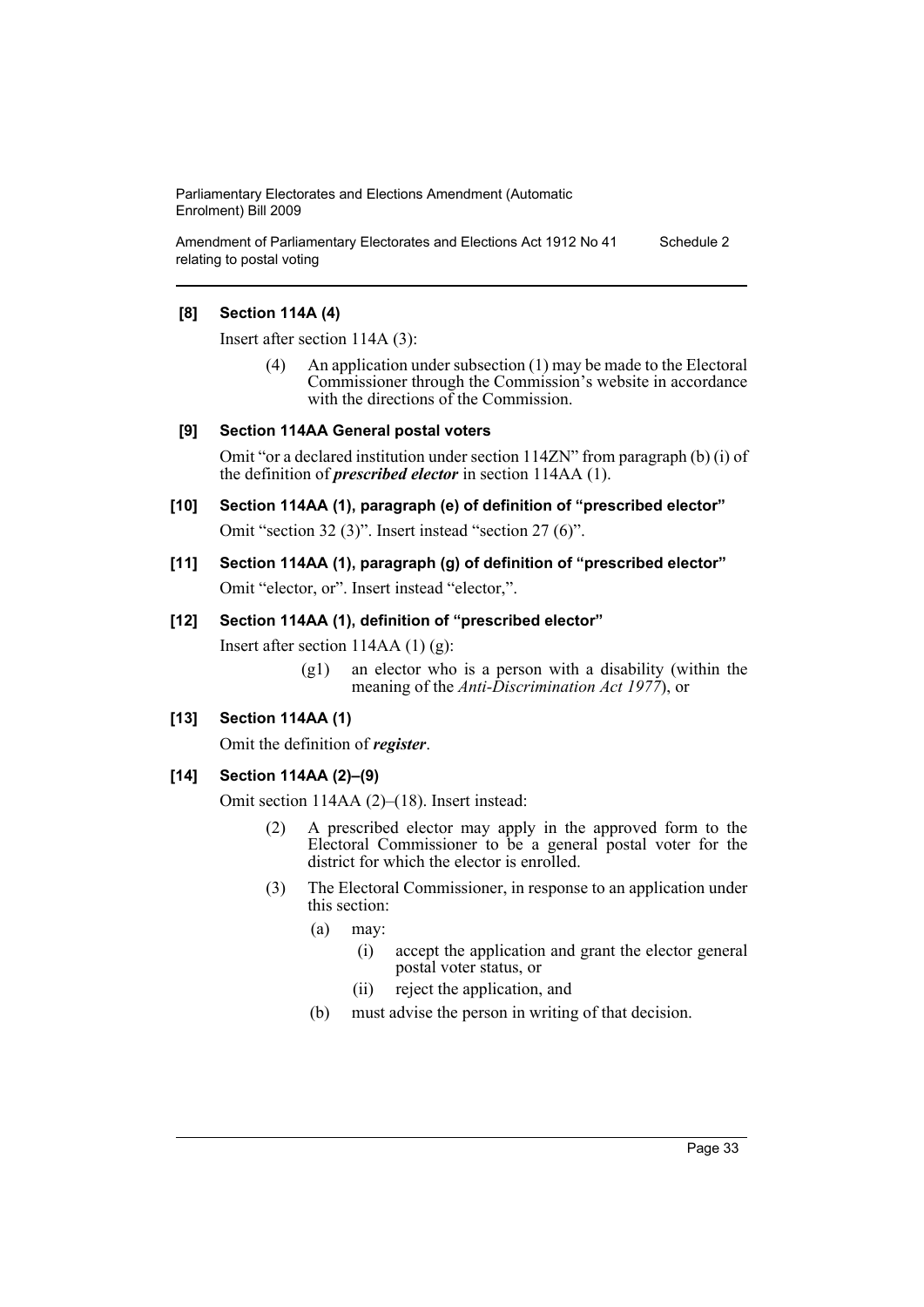- Schedule 2 Amendment of Parliamentary Electorates and Elections Act 1912 No 41 relating to postal voting
	- (4) An application under subsection (2) in relation to an elector to whom paragraph (e) or (f) of the definition of *prescribed elector* in subsection  $(1)$  applies may be made by another person acting on behalf of the elector.
	- (5) The certificate referred to in paragraph (f) of the definition of *prescribed elector* in subsection  $(1)$  is to be lodged with the application under subsection (2) to which it relates.
	- (6) The Electoral Commissioner may determine that an elector to whom paragraph (a1) of the definition of *prescribed elector* in subsection (1) applies is granted general postal voter status only during the period that the elector has specified as the period during which the elector will not be within the State.
	- (7) The Electoral Commissioner may withdraw general postal voter status from an elector in such circumstances as are prescribed.
	- (8) A person must not make, and a person must not induce another person to make, any false statement in, or in connection with, an application under subsection (2) or in any declaration contained in, or made in connection with, such an application.

Maximum penalty: 10 penalty units or imprisonment for 6 months, or both.

(9) An elector who is a registered general postal voter under the Commonwealth Act is taken to be a general postal voter under this Act.

#### **[15] Section 114AB Dispatch of ballot papers to general postal voters**

Omit "registered general postal voter for a subdivision of the district". Insert instead "general postal voter for the district".

#### **[16] Section 114D Issue of certificate and ballot paper**

Omit "or a returning officer" and "or returning officer" wherever occurring in section 114D (1) and (2).

**[17] Section 114D (3)**

Omit the subsection.

#### **[18] Section 114E**

Omit the section. Insert instead:

## **114E Retention of applications**

(1) The Electoral Commissioner must ensure that all applications for postal vote certificates and postal ballot papers for an election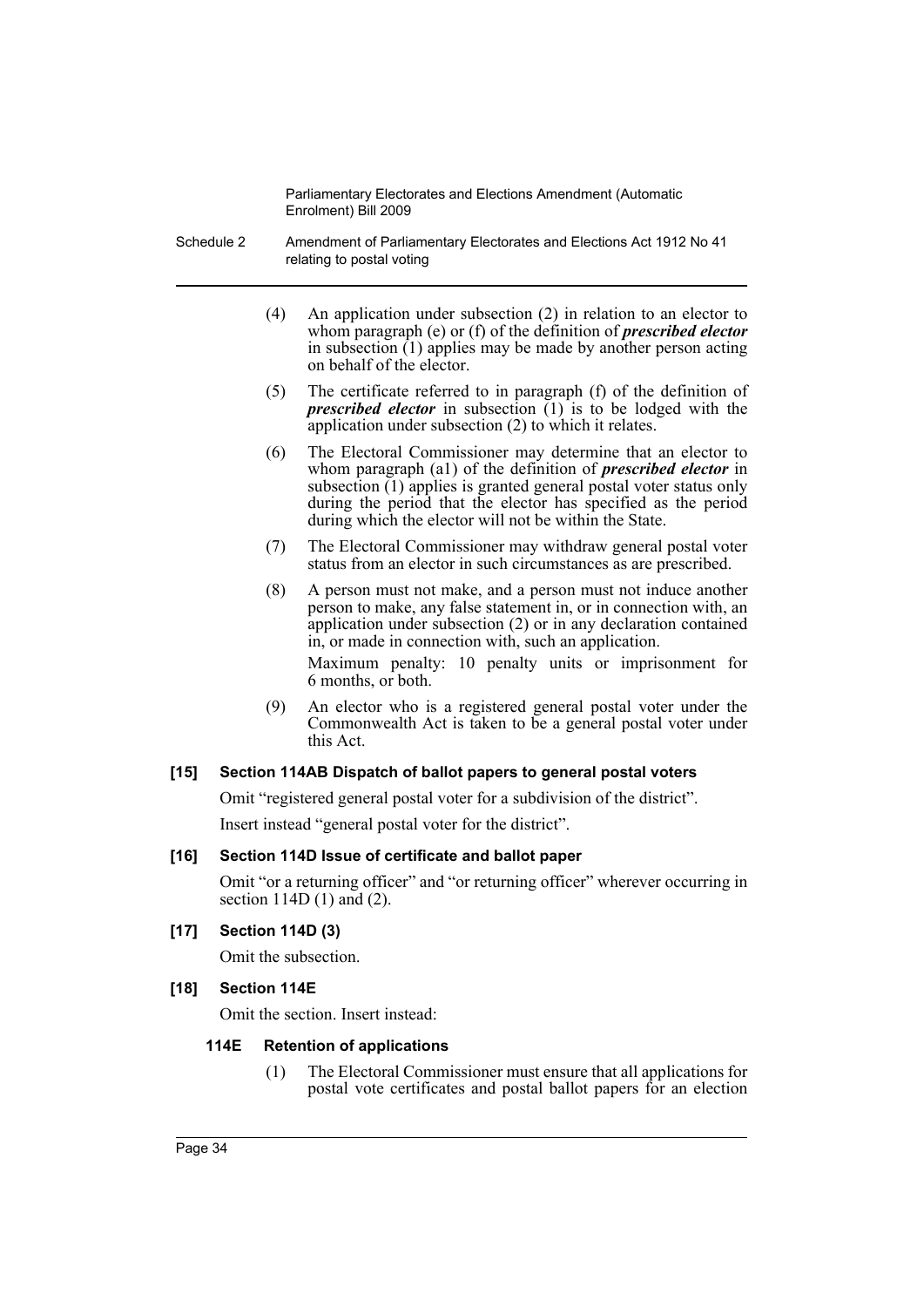Amendment of Parliamentary Electorates and Elections Act 1912 No 41 relating to postal voting Schedule 2

> (and, in relation to applications made through the Commission's website, records of such applications) are kept securely until the latest of the following:

- (a) the period of 6 months after the day of polling has expired,
- (b) the period during which the validity of the election may be disputed under this Act has expired,
- (c) if a petition has or petitions have been filed under section 155—the Court of Disputed Returns has determined the matters referred to in the petition or petitions,
- (d) if the Electoral Commissioner has consented to the use of the papers and materials in the parcels for research or analysis—the conclusion of that research or analysis.
- (2) On the expiry of the Electoral Commissioner's obligation under subsection (1), he or she may cause those applications and records to be destroyed.

#### **[19] Section 114F Postal ballot papers to be initialled**

Insert "(by hand or by electronic or mechanical means)" after "election official".

#### **[20] Section 114G Returning officer to notify issue of postal vote certificates and postal ballot papers**

Omit the section.

**[21] Section 114GA Person claiming to vote, whose name is noted under section 114G**

Omit the section.

## **[22] Section 114H Directions for postal voting**

Omit "registered general postal voter" from section 114H (1) (b). Insert instead "general postal voter".

#### **[23] Section 114L Preliminary scrutiny of postal ballot papers**

Omit "shall produce all applications for postal vote certificates and postal ballot papers, and".

# **[24] Section 114L (a)**

Omit the paragraph.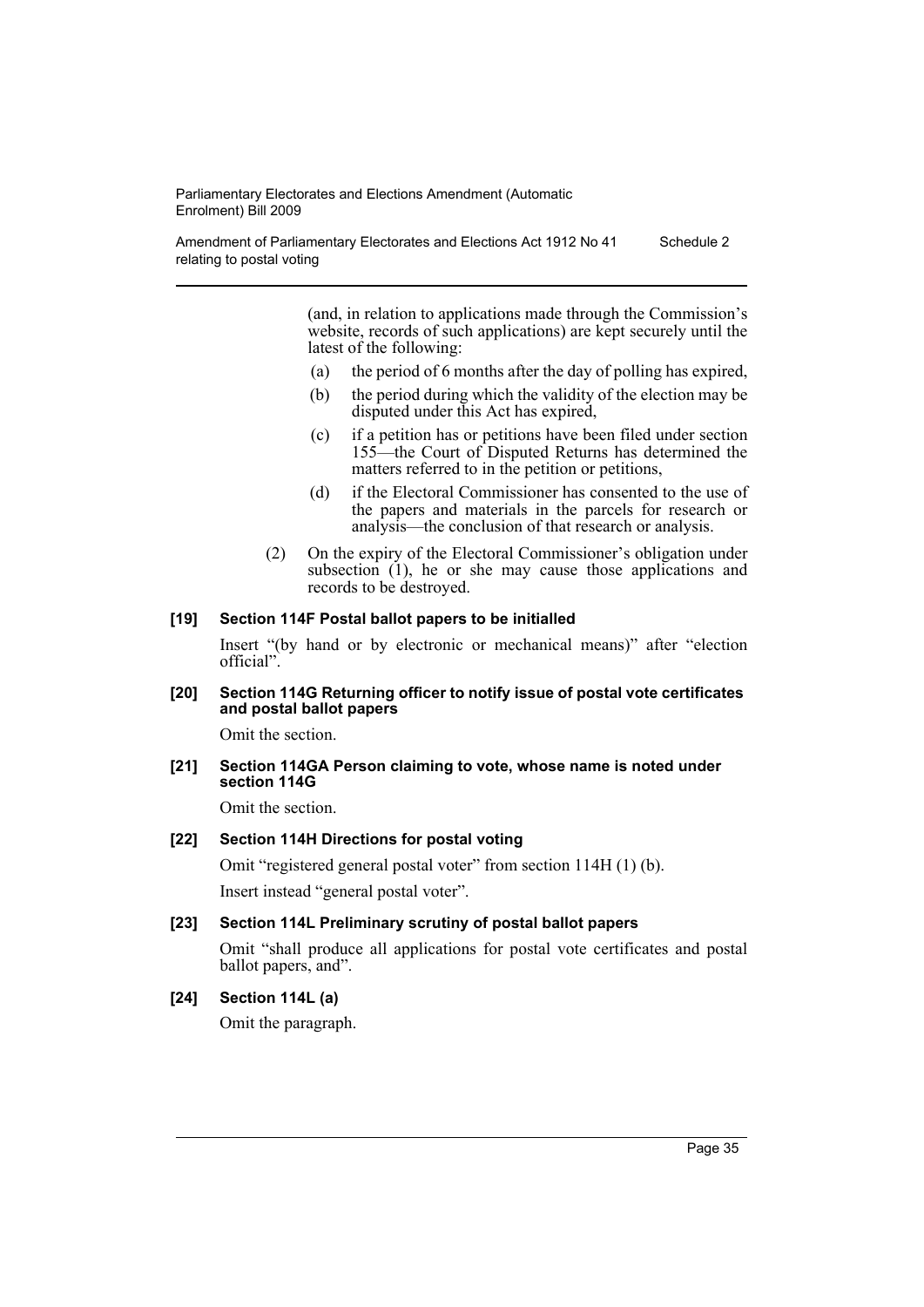Schedule 2 Amendment of Parliamentary Electorates and Elections Act 1912 No 41 relating to postal voting

## **[25] Section 114L (b) (i) and (ii)**

Omit the subparagraphs. Insert instead:

- (i) the postal vote certificate has been properly signed by the elector who made the application for the certificate,
- (ii) the signature on the certificate purports to have been witnessed by an authorised witness,

# **[26] Section 114N Spoilt postal ballot paper**

Omit "or returning officer who issued the same" and "or returning officer (as the case may be)".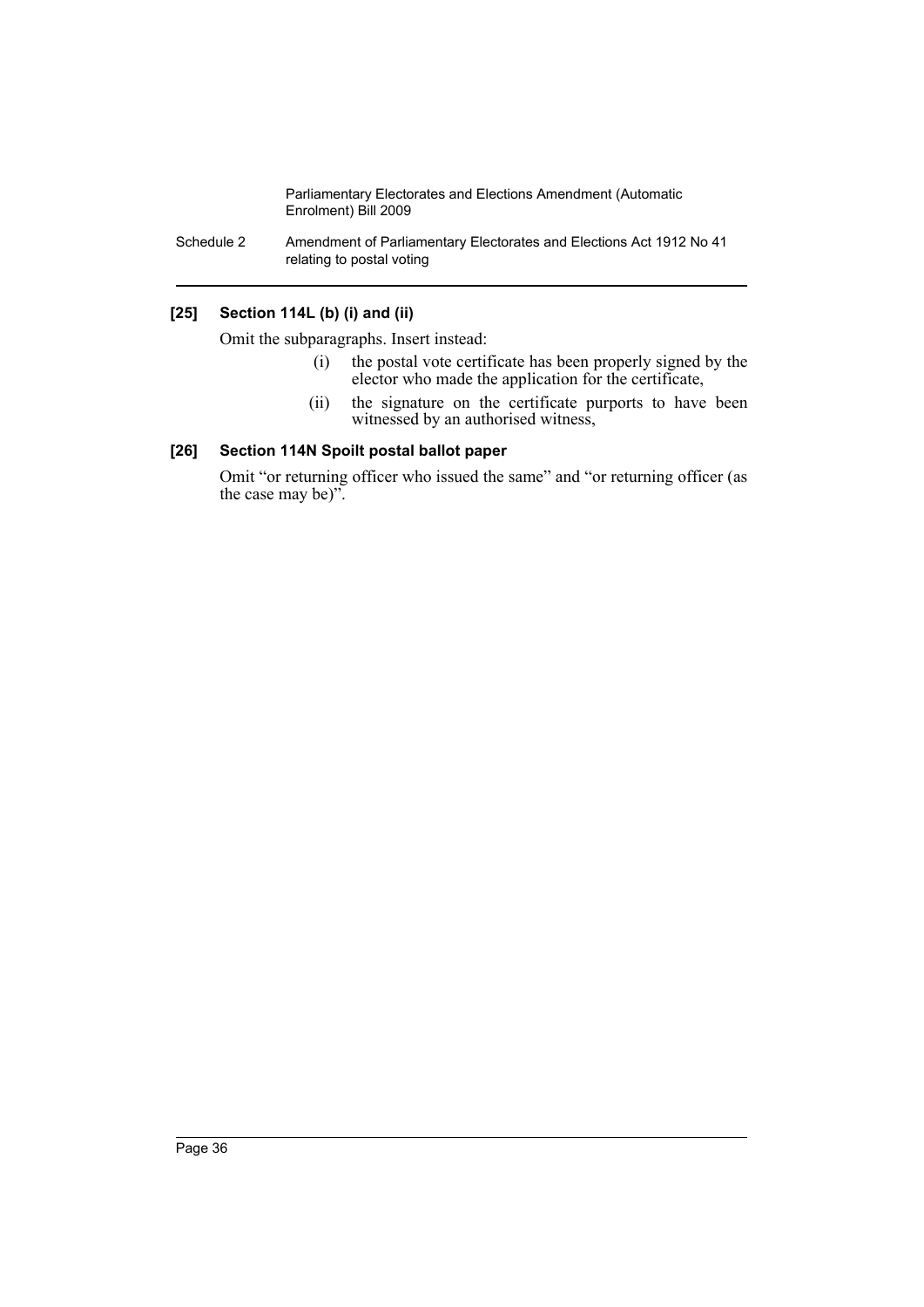Amendment of Parliamentary Electorates and Elections Act 1912 No 41 relating to pre-poll voting at electoral offices and other appointed places

Schedule 3

# **Schedule 3 Amendment of Parliamentary Electorates and Elections Act 1912 No 41 relating to pre-poll voting at electoral offices and other appointed places**

# **[1] Section 3 Definitions**

Insert in alphabetical order in section 3 (1):

*Interstate or overseas pre-poll voting officer* means a person appointed as an interstate or overseas pre-poll voting officer under Division 5 of Part 3A.

*Pre-poll voting place* means a place referred to in section 114P  $(2)$  $(d)$ .

# **[2] Section 3 (1), definition of "Postal voting officer"**

Omit the definition.

# **[3] Section 3 (1), definition of "Pre-poll voting officer"**

Omit the definition. Insert instead:

## *Pre-poll voting officer* means:

- (a) in relation to a pre-poll voting place within a district:
	- (i) the returning officer for the district, or
	- (ii) an election official assigned by the returning officer for the district to conduct pre-poll voting, and
- (b) in relation to a pre-poll voting place not within a district an interstate or overseas pre-poll voting officer.

# **[4] Part 3A, Division 5**

Omit the Division. Insert instead:

# **Division 5 Interstate or overseas pre-poll voting officers**

## **21AJ Interstate or overseas pre-poll voting officers**

- (1) The Electoral Commissioner may, by instrument in writing, appoint appropriate persons to be:
	- (a) interstate or overseas pre-poll voting officers, or
	- (b) deputy interstate or overseas pre-poll voting officers,

at a pre-poll voting place outside New South Wales (whether overseas or in Australia) for the purposes of all elections.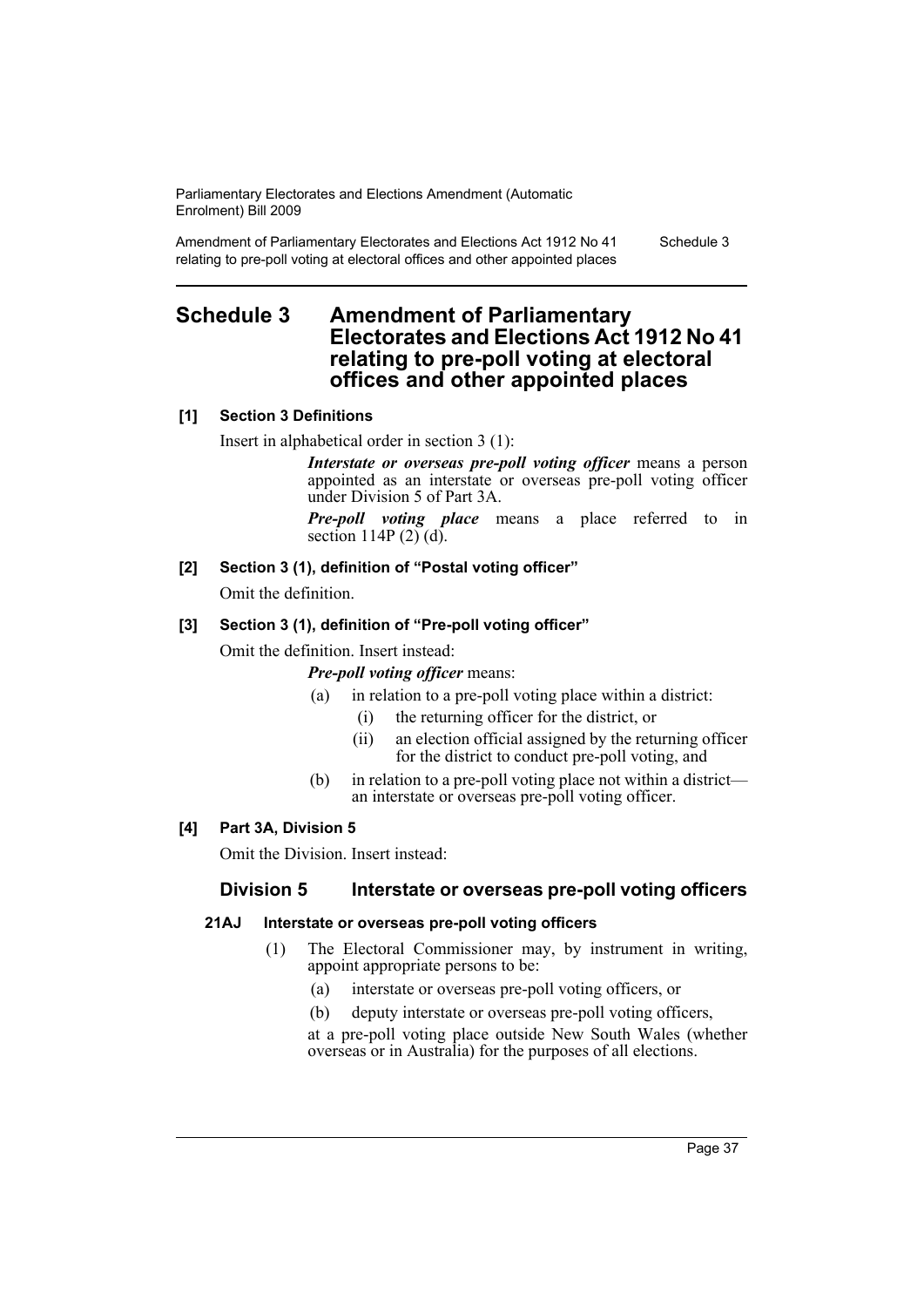- Schedule 3 Amendment of Parliamentary Electorates and Elections Act 1912 No 41 relating to pre-poll voting at electoral offices and other appointed places
	- (2) A deputy interstate or overseas pre-poll voting officer may act as, and is taken to be, the interstate or overseas pre-poll voting officer during the illness or absence of the interstate or overseas pre-poll voting officer or during a vacancy in the office of the interstate or overseas pre-poll voting officer.
	- (3) This section does not prevent the appointment of a person as an interstate or overseas pre-poll voting officer to fill a vacancy in that office.

#### **21AK Appointment of assistants for interstate or overseas pre-poll voting officer**

An interstate or overseas pre-poll voting officer may appoint persons to act as his or her assistants in the exercise of the officer's functions.

## **[5] Section 21AL Definition of "appointed official"**

Omit "a postal voting officer" and "deputy postal voting officer" wherever occurring in paragraphs (b) and (d) of the definition of *appointed official*.

Insert instead "an interstate or overseas pre-poll voting officer" and "deputy interstate or overseas pre-poll voting officer", respectively.

# **[6] Sections 67A, 125A (2) and 129D (2)**

Omit "11," wherever occurring.

# **[7] Section 114NA Application of this Division**

Omit the section.

# **[8] Part 5, Division 10, heading**

Omit the heading. Insert instead:

# **Division 10 Pre-poll voting (electoral offices and appointed places inside and outside NSW)**

**[9] Section 114P Application for permission to vote before polling day** Omit "vote, or" from section 114P (1) (f). Insert instead "vote,".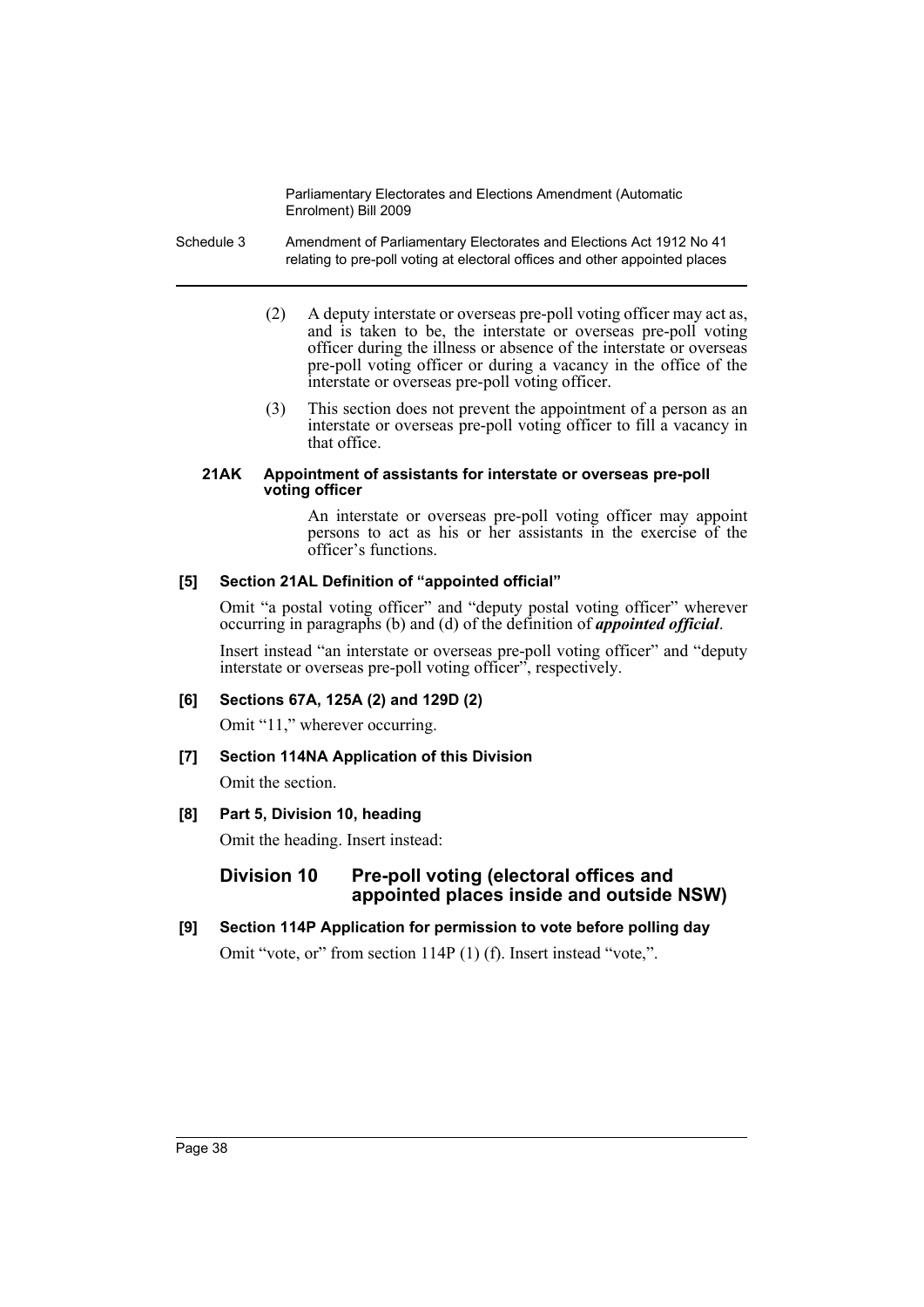Amendment of Parliamentary Electorates and Elections Act 1912 No 41 relating to pre-poll voting at electoral offices and other appointed places

Schedule 3

# **[10] Section 114P (1) (h) and (i)**

Insert after section  $114P(1)(g)$ :

- (h) is a person with a disability (within the meaning of the *Anti-Discrimination Act 1977*), or
- (i) believes that attending a polling place on polling day will place the personal safety of the person or of members of the person's family at risk,

## **[11] Section 114P (6)**

Insert "(whether within or outside the State and whether in Australia or overseas)" after "places".

#### **[12] Section 114PA**

Insert after section 114P:

#### **114PA Procedure for voting before polling day—voting in elector's district**

- (1) This section applies to voting under this Division where:
	- (a) a person makes an application under section 114P at a pre-poll voting place in the State, and
	- (b) the person is enrolled for the district in which the pre-poll voting place is situated.
- (2) Division 8 (other than sections 95–98, 106 (2), (2A) and (2B), 108 and 109) extends to voting to which this section applies subject to the following modifications:
	- (a) references to polling places are taken to be references to pre-poll voting places,
	- (b) references to polling place managers and election officials are taken to be references to pre-poll voting officers at the pre-poll voting places.
- (3) The Electoral Commissioner is to ensure that each pre-poll voting place in the State is provided with sufficient authorised copies of the roll for the district in which the place is situated for the purposes of this section.
- (4) The pre-poll voting officer is to ensure the security of any ballot boxes used for the purpose of this section.
- (5) Unless the Electoral Commissioner has specified another earlier time, as soon as practicable after 6 pm on the day preceding polling day the pre-poll voting officer for the pre-poll voting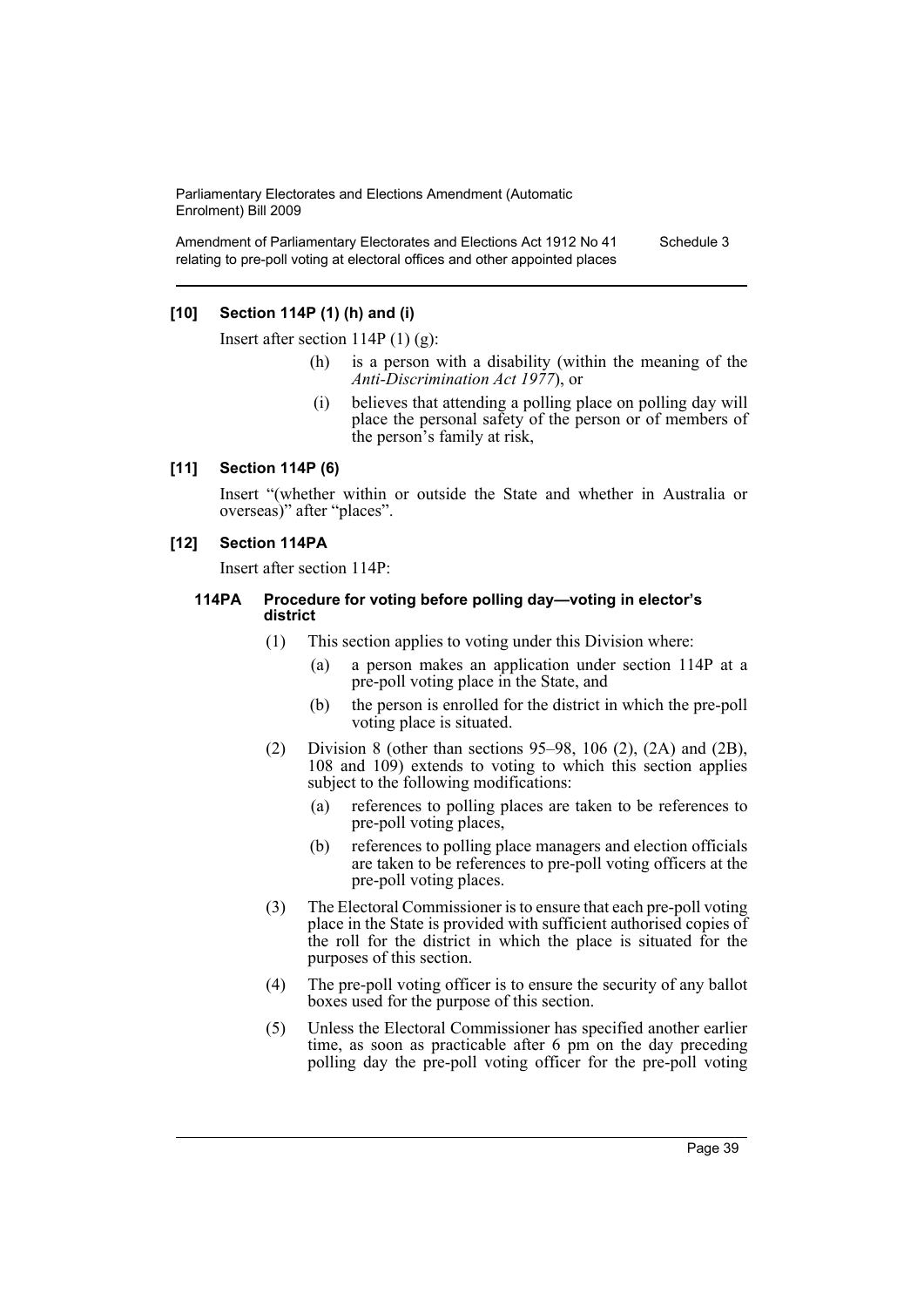Schedule 3 Amendment of Parliamentary Electorates and Elections Act 1912 No 41 relating to pre-poll voting at electoral offices and other appointed places

> place (if not the returning officer) must, in the presence of any other election official assisting the officer and any scrutineers who are present:

- (a) publicly close, fasten, seal and take charge of any ballot box used by the officer for the purposes of this section, and
- (b) with the least possible delay, forward it for the purposes of scrutiny to the returning officer for the district concerned.
- (6) At the scrutiny the returning officer is to:
	- (a) produce any ballot boxes that have been delivered to him or her in accordance with subsection (5), and
	- (b) remove the ballot papers from the ballot boxes, and
	- (c) open those ballot papers and count those that are formal.
- (7) Without affecting subsection (2), the provisions of this section apply in addition to, and without derogation from, the application of any other provision of this Act. However, any such other provision applies with any necessary modifications.

#### **[13] Section 114Q Procedure for voting before polling day—voting other than in elector's district (including outside NSW)**

Insert before section 114Q (1):

- (1A) This section applies to voting under this Division where:
	- (a) an elector makes an application under section 114P at a pre-poll voting place in the State and the elector is not enrolled for the district in which the pre-poll voting place is situated, or
	- (b) an elector makes an application under section 114P at a pre-poll voting place not in the State.

## **[14] Section 114QA Ballot papers etc forwarded to district for which elector enrolled**

Insert at the end of the section:

(2) If a ballot paper is returned to a pre-poll voting officer at a pre-poll voting place outside the State, the pre-poll voting officer must deal with the ballot paper in the same manner as that in which a returning officer is required by section 116 to deal with an absent voter's ballot paper.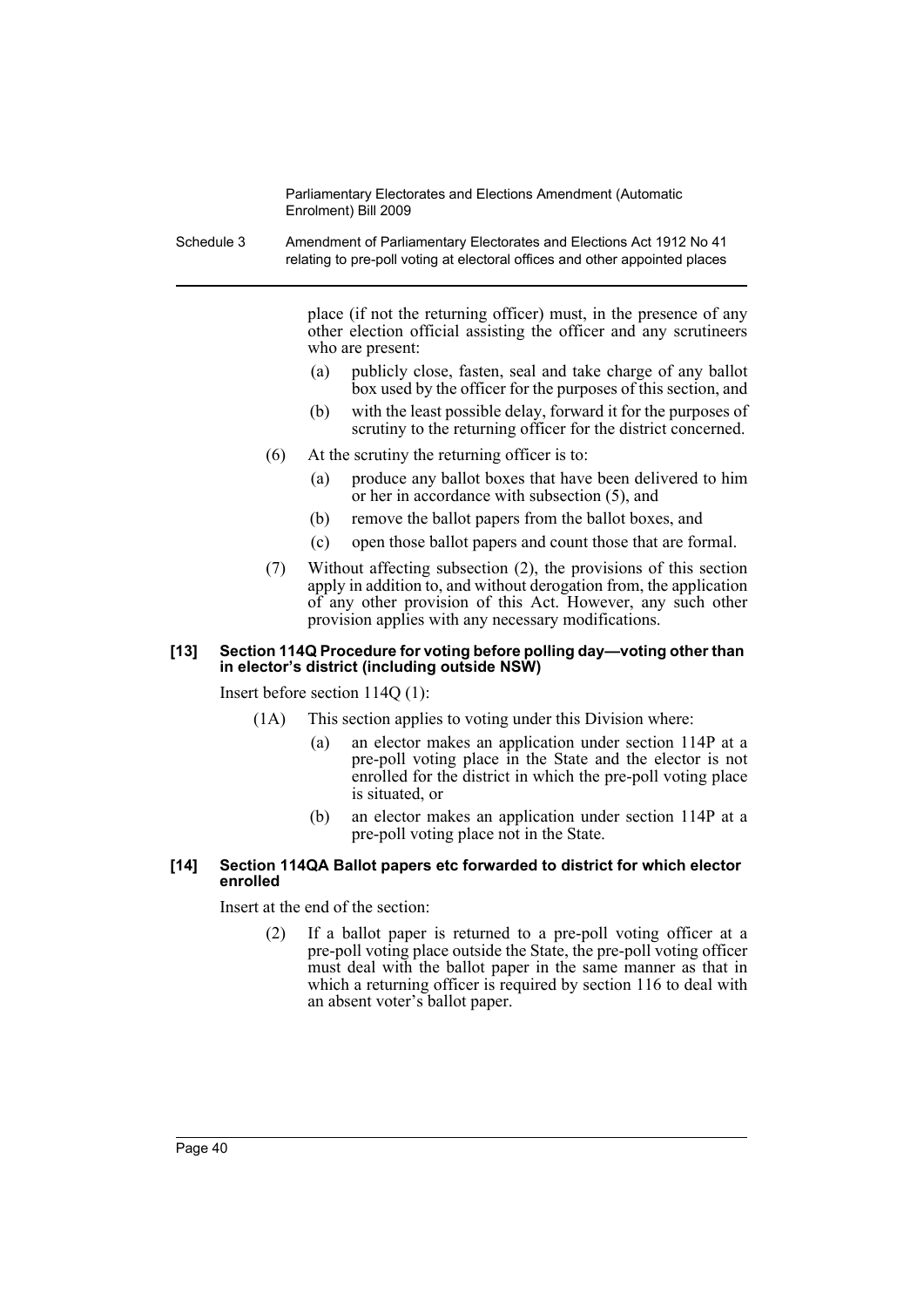Amendment of Parliamentary Electorates and Elections Act 1912 No 41 relating to pre-poll voting at electoral offices and other appointed places Schedule 3

## **[15] Section 114R**

Insert after section 114QA:

#### **114R Provisional pre-poll voting**

#### (1) **Entitlement to provisional pre-poll vote**

The following persons may apply to any pre-poll voting officer at a pre-poll voting place for permission to vote before polling day under this section:

- (a) a person who is not enrolled for any district, but claims to be entitled to enrol for a district, and to whom section 114P would apply if that person were so enrolled,
- (b) a person who is enrolled for a district, but claims to be entitled to enrol for another district, and to whom section 114P applies.

#### (2) **Information to be given to pre-poll voting officer**

A person making an application under this section must give the following information to the pre-poll voting officer to whom the application is made:

- (a) the district for which the person claims to be entitled to enrol (and, if relevant, the district for which the person is enrolled),
- (b) the ground on which the person is making the application,
- (c) any matters prescribed by the regulations.

## (3) **Questions may be put to voter**

After such an application is made to a pre-poll voting officer, he or she may, and, if requested to do so by any scrutineer, must, put to the person who made the application any of the questions prescribed by section 100 (1) which are applicable to the case, and, if the person answers the questions satisfactorily or if no questions are put to the person, the person is to be permitted to vote in accordance with this section.

#### (4) **Provisional pre-poll vote within district**

If the person makes an application to a pre-poll voting officer at a pre-poll voting place that is in the district for which the person claims to be entitled to be enrolled, section  $106 (2)$ ,  $(2A)$  and  $(2B)$ extend to the casting and scrutiny of the person's vote, subject to the following modifications:

(a) references to polling places are taken to be references to pre-poll voting places,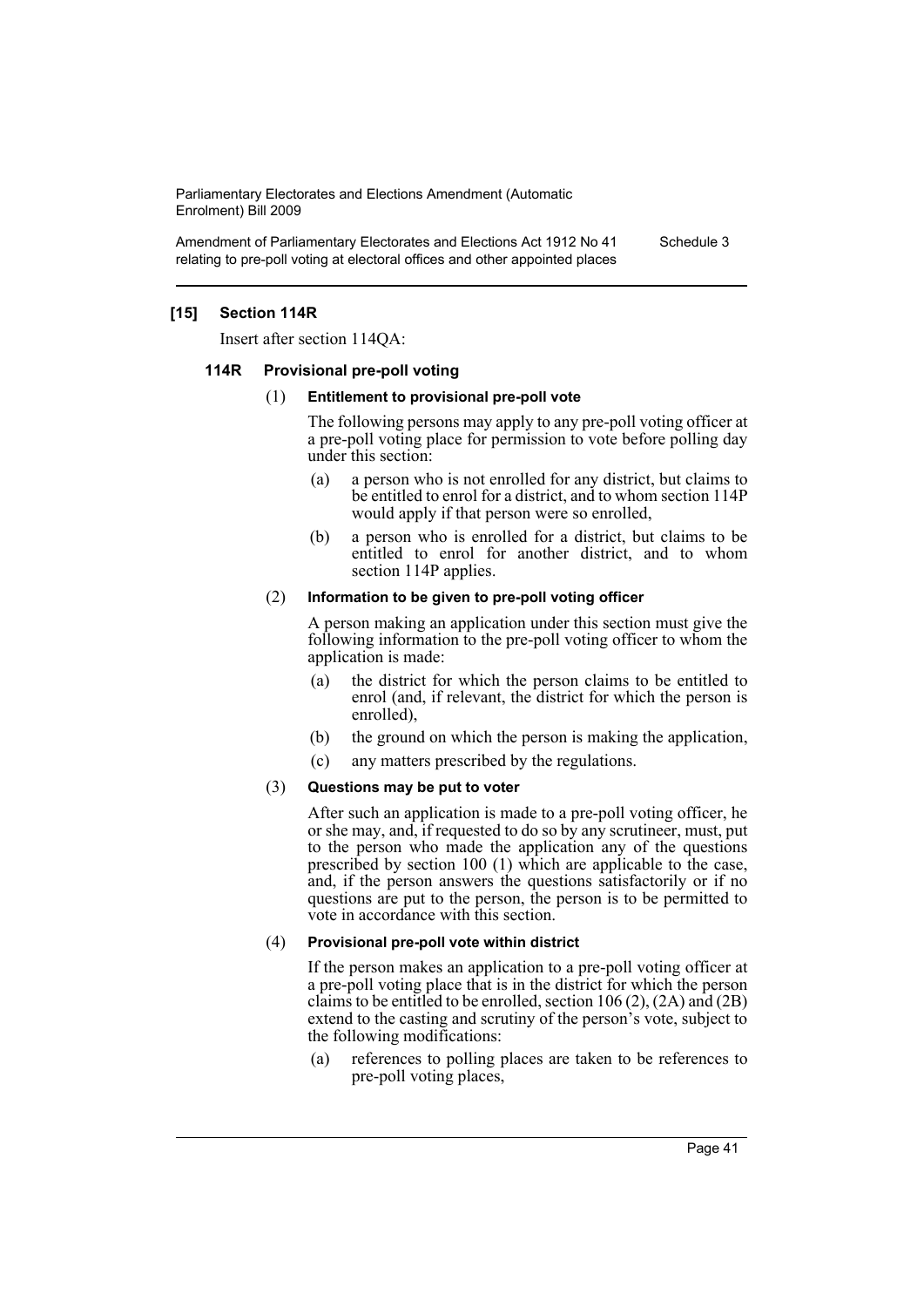Schedule 3 Amendment of Parliamentary Electorates and Elections Act 1912 No 41 relating to pre-poll voting at electoral offices and other appointed places

> (b) references to polling place managers and election officials are taken to be references to pre-poll voting officers at the pre-poll voting places.

#### (5) **Provisional pre-poll vote outside district**

If the person makes an application to a pre-poll voting officer at a pre-poll voting place that is not in the district for which the person claims to be entitled to be enrolled, sections 115A and 117A–119 extend to the casting and scrutiny of the person's vote, subject to the following modifications:

- (a) references to polling places are taken to be references to pre-poll voting places,
- (b) references to polling place managers and election officials are taken to be references to pre-poll voting officers at the pre-poll voting places.
- (6) Section 114P (2) and (3)–(5) apply in relation to an application made under this section as if it were an application made under section 114P (1).

## **[16] Section 114S Returning officer to notify polling place managers that elector has voted before polling day**

Omit the section.

## **[17] Sections 114T (1) and 114U (1), (2) and (4) (b) and (d)**

Omit "section 114Q" wherever occurring. Insert instead "this Division".

## **[18] Section 114W Duty of persons present when elector votes under this Division**

Omit "a place at which voting under section 114Q takes place for the purpose of voting under that section".

Insert instead "at a pre-poll voting place for the purpose of voting under this Division".

#### **[19] Section 114X Preliminary scrutiny of ballot papers of electors under section 114Q**

Omit section 114X (2). Insert instead:

- (2) The returning officer must allow the scrutineers to examine the unopened envelopes and, if the returning officer is satisfied:
	- (a) that a person of the same name and description as the person whose name is signed to the declaration is enrolled for the district and that the declaration is properly attested—must remove the ballot paper from the envelope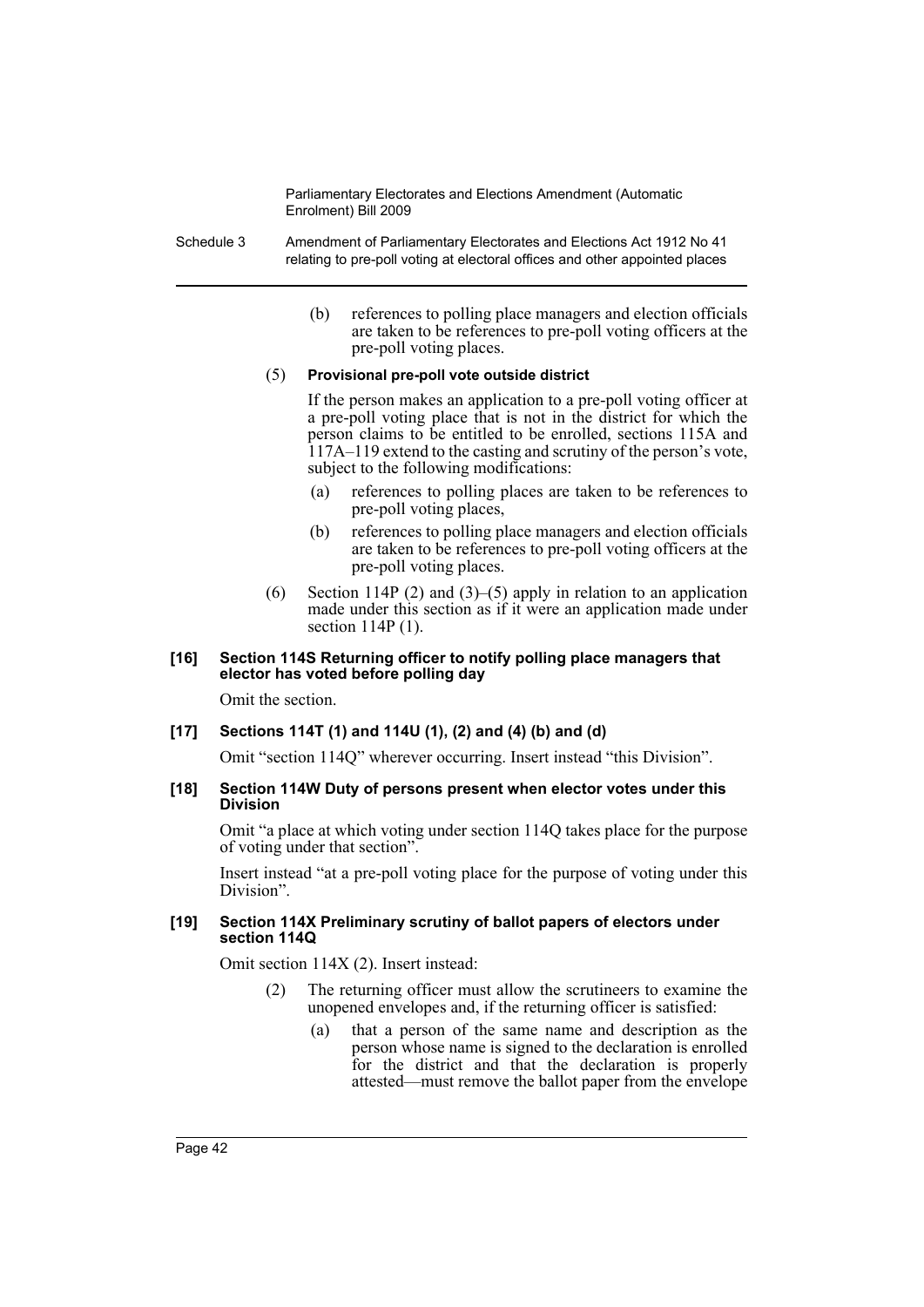Amendment of Parliamentary Electorates and Elections Act 1912 No 41 relating to pre-poll voting at electoral offices and other appointed places Schedule 3

> and, without unfolding the ballot paper or allowing any other person to do so, place the ballot paper in a locked and sealed ballot box for further scrutiny, or

- (b) that the person whose name is signed to the declaration is enrolled for some other district than that for which the person declared he or she is enrolled—must arrange for the envelope to be promptly delivered to the returning officer for the district for which the person is enrolled to be dealt with in the manner set out in subsection (3), or
- (c) that the person whose name is signed to the declaration is not enrolled for any district—must disallow the ballot paper without opening the envelope.
- (2A) The returning officer for a district to whom an envelope is forwarded under subsection (2) (b) or an election official assisting the returning officer must:
	- (a) if the person whose name is signed to the declaration on the envelope is enrolled for the district and the declaration is properly attested, open the envelope and withdraw any ballot paper contained in the envelope and, without, as far as practicable, inspecting or unfolding the ballot paper or allowing any other person to do so:
		- (i) in the case of any ballot paper for a periodic Council election, accept the ballot paper for further scrutiny and place it in the ballot box, or
		- (ii) in the case of any ballot paper for an Assembly election, disallow the ballot paper, or
	- (b) in any other case—reject the ballot paper without opening the envelope.

# **[20] Part 5, Division 11 Voting by post (interstate and overseas)** Omit the Division.

# **[21] Sections 122 (1) (a) and 122A (3)**

Omit ", pre-poll voting officer or postal voting officer" wherever occurring. Insert instead "or pre-poll voting officer".

## **[22] Section 129E Lists and accounts of ballot papers**

Omit "in the notification given to him or her pursuant to section 114ZG (3) and" from section 129E  $(1)$   $(a)$ .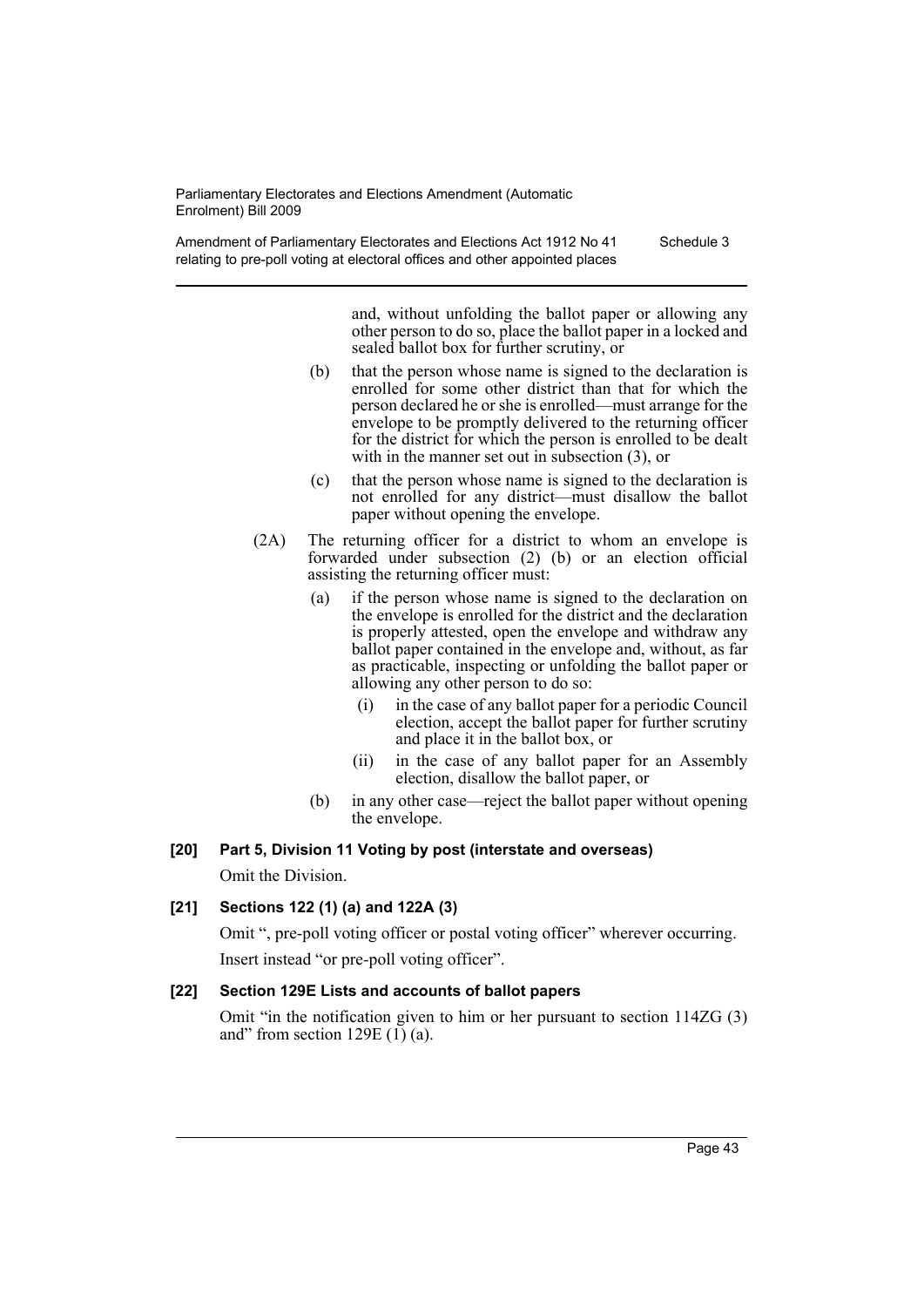Schedule 3 Amendment of Parliamentary Electorates and Elections Act 1912 No 41 relating to pre-poll voting at electoral offices and other appointed places

## **[23] Section 135 Violation of secrecy by officers**

Omit ", postal voting officer, deputy postal voting officer".

#### **[24] Section 135A Electoral official to vacate office upon becoming a candidate**

Omit "a postal voting officer, a deputy postal voting officer, a pre-poll voting officer, an assistant appointed for the purposes of Division 11" from section 135A (1).

Insert instead "a pre-poll voting officer".

## **[25] Schedule 4 Ballot paper**

Omit "114ZB,".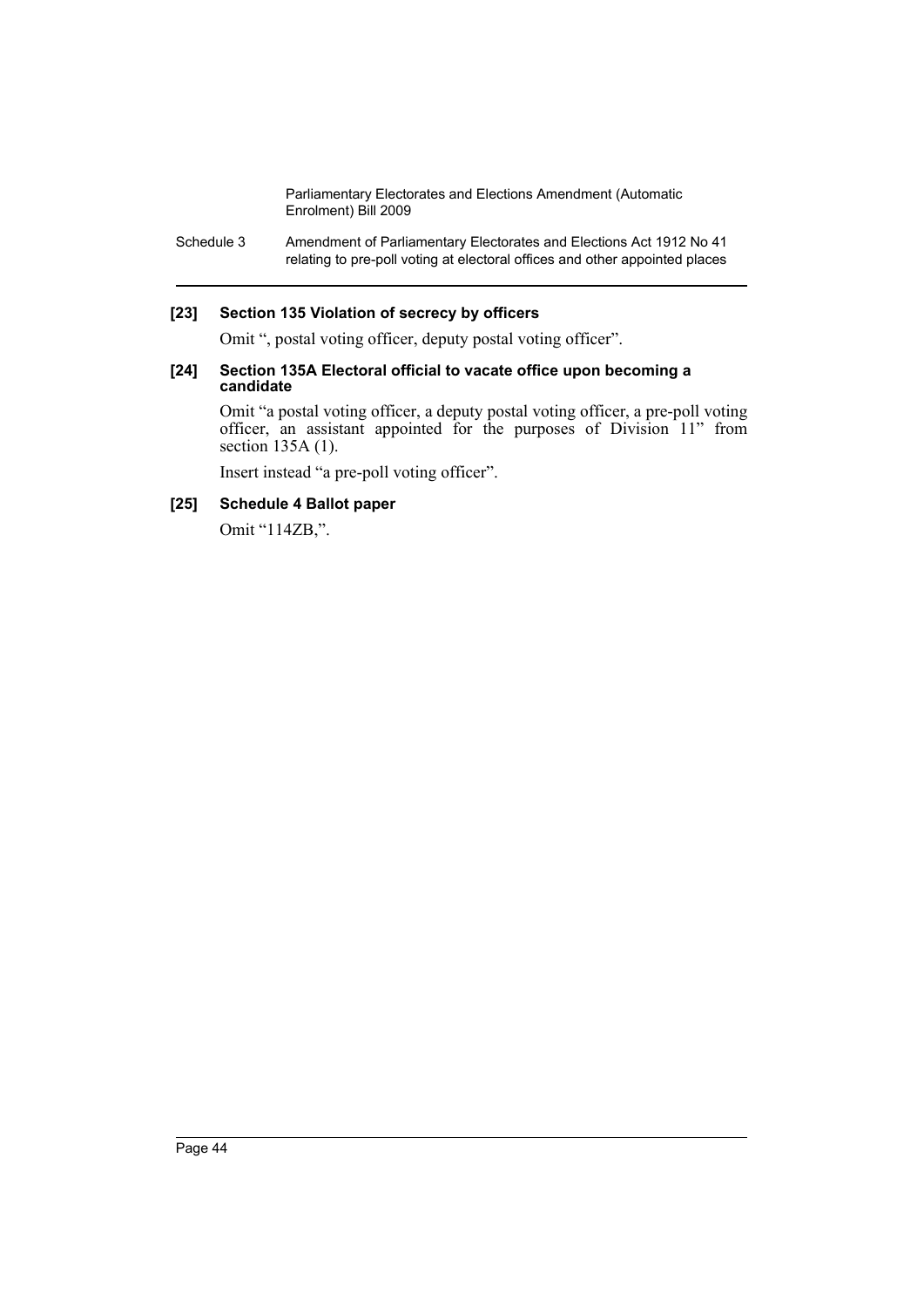Amendment of Parliamentary Electorates and Elections Act 1912 No 41 relating to pre-poll voting at declared institutions

#### Schedule 4

# **Schedule 4 Amendment of Parliamentary Electorates and Elections Act 1912 No 41 relating to pre-poll voting at declared institutions**

# **[1] Section 114ZO Taking of poll at declared institutions**

Omit ", on any one or more of the fifth, fourth and third days preceding polling day," from section 114ZO (2).

Insert instead ", on any day during the 7 days before polling day appointed by the Electoral Commissioner,".

# **[2] Sections 114ZP (1) (a) and (2), 114ZQ and 114ZS (1) (b) (i)**

Omit "an inpatient or inmate" wherever occurring.

Insert instead "a temporary or permanent resident or an inpatient".

# **[3] Sections 114ZQA and 114ZQB**

Insert after section 114ZQ:

## **114ZQA Procedure for voting at declared institutions—general**

- (1) The pre-poll voting officers are to afford an elector entitled to vote under this Division the opportunity to record his or her vote by visiting the elector at the declared institution of which the elector is, for the time being, a temporary or permanent resident or an inpatient.
- (2) A visit to an elector must not be made under this Division if the pre-poll voting officer is informed, by a legally qualified medical practitioner or member of the staff of the declared institution of which the elector is, for the time being, a temporary or permanent resident or an inpatient, that the visit is forbidden, on medical grounds, by a legally qualified medical practitioner.

#### **114ZQB Procedure for voting at declared institutions—voting in elector's district**

- (1) This section applies to voting by an elector under this Division where the elector is enrolled for the district in which the declared institution is situated.
- (2) Division 8 (other than sections 95–98, 106 (2), (2A) and (2B) and 109) extends to voting to which this section applies subject to the following modifications:
	- (a) references to polling places are taken to be references to declared institutions,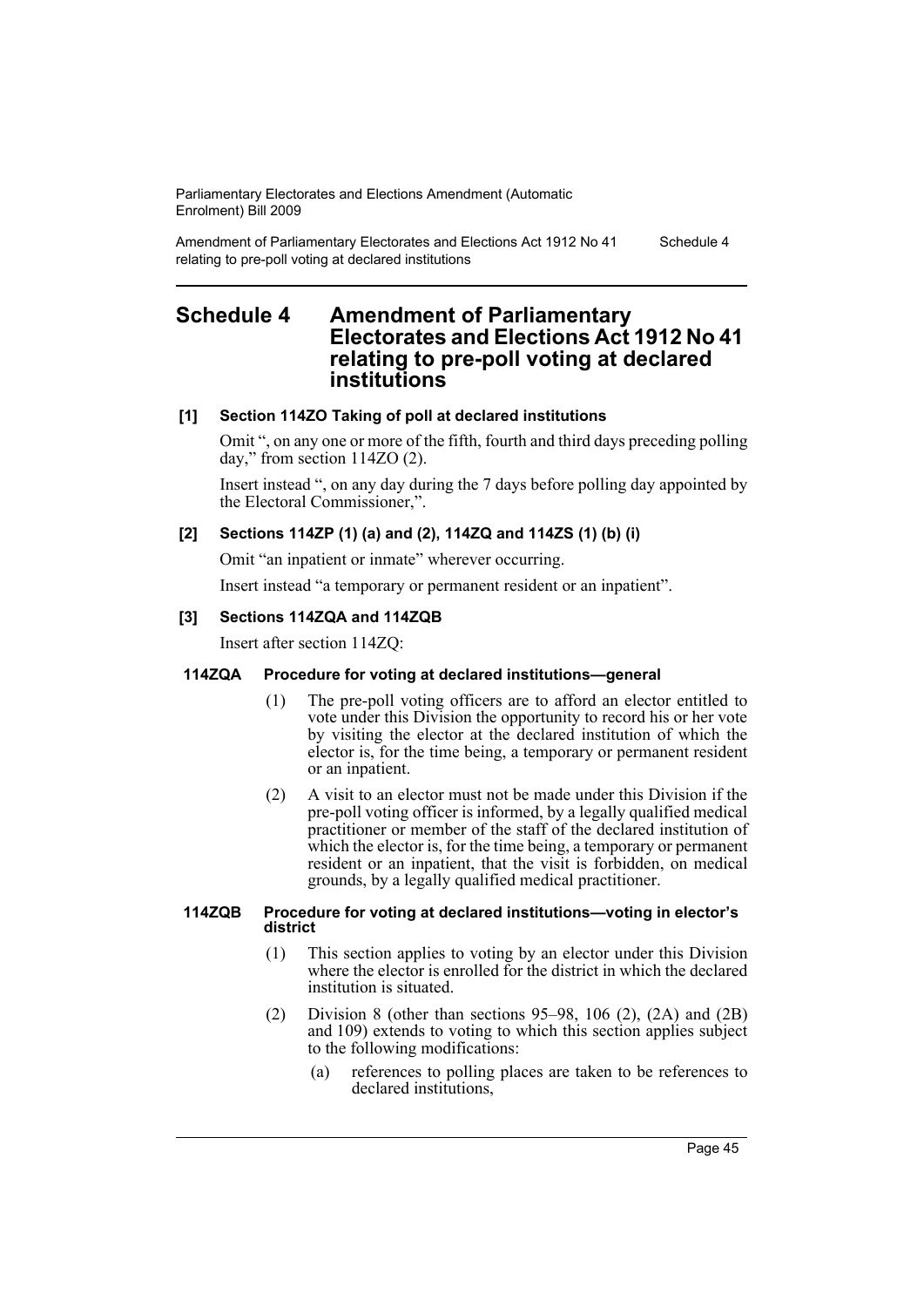Schedule 4 Amendment of Parliamentary Electorates and Elections Act 1912 No 41 relating to pre-poll voting at declared institutions

- (b) references to polling place managers and election officials are taken to be references to pre-poll voting officers at the declared institution.
- (3) Section 114ZR (6A) and (6B) extend to voting under this section.
- (4) The Electoral Commissioner is to ensure that each returning officer is provided with sufficient authorised copies of the roll for the district in which a declared institution is situated for the purposes of this section.
- (5) The pre-poll voting officers assigned under section 114ZO to take the poll at a declared institution must ensure the security of any ballot boxes used for the purposes of this section.
- (6) As soon as practicable after the completion of voting at a declared institution, the pre-poll voting officers assigned under section 114ZO to take the poll at the institution must, in the presence of any other election official assisting the officers and any scrutineers who are present:
	- (a) publicly close, fasten, seal and take charge of the ballot box used by the officers for the purposes of this section, and
	- (b) with the least possible delay, forward it for the purposes of scrutiny to the returning officer for the district in which the declared institution is situated.
- (7) At the scrutiny the returning officer is to:
	- (a) produce any ballot boxes that have been delivered to him or her in accordance with subsection (6), and
	- (b) remove the ballot papers from the ballot boxes, and
	- (c) open those ballot papers and count those that are formal.
- (8) Without affecting subsection (2), the provisions of this section apply in addition to, and without derogation from, the application of any other provision of this Act. However, any such other provision applies with any necessary modifications.

## **[4] Section 114ZR Procedure for voting at declared institutions—voting other than in elector's district**

Omit section 114ZR (1) and (2). Insert instead:

(1) This section applies to voting by an elector under this Division where the elector is not enrolled for the district in which the declared institution is situated.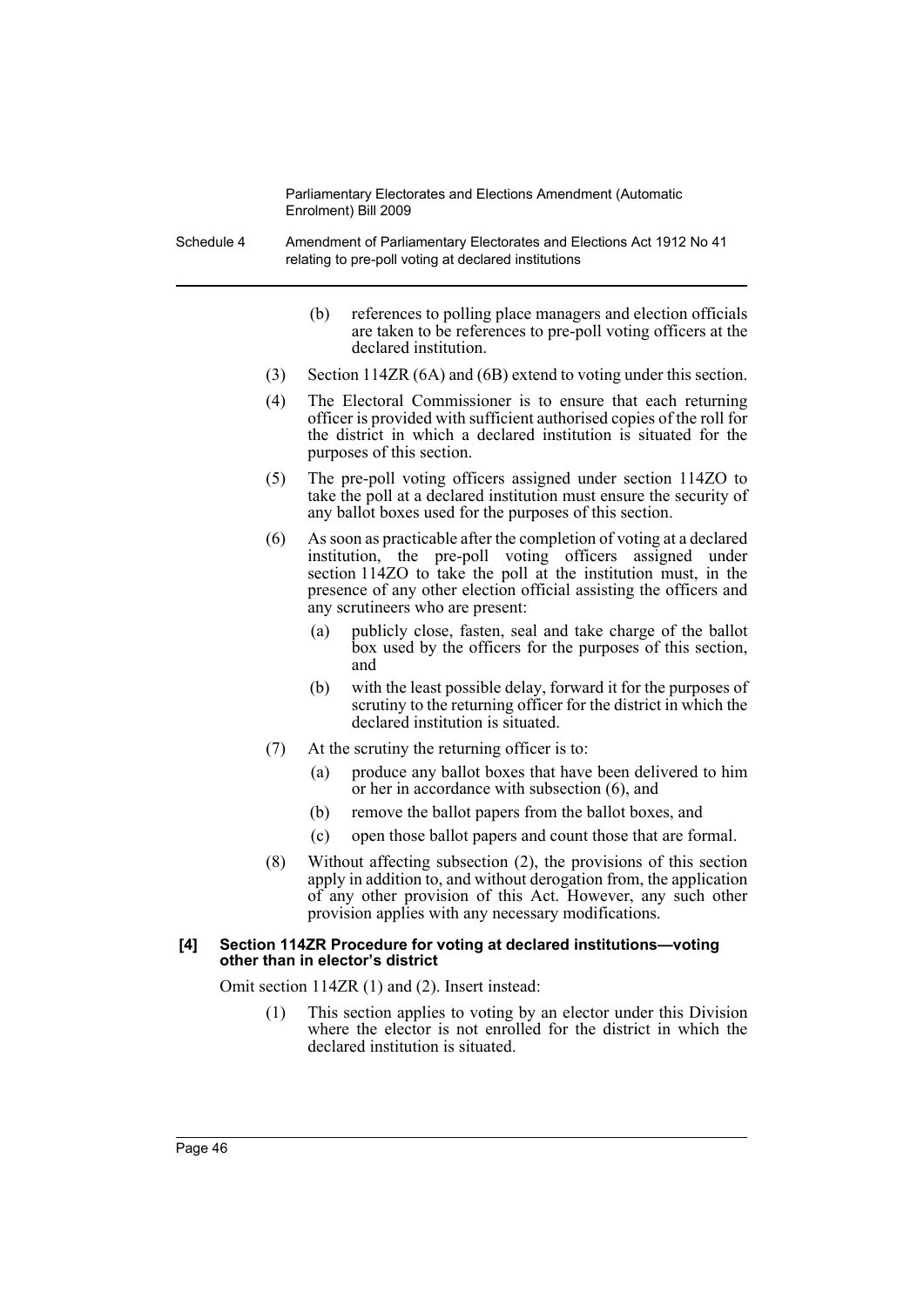Amendment of Parliamentary Electorates and Elections Act 1912 No 41 relating to pre-poll voting at declared institutions Schedule 4

## **[5] Section 114ZR (10)**

Omit the subsection. Insert instead:

(10) As soon as practicable after the receipt by a returning officer of a ballot paper under subsection  $(5)$  or  $(8)$ , the returning officer is to deal with the ballot paper in the same manner as that in which he or she is required by section 116 to deal with an absent voter's ballot paper.

### **[6] Section 114ZR (11)**

Omit the subsection.

**[7] Section 114ZU Penalty for unlawfully marking ballot paper etc** Insert "114ZQB," before "114ZR".

#### **[8] Section 114ZU (c)**

Insert at the end of section 114ZU (b):

, or

(c) is a person appointed by that elector under section 108 (1) or is a pre-poll voting officer acting in accordance with section 108 (2) (as extended by section 114ZQB (2)).

#### **[9] Section 114ZV Duty of persons present when elector votes under this Division**

Insert "108 (as extended by section 114ZQB (2)) or in section" after "section" in section 114ZV (b).

#### **[10] Section 114ZW Preliminary scrutiny of ballot papers of certain electors under this Division**

Omit section 114ZW (2). Insert instead:

- (2) The returning officer is to examine the declaration on the envelope containing the elector's ballot paper, and if the returning officer is satisfied that:
	- (a) the elector is enrolled for the district for which the returning officer is appointed—he or she is to accept the ballot paper for further scrutiny, or
	- (b) the elector is enrolled for some other district—he or she is to arrange for the envelope to be promptly delivered to the returning officer for the district for which the person is enrolled to be dealt with in the manner set out in subsection (2A), or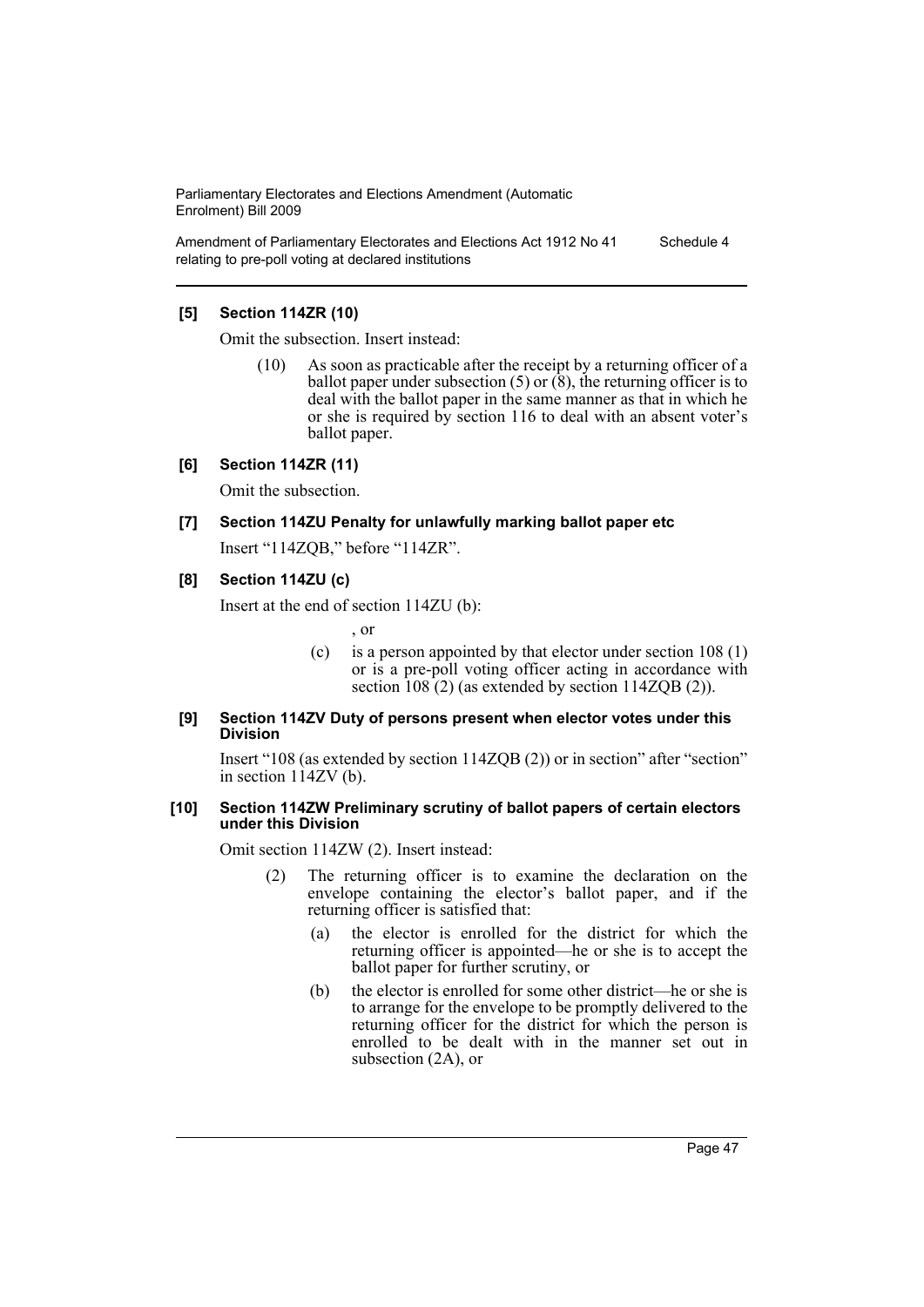Schedule 4 Amendment of Parliamentary Electorates and Elections Act 1912 No 41 relating to pre-poll voting at declared institutions

- (c) the person whose signed the declaration is not enrolled for any district—he or she is to disallow the ballot paper without opening the envelope.
- (2A) The returning officer for a district to whom an envelope is forwarded under subsection (2) (b), or an election official assisting the returning officer, must:
	- (a) if the person who signed the declaration on the envelope is enrolled for the district and the declaration is properly attested, open the envelope and withdraw any ballot paper contained in the envelope and, without, as far as practicable, inspecting or unfolding the ballot paper or allowing any other person to do so:
		- (i) in the case of any ballot paper for a periodic Council election, accept the ballot paper for further scrutiny and place it in the ballot box, or
		- (ii) in the case of any ballot paper for an Assembly election, disallow the ballot paper, and
	- (b) in any other case—reject the ballot paper without opening the envelope.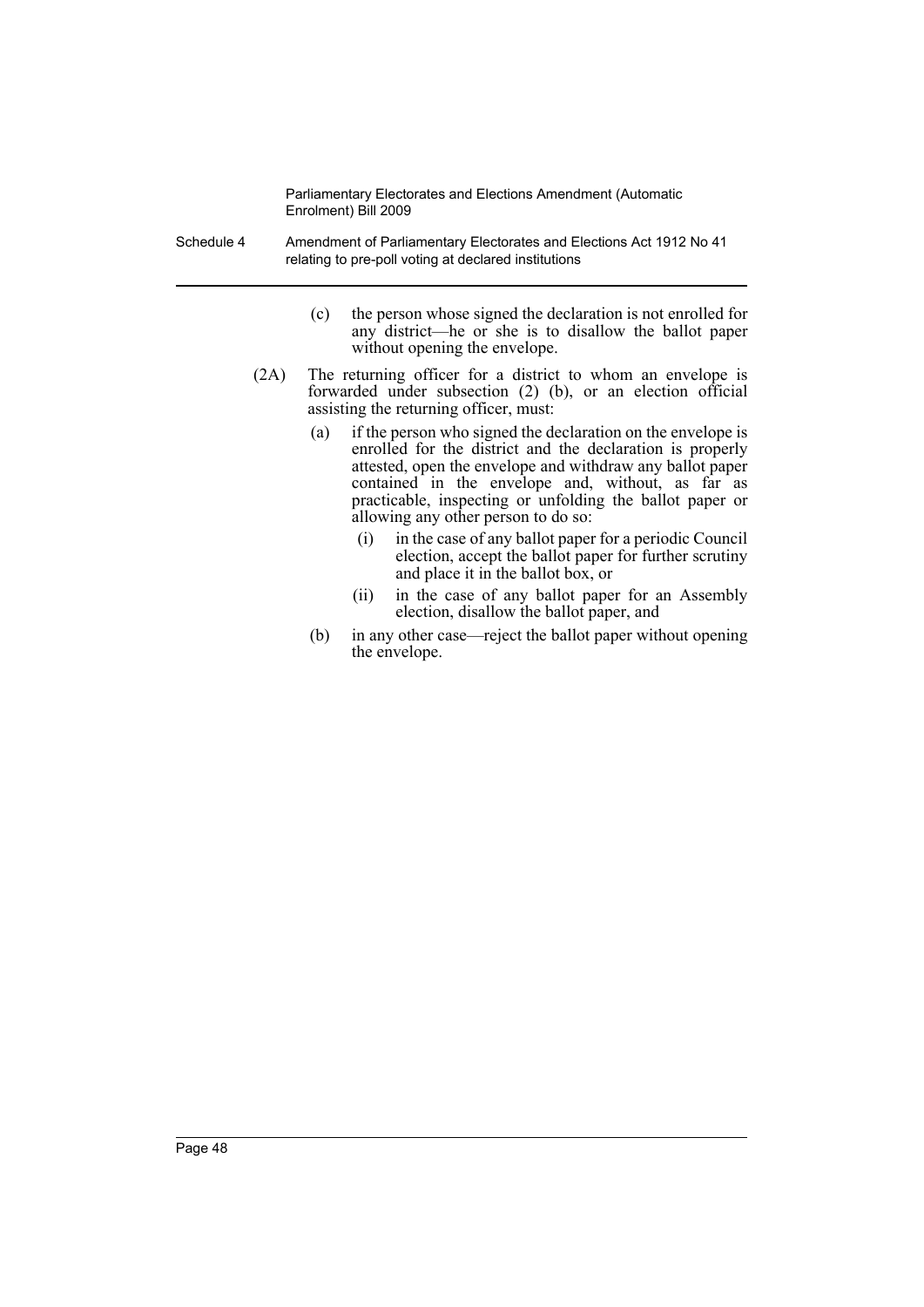Miscellaneous amendments to Parliamentary Electorates and Elections Act 1912 No 41 Schedule 5

# **Schedule 5 Miscellaneous amendments to Parliamentary Electorates and Elections Act 1912 No 41**

## **[1] Section 3 Definitions**

Omit the definition of *Antarctic elector* from section 3 (1). Insert instead:

*Antarctic elector* means an elector who is on the polling day for an election:

- (a) in the Australian Antarctic Territory, including Macquarie Island and the Territory of Heard Island and McDonald Islands, or
- (b) on a ship in transit to or from a place mentioned in paragraph (a) that has been declared by the Electoral Commissioner to be an Antarctic ship.

## **[2] Section 3 (1)**

Insert in alphabetical order:

*Authorised copy of a roll*, in relation to an election, means an authorised copy of a roll referred to in section 89 (3).

*Voting directions* means directions or suggestions (whether express or implied) in relation to the casting of votes.

## **[3] Section 21AE Election officials**

Omit section 21AE (3). Insert instead:

- (3) A person is not qualified for appointment as an election official unless:
	- (a) if the person resides in the State—the person is enrolled for a district, or
	- (b) in any other case—the person is enrolled in any other State or Territory of the Commonwealth as an elector for the House of Representatives.
- (4) A person is not ineligible for appointment as an election official for a district merely because the person is not enrolled as an elector on the roll for the district.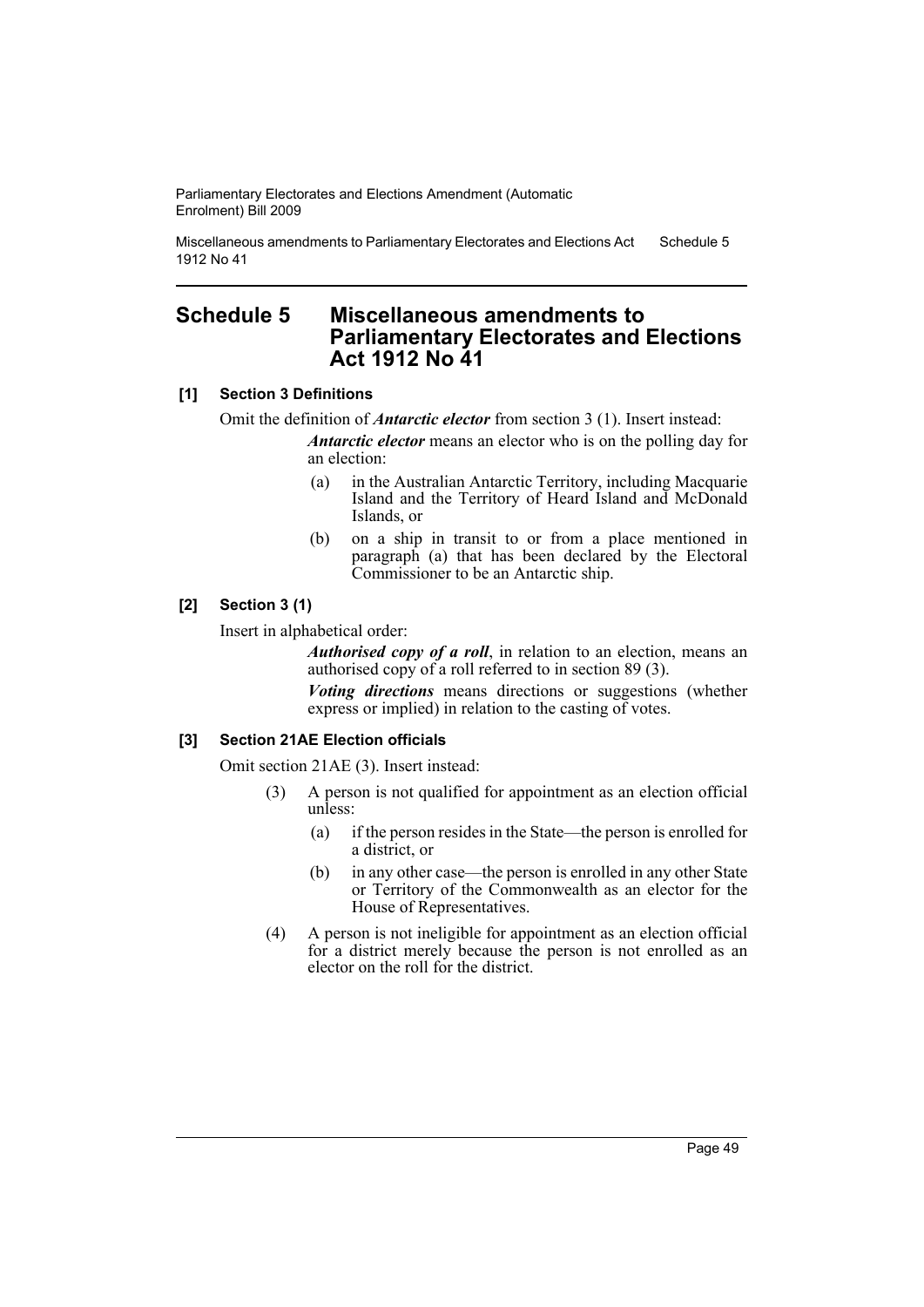Schedule 5 Miscellaneous amendments to Parliamentary Electorates and Elections Act 1912 No 41

# **[4] Section 21AM Delegation**

Insert at the end of section 21AM (1) (c):

, or

(d) an officer or member of staff of an electoral commission or electoral office of the Commonwealth or of a State or Territory.

## **[5] Section 21AM (2) (c)**

Insert at the end of section 21AM (2) (b):

, or

(c) an officer or member of staff of an electoral commission or electoral office of the Commonwealth or of a State or Territory.

#### **[6] Section 66JA Distribution of information to electors about registered parties**

Omit "and at any public library or other place determined by the Electoral Commissioner" from section 66JA (4).

## **[7] Section 74 Duties of Electoral Commissioner on receipt of writ**

Omit "forthwith give public notice of" from section 74 (1).

Insert instead "as soon as is reasonably practicable publicly advertise (in such manner as the Electoral Commissioner thinks fit)".

## **[8] Section 74 (1) (c)**

Omit "within the district concerned".

## **[9] Section 74 (1) (c1)**

Insert after section 74 (1) (c):

(c1) a facsimile number and an email address (to be appointed by the Commissioner) at which the Commissioner will receive nomination papers for the election to which the writ relates, and the time by which they must be received, and

# **[10] Section 74 (2)**

Omit the subsection.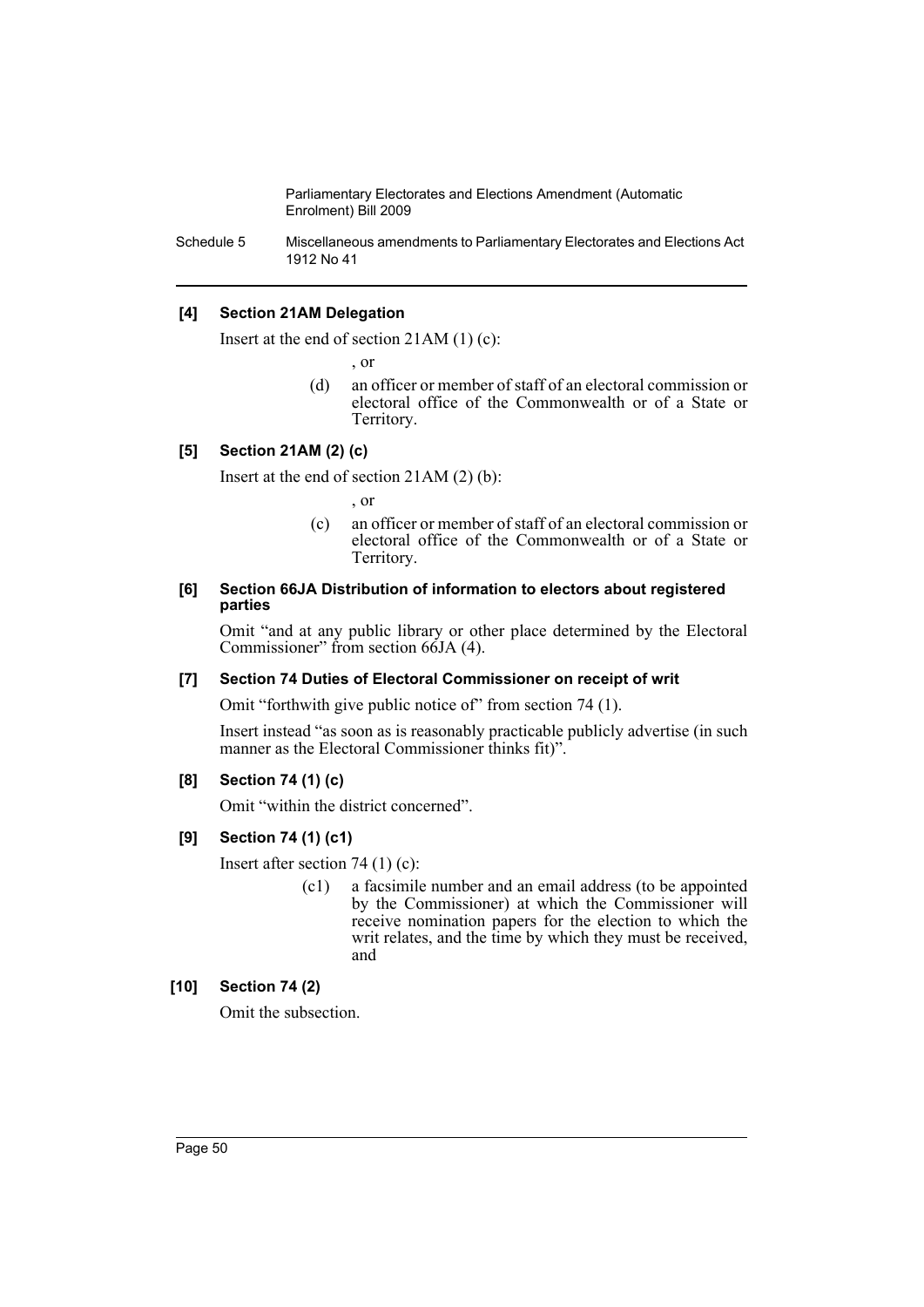Miscellaneous amendments to Parliamentary Electorates and Elections Act 1912 No 41 Schedule 5

## **[11] Section 74D Duties of Electoral Commissioner on receipt of writ**

Omit "forthwith give public notice of" from section 74D (1).

Insert instead "as soon as is reasonably practicable publicly advertise (in such manner as the Electoral Commissioner thinks fit)".

#### **[12] Section 74D (1) (b1)**

Insert after section 74 (1) (b):

(b1) a facsimile number and an email address (to be appointed by the Electoral Commissioner) at which the Electoral Commissioner will receive nomination papers for the election to which the writ relates, and the time by which they must be received, and

## **[13] Section 74D (2)**

Omit the subsection.

## **[14] Section 79 Nomination of Assembly candidates**

Insert "as at 6 pm on the date of issue of the writ for an election for a district" after "any district" in section 79 (1).

# **[15] Section 79 (2) (b)**

Insert "as at 6 pm on the date of issue of the writ for the election" after "the district".

#### **[16] Section 79 (3AA) and (3AB)**

Insert after section 79 (3):

- (3AA) A nomination paper may be delivered under this section by transmitting it by facsimile or email.
- (3AB) A nomination paper is not validly transmitted by email unless:
	- (a) an image of the completed nomination paper signed by the candidate and the registered officer or nominators concerned is included in or attached to the email, and
	- (b) that image includes an image of the actual signatures as appearing on the nomination paper.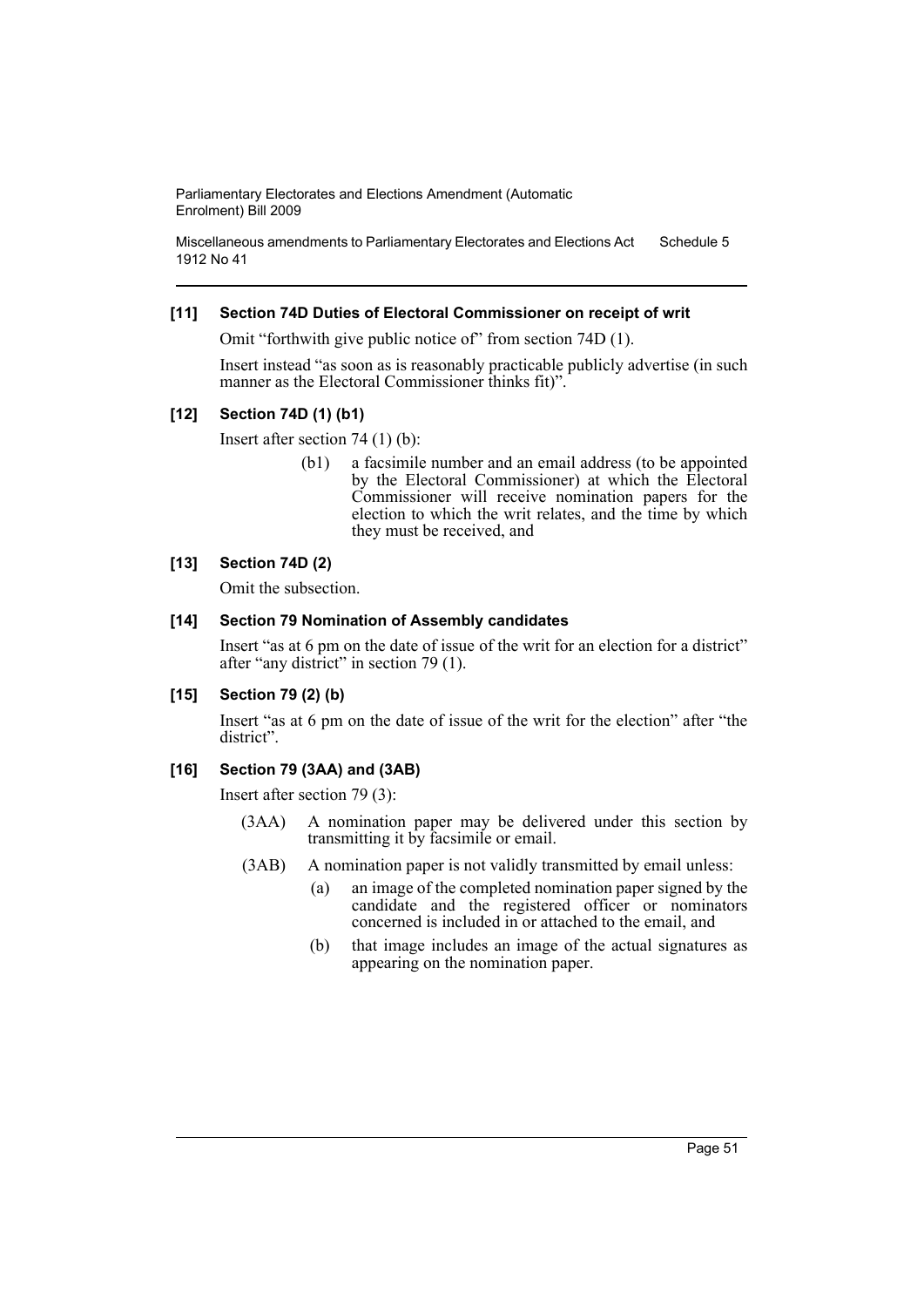Schedule 5 Miscellaneous amendments to Parliamentary Electorates and Elections Act 1912 No 41

## **[17] Section 79 (3A) and (4)**

Insert after "enrolled." and before "(Signed)" wherever occurring:

I specify that my given name should be printed on the ballot papers for the election in the following form:

**Note.** An alternative form of a candidate's given name may only be:

- (a) an initial standing for that name, or
- (b) a commonly accepted variation of the name (including an abbreviation or truncation of that name or an alternative form of that name), or
- (c) a commonly used other name specific to the candidate by which the candidate is usually identified (if the Electoral Commissioner is satisfied that the proposed name is a commonly used other name specific to the candidate by which the candidate is usually identified).

## **[18] Section 79 (4B)**

Insert after section 79 (4A):

- (4B) A given name of a candidate specified in a nomination paper under subsection  $(3A)$  or  $(4)$  as the form in which that name should be printed on the ballot papers for the election may differ from the candidate's given name as it appears on the roll only to the extent that the given name is specified by:
	- (a) an initial standing for that name, or
	- (b) a commonly accepted variation of the name (including an abbreviation or truncation of that name or an alternative form of that name), or
	- (c) a commonly used other name specific to the candidate by which the candidate is usually identified (if the Electoral Commissioner is satisfied that the proposed name is a commonly used other name specific to the candidate by which the candidate is usually identified).

## **[19] Section 79 (7A)**

Omit "at the time of the delivery of the nomination paper".

Insert instead ", by 12 noon on the day of nomination,".

#### **[20] Section 79A Withdrawal of nomination for Assembly election**

Insert at the end of the section:

(2) A notice may be delivered to the Electoral Commissioner under this section by transmitting it by facsimile or email to the facsimile number or email address referred to in section 74 (1) (c1).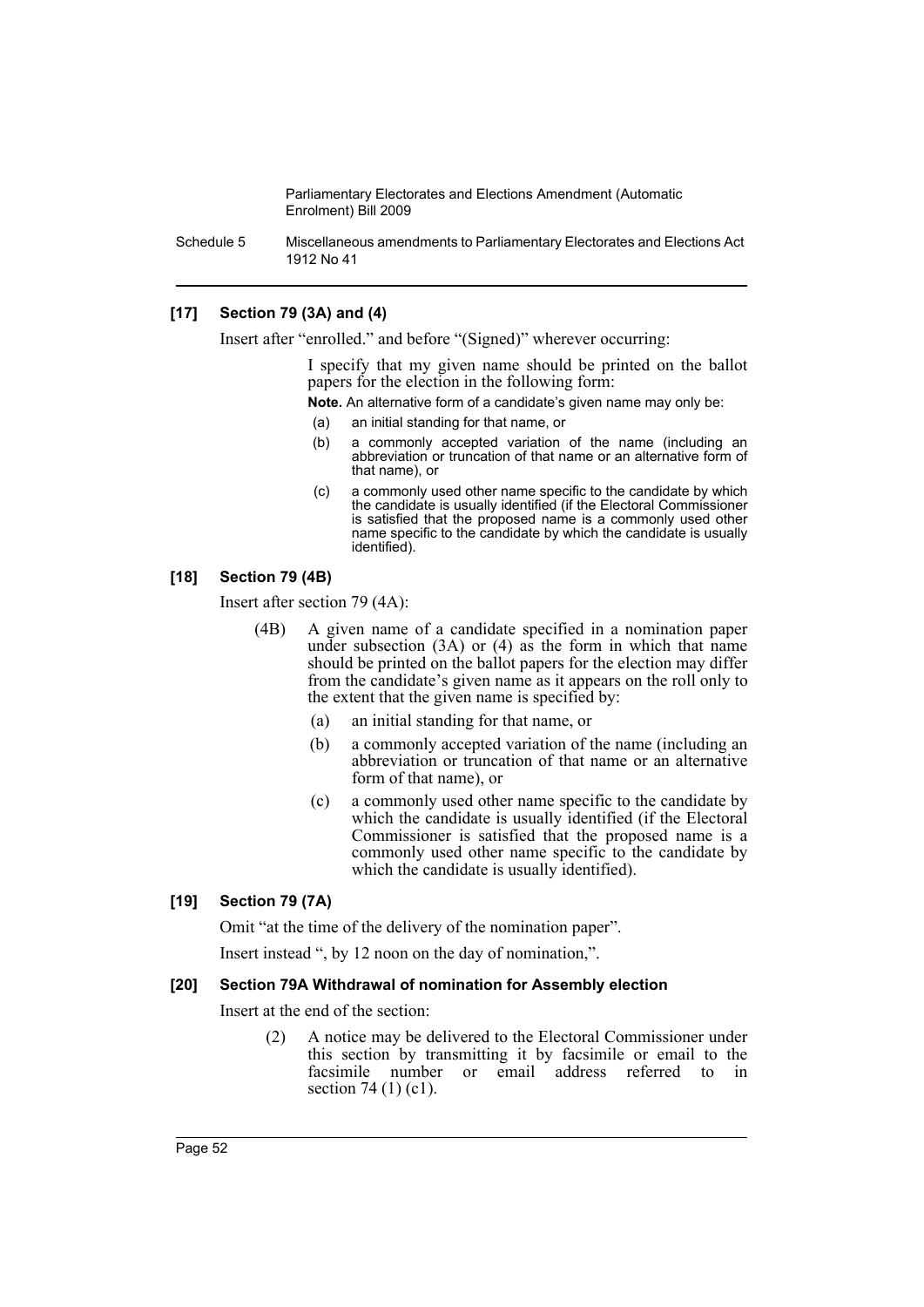Miscellaneous amendments to Parliamentary Electorates and Elections Act 1912 No 41 Schedule 5

- (3) A notice is not validly transmitted by email unless:
	- (a) an image of the completed notice signed by the candidate is included in or attached to the email, and
	- (b) that image includes an image of the actual signature as appearing on the notice.

#### **[21] Section 80 Proceedings on nomination day if one candidate only**

Omit "publish the declaration in a newspaper published or circulating" from section  $80(3)$ .

Insert instead "as soon as is reasonably practicable publicly advertise the declaration".

## **[22] Section 81 When poll to be taken**

Omit "publish in a newspaper published or circulating" from section 81 (4). Insert instead "as soon as is reasonably practicable publicly advertise".

#### **[23] Section 81B Nomination of Council candidates**

Insert "as at 6 pm on the date of issue of the writ for a periodic Council election" after "a district" in section 81B (1).

#### **[24] Section 81B (2) (b)**

Insert "as at 6 pm on the date of issue of the writ for the election" after "a roll".

## **[25] Section 81B (3AA) and (3AB)**

Insert after section 81B (3):

- (3AA) A nomination paper may be delivered under this section by transmitting it by facsimile or email.
- (3AB) A nomination paper is not validly transmitted by email unless:
	- (a) an image of the completed nomination paper signed by the candidate and the registered officer or nominators concerned is included in or attached to the email, and
	- (b) that image includes an image of the actual signatures as appearing on the nomination paper.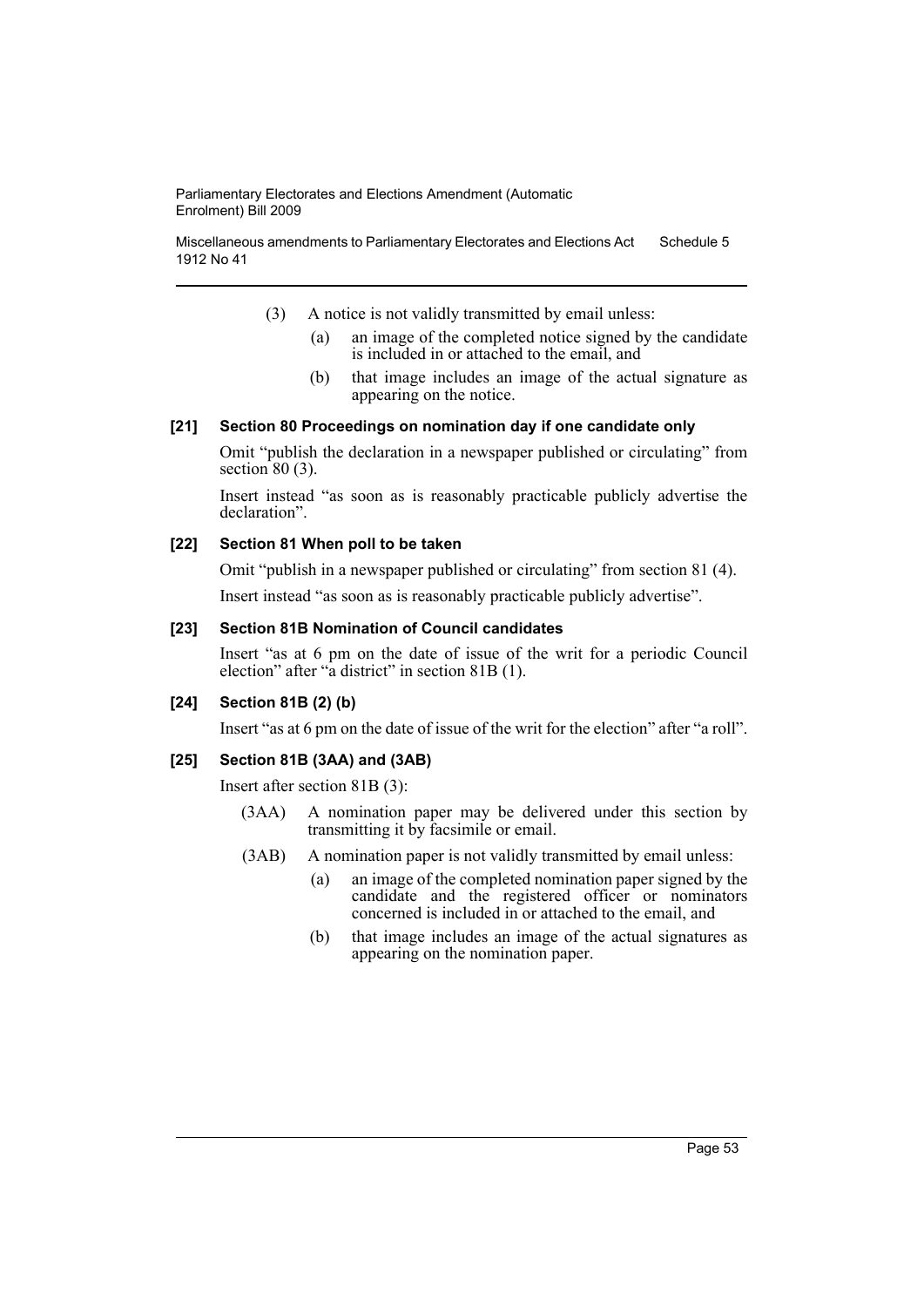Schedule 5 Miscellaneous amendments to Parliamentary Electorates and Elections Act 1912 No 41

## **[26] Section 81B (3A) and (4)**

Omit the following wherever occurring:

| *Name in full of Date of birth<br><b>Place of</b><br>residence as<br>person<br>nominated<br>enrolled | **Signature of<br>person<br>nominated |
|------------------------------------------------------------------------------------------------------|---------------------------------------|
|------------------------------------------------------------------------------------------------------|---------------------------------------|

\* Underline surname.

\*\* The signature of the person nominated must appear opposite the person's name to signify the person's consent to nomination and to certify that the place of residence stated opposite the person's name is the person's place of residence as enrolled.

Insert instead:

| *Name in<br>full of<br>person<br>nominated | Date of<br>birth | <b>Place of</b><br>residence<br>as enrolled | **Signature of<br>person<br>nominated | ***Form of<br>given name<br>of person<br>nominated<br>to appear on<br>ballot<br>papers |
|--------------------------------------------|------------------|---------------------------------------------|---------------------------------------|----------------------------------------------------------------------------------------|
|                                            |                  |                                             |                                       |                                                                                        |

\* Underline surname.

\*\* The signature of the person nominated must appear opposite the person's name to signify the person's consent to nomination and to certify that the place of residence stated opposite the person's name is the person's place of residence as enrolled.

\*\*\*An alternative form of a candidate's given name may only be:

- (a) an initial standing for that name, or
- (b) a commonly accepted variation of the name (including an abbreviation or truncation of that name or an alternative form of that name), or
- (c) a commonly used other name specific to the candidate by which the candidate is usually identified (if the Electoral Commissioner is satisfied that the proposed name is a commonly used other name specific to the candidate by which the candidate is usually identified).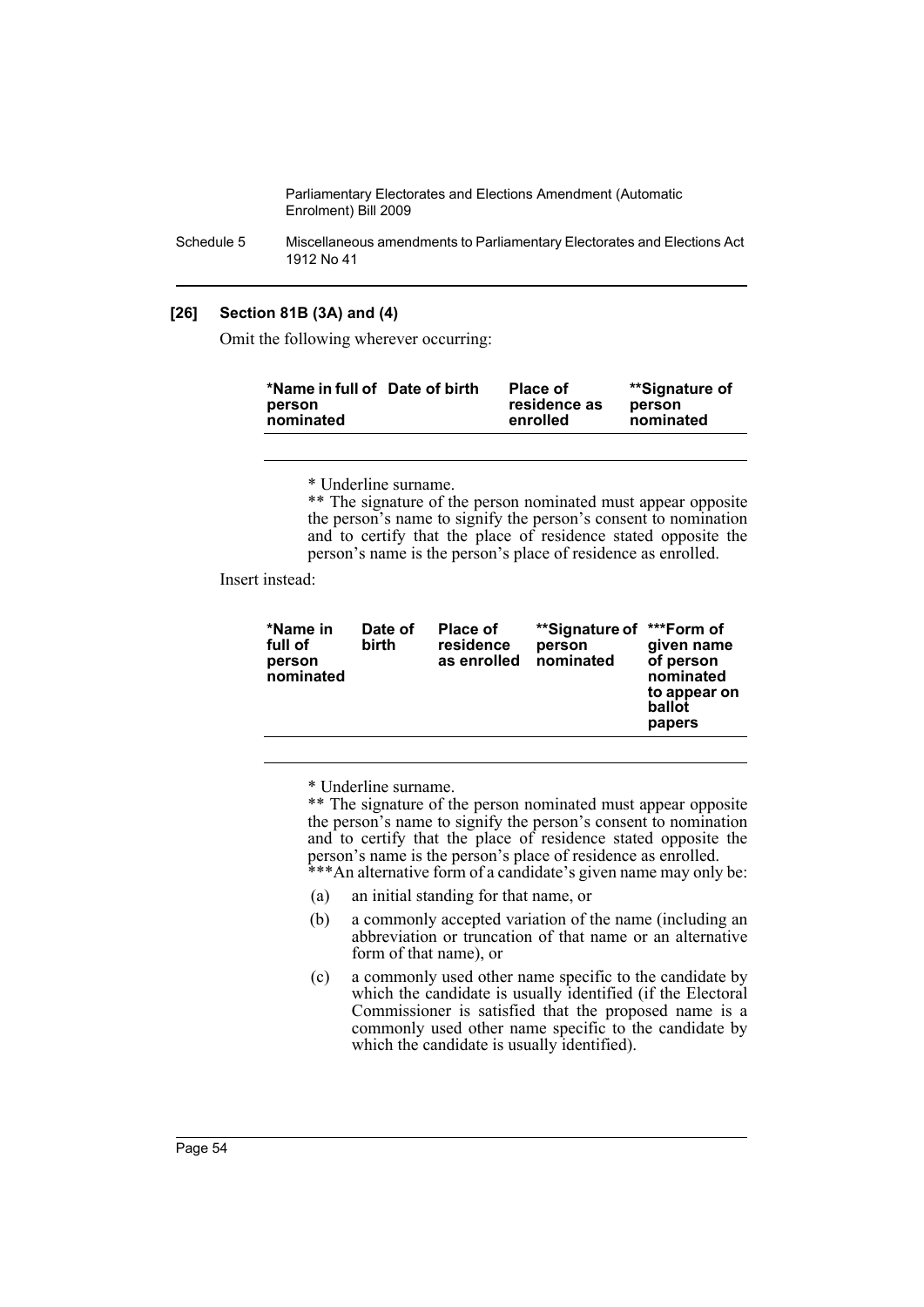Miscellaneous amendments to Parliamentary Electorates and Elections Act 1912 No 41 Schedule 5

## **[27] Section 81B (4B)**

Insert after section 81B (4A):

- (4B) A given name of a candidate specified in a nomination paper under subsection  $(3A)$  or  $(4)$  as the form in which that name is to be printed on the ballot papers for the election may differ from the candidate's given name as it appears on the roll only to the extent that the given name is specified by:
	- (a) an initial standing for that name, or
	- (b) a commonly accepted variation of the name (including an abbreviation or truncation of that name or an alternative form of that name), or
	- (c) a commonly used other name specific to the candidate by which the candidate is usually identified (if the Electoral Commissioner is satisfied that the proposed name is a commonly used other name specific to the candidate by which the candidate is usually identified).

## **[28] Section 81C Grouping of candidates**

Omit "to be published, at least one week before the day for the taking of the poll in the election, in one or more newspapers circulating throughout New South Wales" from section 81C (7) (d).

Insert instead "to be publicly advertised at least one week before the day for the taking of the poll in the election".

#### **[29] Section 81F Deposit for periodic Council election**

Omit "at the time of the delivery of the nomination paper" from section 81F (1).

Insert instead ", by 12 noon on the day of nomination,".

## **[30] Section 81G Withdrawal of nomination for a periodic Council election**

Insert after section 81G (2):

- (3) A notice may be delivered to the Electoral Commissioner under this section by transmitting it by facsimile or email to the facsimile number or email address referred to in section 74D (1) (b1).
- (4) A notice is not validly transmitted by email unless:
	- (a) an image of the completed notice signed by the candidate is included in or attached to the email, and
	- (b) that image includes an image of the actual signature as appearing on the notice.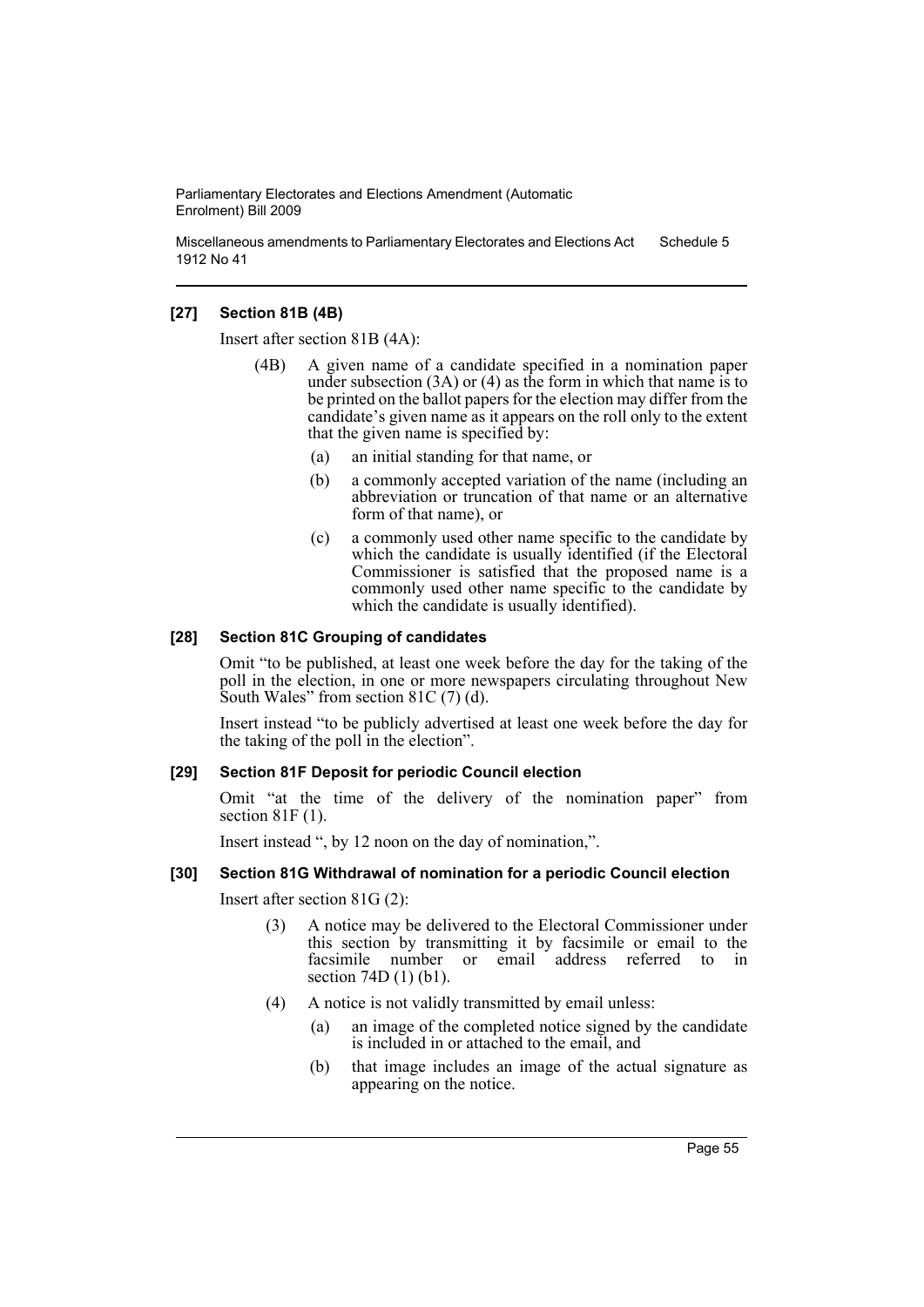Schedule 5 Miscellaneous amendments to Parliamentary Electorates and Elections Act 1912 No 41

## **[31] Section 81H Proceedings after close of nominations**

Omit "publish the declaration in some newspaper circulating in the State" wherever occurring in section 81H  $(1)$  and  $(2)$ .

Insert instead "publicly advertise the declaration".

## **[32] Section 81H (3)**

Omit "publish in some newspaper circulating in the State". Insert instead "publicly advertise".

## **[33] Section 82A**

Omit the section. Insert instead:

#### **82A Returning officer to determine order in which candidates' names are to appear on ballot paper**

If after noon on the day of nomination there are 2 or more candidates for election for a district, the returning officer is to determine the order in which the candidates' names are to appear on the ballot papers by randomly selecting the names of candidates in a manner specified by the Electoral Commissioner (including by electronic means).

#### **[34] Section 83 Printing of ballot papers**

Insert after section 83 (b):

(b1) the given name of each candidate is to be in the form specified in the candidate's nomination paper (as provided by section  $79 \text{ (4B)}$ ,

## **[35] Section 83B Printing of ballot papers**

Omit section 83B (5) (c)–(e). Insert instead:

- (c) the given name of each candidate:
	- (i) is to be in the form specified in the candidate's nomination paper (as provided by nomination paper (as provided by section 81B (4B)), and
	- (ii) is to be in less conspicuous type than the type in which the candidate's surname is printed, and
	- (iii) may be printed on a line after the line on which the candidate's surname is printed,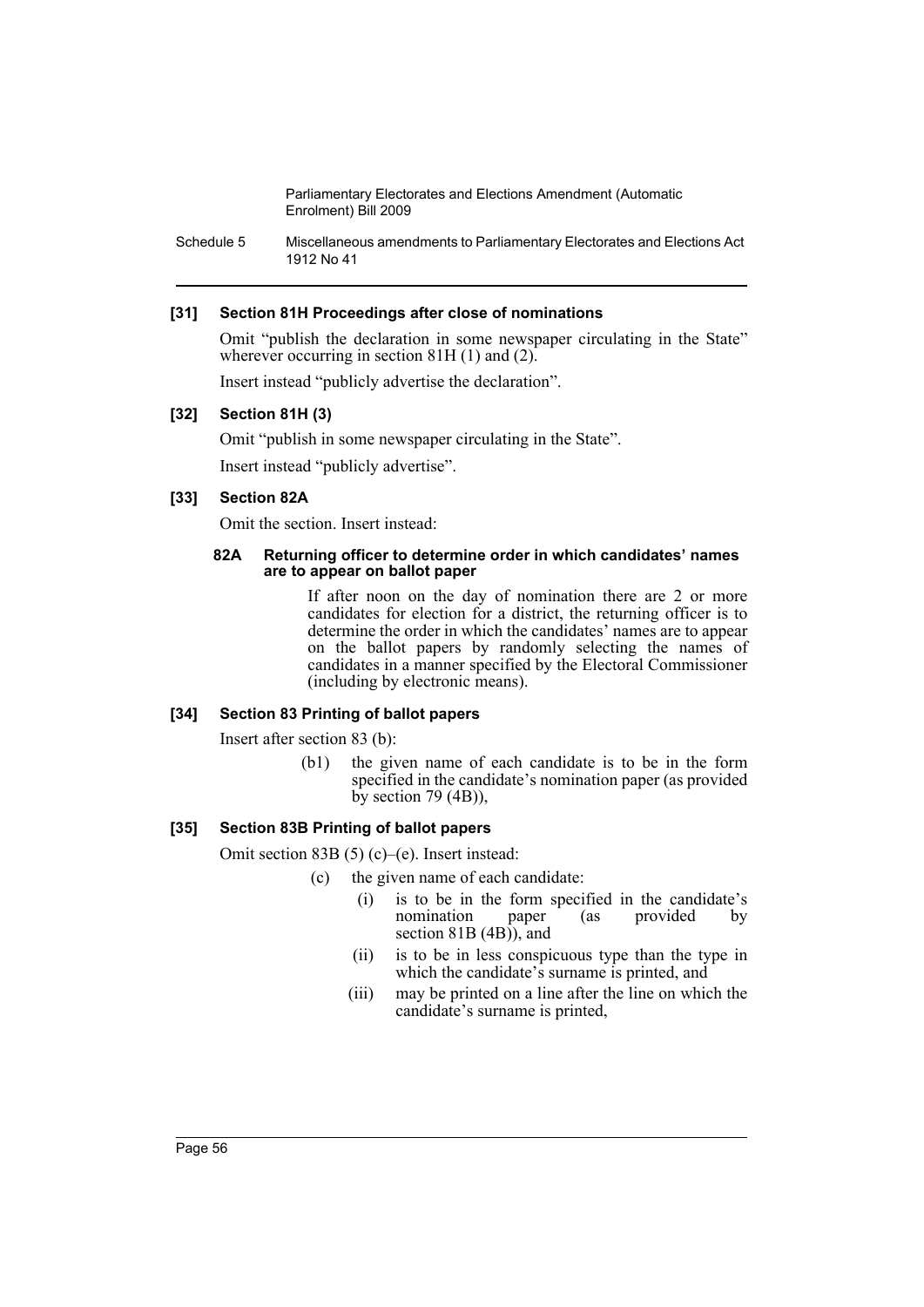Miscellaneous amendments to Parliamentary Electorates and Elections Act 1912 No 41 Schedule 5

## **[36] Section 87B**

Insert after section 87A:

#### **87B Mobile booths for pre-poll voting in remote districts**

#### (1) **Electoral Commissioner's functions**

The Electoral Commissioner:

- (a) may declare a district to be a remote district for the purposes of this section, and
- (b) may determine the places in that district that a team will visit for the purposes of this section, and
- (c) may determine the days and times when a team will visit those places (such a day must be after the day of nomination and before polling day or a day to which the polling is adjourned), and
- (d) must take such steps as the Electoral Commissioner thinks fit to give public notice of:
	- (i) the places determined under paragraph (b), and
	- (ii) the days and times determined under paragraph (c) when a team will visit those places for the purposes of this section.

## (2) **Teams**

A team consists of 2 or more election officials, one of whom must be a pre-poll voting officer who is designated by the Electoral Commissioner as team leader. The team leader is to exercise the functions of the pre-poll voting officer under the following provisions of this section.

#### (3) **Visits and variation of places, days or times**

A team must make a visit or visits as notified under subsection (1) (d), but, if the team is unable for reasonable cause, or the pre-poll voting officer considers it inappropriate, to make such a visit, the officer may substitute another place, day or time for the visit and, in that event, must:

- (a) take such steps as he or she thinks fit to give public notice of the substituted place, day or time, and
- (b) inform the Electoral Commissioner.

#### (4) **Failure to visit does not invalidate election result**

Any failure by a team to make a visit in accordance with this section does not invalidate the result of the election.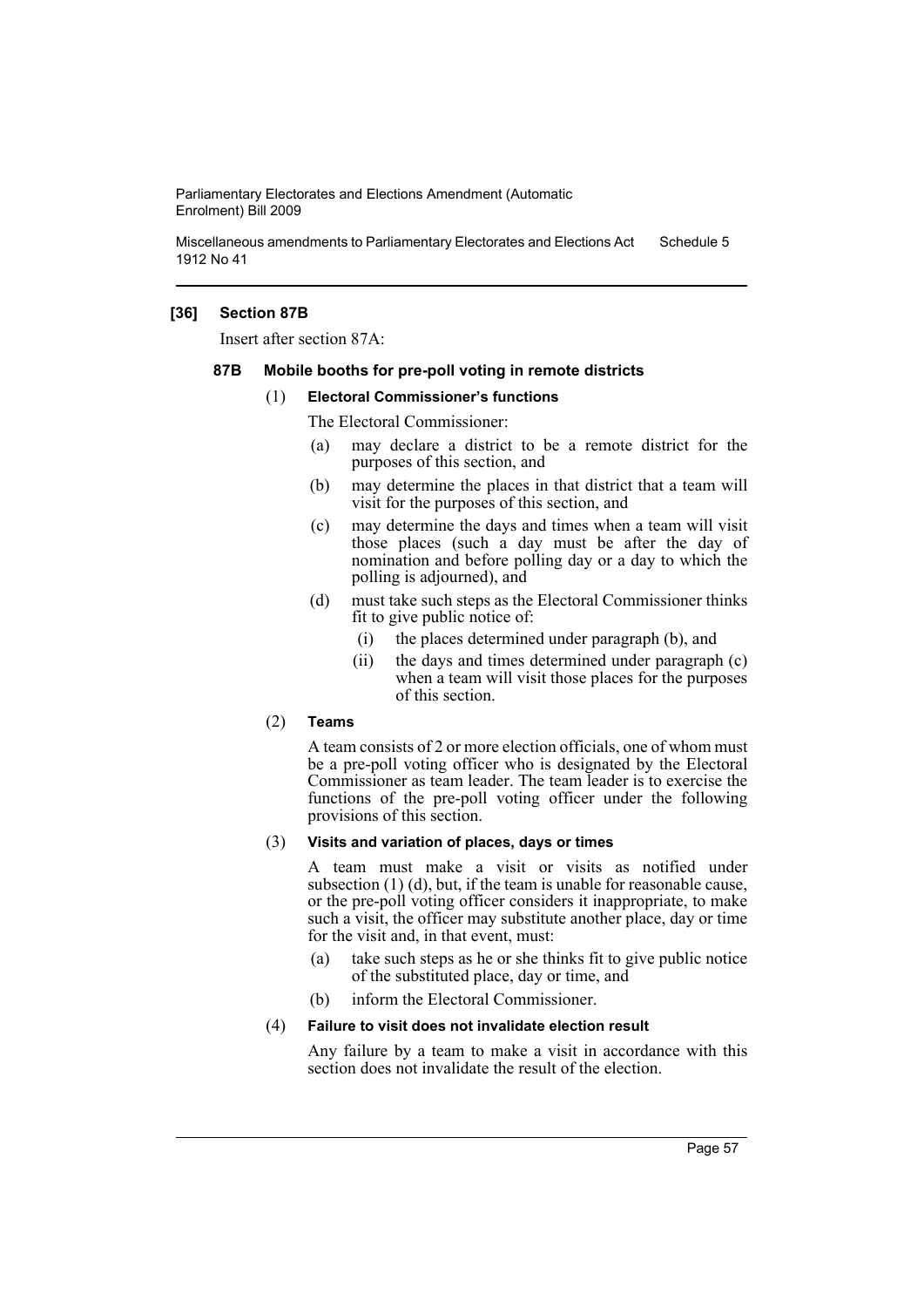Schedule 5 Miscellaneous amendments to Parliamentary Electorates and Elections Act 1912 No 41

### (5) **Voting**

At any time when a team is at a place for the purposes of taking votes under this section in an election:

- (a) the pre-poll voting officer must have a pre-poll ballot box, ballot papers and such other things as are necessary for the votes of electors to be taken at the place, and
- (b) every person at the place who is entitled to vote in the election for the remote district concerned is entitled to have his or her vote taken under this section, and
- (c) for the purposes of, and in connection with, the taking of votes under this section:
	- (i) the place is taken to be a pre-poll voting place, and
	- (ii) the pre-poll voting officer is taken to be the pre-poll voting officer at that pre-poll voting place, and
- (d) an elector's vote is, so far as is reasonably practicable, to be taken and dealt with in all respects as if the vote were recorded at a pre-poll voting place under usual conditions, but section 114P is to be disregarded in relation to:
	- (i) the qualifications to vote before election day, and
	- (ii) pre-poll voting times.

#### (6) **Ballot box to be secured and forwarded to returning officer**

At the end of the last visit made by a team for the purposes of this section, the pre-poll voting officer must, in the presence of any other election official assisting the officer and any scrutineers who are present:

- (a) publicly close, fasten, seal and take charge of the ballot box used by the officer for the purposes of this section, and
- (b) with the least possible delay, forward it for the purposes of scrutiny to the returning officer for the district concerned.

#### (7) **Relationship of this section to other provisions**

In relation to a district declared by the Electoral Commissioner to be a remote district, and without affecting subsection (5) (d), the provisions of this section apply in addition to, and without derogation from, the application of any other provision of this Act. However, any such other provision applies with any necessary modifications.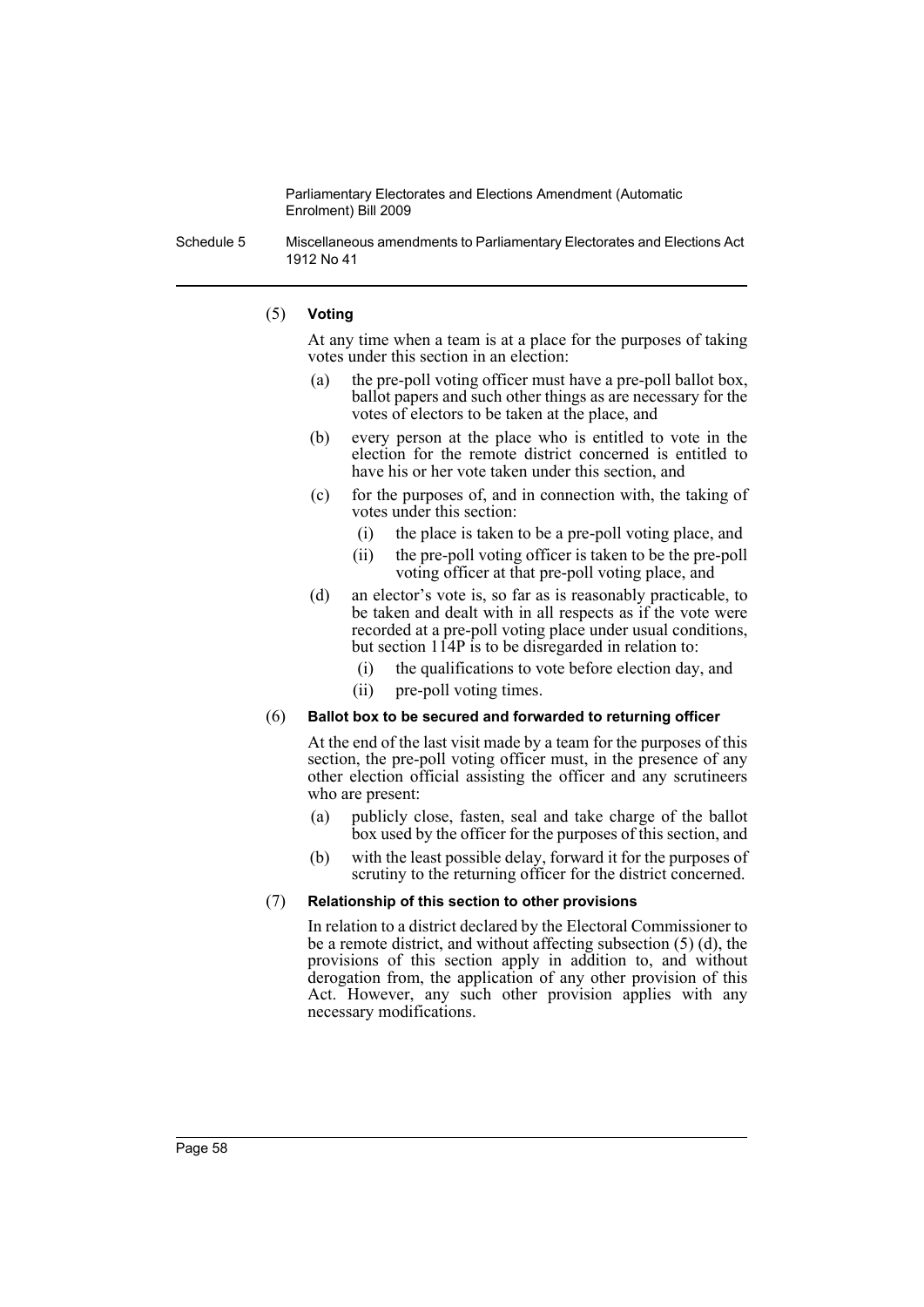Miscellaneous amendments to Parliamentary Electorates and Elections Act 1912 No 41 Schedule 5

#### **[37] Section 89 Polling place managers to be furnished with copies of rolls and ballot papers**

Omit section 89 (1) (a). Insert instead:

(a) provide for use at each polling place sufficient authorised copies of the roll for the district in which the poll is to be taken, and

## **[38] Section 89 (1A) (a)**

Omit the paragraph. Insert instead:

(a) at least one printed authorised copy of the roll for his or her district, and

## **[39] Section 89 (2) (b)**

Omit the paragraph.

## **[40] Section 89 (3)**

Omit the subsection. Insert instead:

(3) An *authorised copy of the roll* referred to in subsections (1) and (1A) is a printed or electronic copy of the roll of the electors for the district as at the date of the issue of the writ for the election for which the polling place has been declared to be a polling place, but does not include the names of any elector who will not have attained the age of 18 years on polling day.

## **[41] Section 102A**

Insert after section 102:

## **102A Marking of roll**

Immediately on delivering a ballot paper to a voter, an election official must, in a manner specified by the Electoral Commissioner, record that delivery on the printed or electronic authorised copy of the roll.

## **[42] Section 104A**

Insert after section 104:

#### **104A Ballot papers may be photocopied, written or otherwise reproduced**

(1) If a polling place does not have or runs out of ballot papers printed in accordance with section 83 or 83B, the returning officer, polling place manager or other election official in charge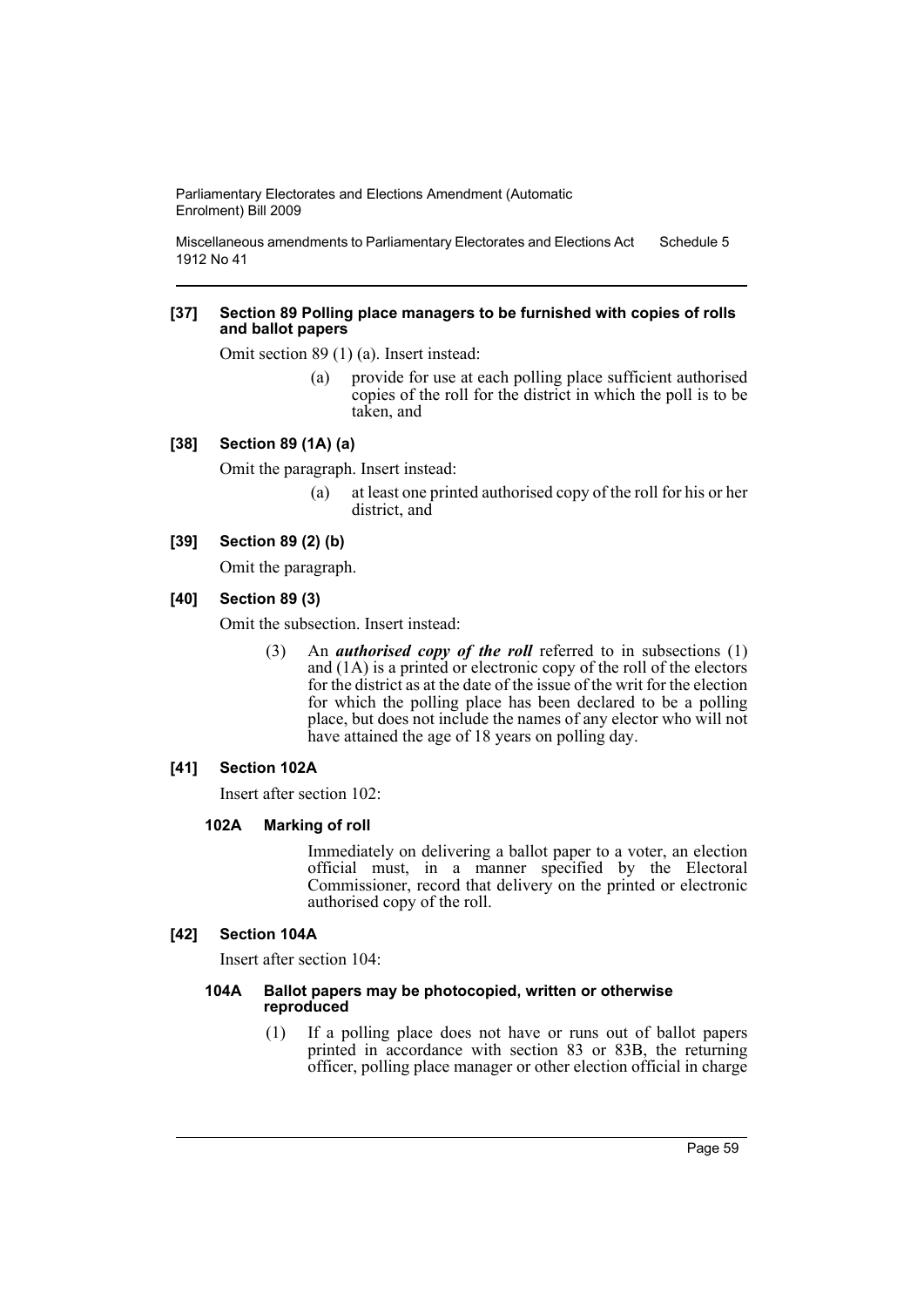Schedule 5 Miscellaneous amendments to Parliamentary Electorates and Elections Act 1912 No 41

> at the time may have the ballot paper reproduced (including by photocopying or by copies being obtained by use of facsimile or email).

- (2) A ballot paper so reproduced is still required to be in or to the effect of the form prescribed in Schedule 4 or 4A, as the case requires, and is to be in the same general format as the ballot paper printed in accordance with section 83 or 83B.
- (3) A ballot paper so reproduced and complying with subsection (2) is as valid as a ballot paper printed in accordance with section 83 or 83B.

## **[43] Section 112 False answer to questions etc or multiple voting**

Omit "twice" from section 112 (1) (d). Insert instead "more than once".

## **[44] Section 120C Penalty notices for certain offences**

Omit "by leaving it at, or sending it by post to, the residence of the elector set out on the roll used at the election" from section 120C (1).

## **[45] Section 120C (1A)**

Insert after section 120C (1):

(1A) A penalty notice may be served personally or by post.

## **[46] Section 120C (2) (b)**

Omit "\$25". Insert instead "\$55".

## **[47] Section 120F Offences relating to failure to vote**

Omit "0.5 penalty unit" wherever occurring in section 120F (1) and (2). Insert instead "1 penalty unit".

**[48] Section 120J Additional provisions applicable where polling day for Assembly and periodic Council elections is same day**

Omit "the copy of the printed roll and the certified copies of rolls in force" from section  $120J$  (j).

Insert instead "the authorised copies of the rolls".

**[49] Section 123 Sealing and transmission by polling place managers of separate parcels of ballot papers etc**

Insert "and" after "election," in section 123 (a).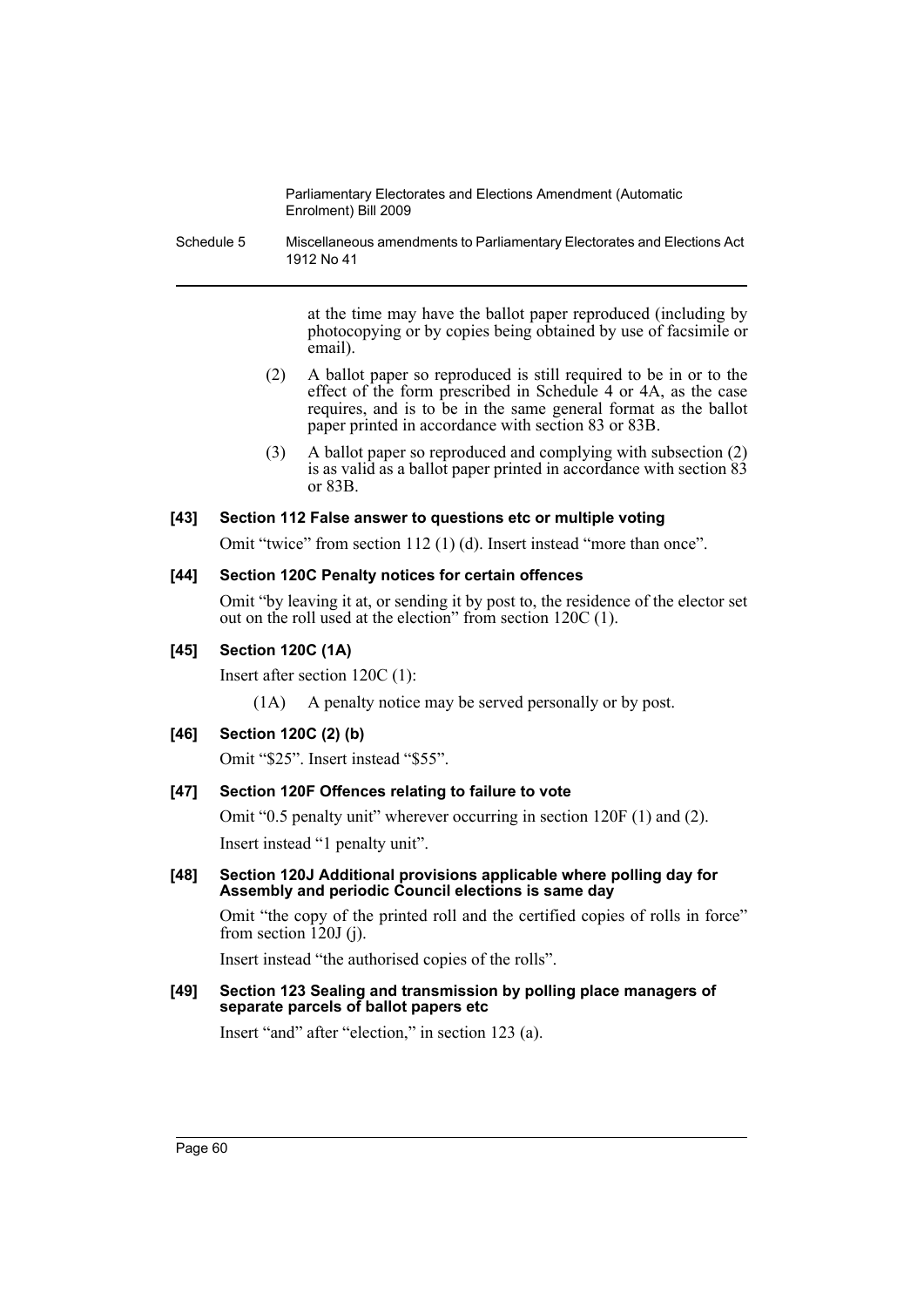Miscellaneous amendments to Parliamentary Electorates and Elections Act 1912 No 41 Schedule 5

## **[50] Section 123 (c)**

Omit "the certified copies of rolls".

Insert instead "any printed authorised copies of the rolls".

## **[51] Section 123 (d)**

Insert at the end of section 123 (c):

and

(d) if, in accordance with section 102A, a recording has been made on an electronic authorised copy of the roll, or on another file, on a computer at the polling place to show the delivery of a ballot paper to a voter—in a fourth separate parcel, a copy of the electronic authorised copy of the roll, or other file, so marked by that recording (such as on a memory stick or a disc as directed by the Electoral Commissioner),

## **[52] Section 125 Returning officers' parcels**

Insert "and, if relevant, copies of the electronic authorised copy of the roll, or other files, showing the delivery of ballot papers to voters at such polling booths" after "such polling booths".

#### **[53] Section 125A Parcels of postal, pre-poll or absent ballot papers etc**

Omit section 125A (3). Insert instead:

(3) Section 127 applies to parcels referred to in subsection (1) as if they were parcels of marked and unmarked ballot papers referred to in that section.

### **[54] Section 126 Declaration of poll**

Omit section 126 (2B). Insert instead:

- (2B) As soon as practicable after being notified of the result of the election, the Electoral Commissioner must announce the result of the election by notice:
	- (a) published in a newspaper circulating in the State, or
	- (b) displayed on the Commission's Internet website.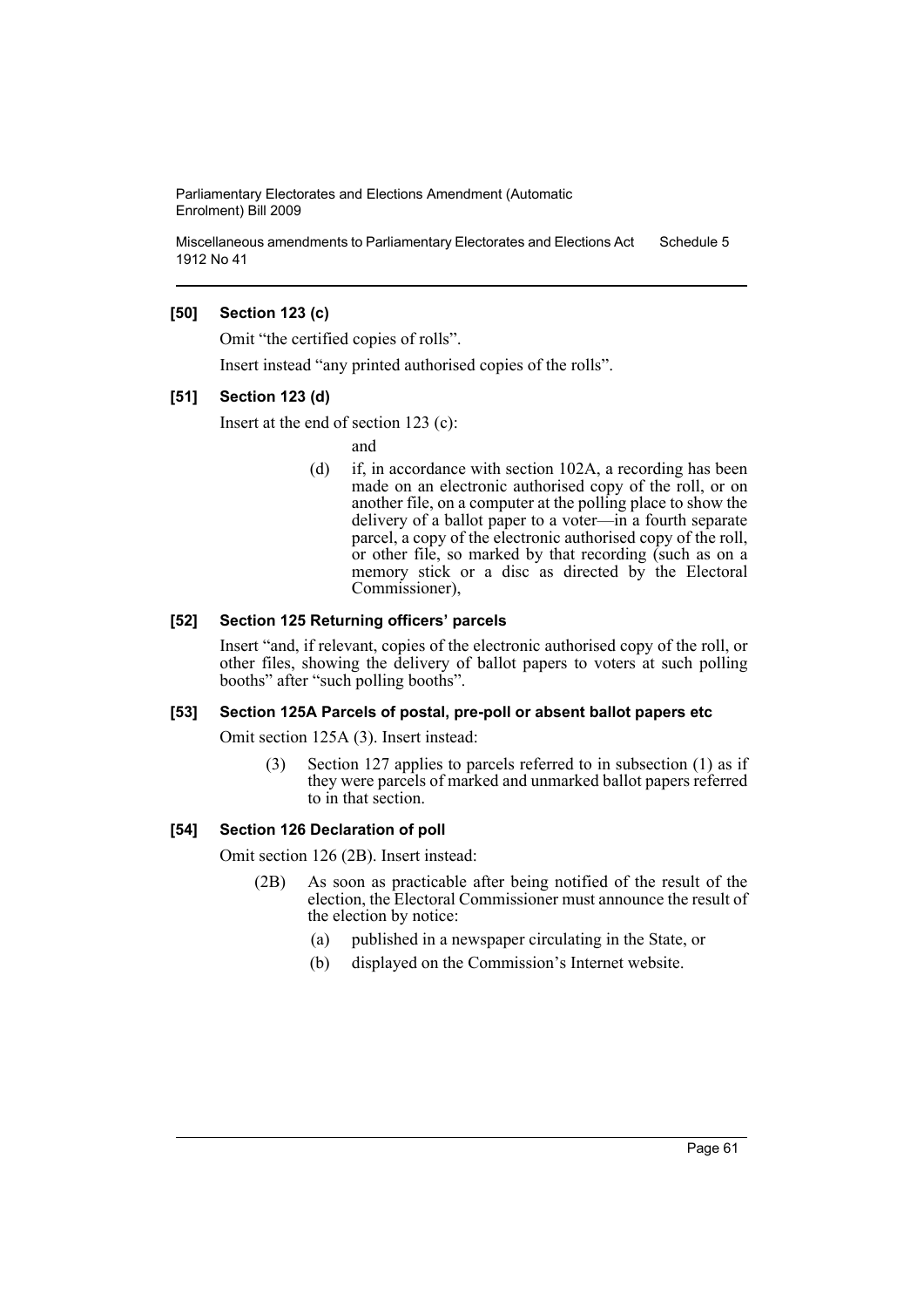Schedule 5 Miscellaneous amendments to Parliamentary Electorates and Elections Act 1912 No 41

## **[55] Section 127**

Omit sections 127–129. Insert instead:

#### **127 Security of election materials**

- (1) The returning officer, after a declaration that a candidate has been duly elected, is to:
	- (a) parcel the marked and unmarked ballot papers, authorised copies of the roll and other papers and materials used in the election in the manner specified by the Electoral Commissioner, and
	- (b) forward the parcels to the Electoral Commissioner.
- (2) The Electoral Commissioner must have the parcels kept securely until the latest of the following:
	- (a) the period of 6 months after the day of polling has expired,
	- (b) the period during which the validity of the election may be disputed under this Act has expired,
	- (c) if a petition has or petitions have been filed under section 155—the Court of Disputed Returns has determined the matters referred to in the petition or petitions,
	- (d) if the Electoral Commissioner has consented to the use of the papers and materials in the parcels for research or analysis—the conclusion of that research or analysis.
- (3) On the expiry of the Electoral Commissioner's obligation under subsection  $(2)$ , he or she may cause the parcels and their contents to be destroyed.

#### **[56] Section 129C Sealing and transmission of separate parcels of ballot papers etc**

Insert "and" after "polling," in section 129C (1) (a).

## **[57] Section 129C (1) (c)**

Omit "the certified copies". Insert instead "any printed authorised copies".

### **[58] Section 129C (1) (c1)**

Insert at the end of section 129C (1) (c):

and

(c1) if, in accordance with section 102A, a recording has been made on an electronic authorised copy of the roll, or on another file, on a computer at the polling place to show the delivery of a ballot paper to a voter—in a fourth separate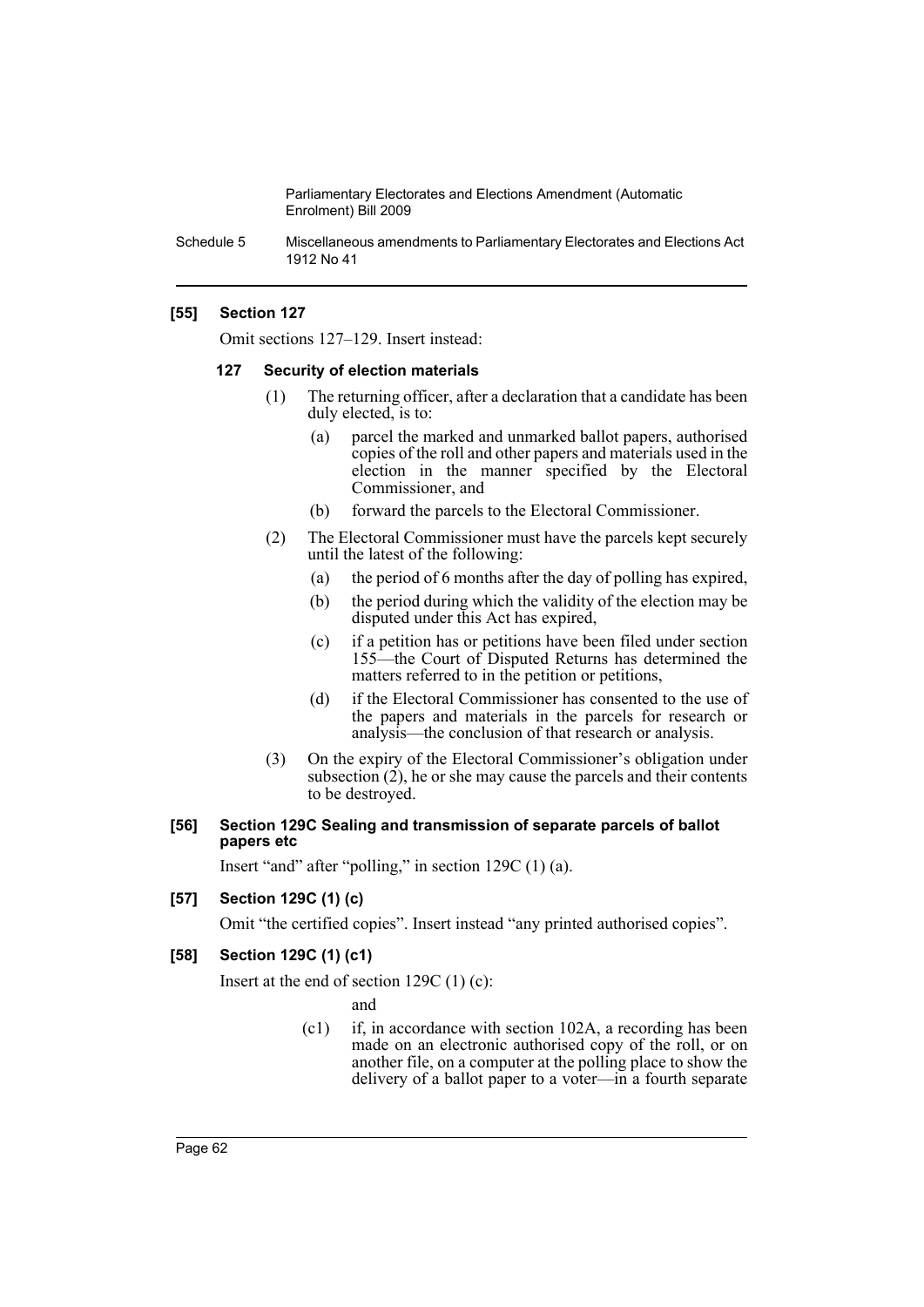Miscellaneous amendments to Parliamentary Electorates and Elections Act 1912 No 41 Schedule 5

> parcel, a copy of the electronic authorised copy of the roll, or other file, so marked by that recording (such as on a memory stick or a disc as directed by the Electoral Commissioner),

#### **[59] Section 129C (2)**

Omit " $(1)$  (c) does". Insert instead " $(1)$  (c) and (c1) do".

#### **[60] Section 129G Declaration of poll**

Omit section 129G (3). Insert instead:

- (3) As soon as practicable after the count has been completed, the Electoral Commissioner must announce the result of the election by notice:
	- (a) published in a newspaper circulating in the State, or
	- (b) displayed on the Commission's Internet website.

#### **[61] Section 129H**

Omit sections 129H–129J. Insert instead:

#### **129H Security of election materials**

- (1) The Electoral Commissioner, after a declaration that candidates have been duly elected, must have the marked and unmarked ballot papers, authorised copies of the roll and other papers and materials used in the election kept securely until the latest of the following:
	- (a) the period of 6 months after the day of polling has expired,
	- (b) the period during which the validity of the election may be disputed under this Act has expired,
	- (c) if a petition has or petitions have been filed under section 155—the Court of Disputed Returns has determined the matters referred to in the petition or petitions,
	- (d) if the Electoral Commissioner has consented to the use of the papers and materials in the parcels for research or analysis—the conclusion of that research or analysis.
- (2) On the expiry of the Electoral Commissioner's obligation under subsection  $(1)$ , he or she may cause those papers and materials to be destroyed.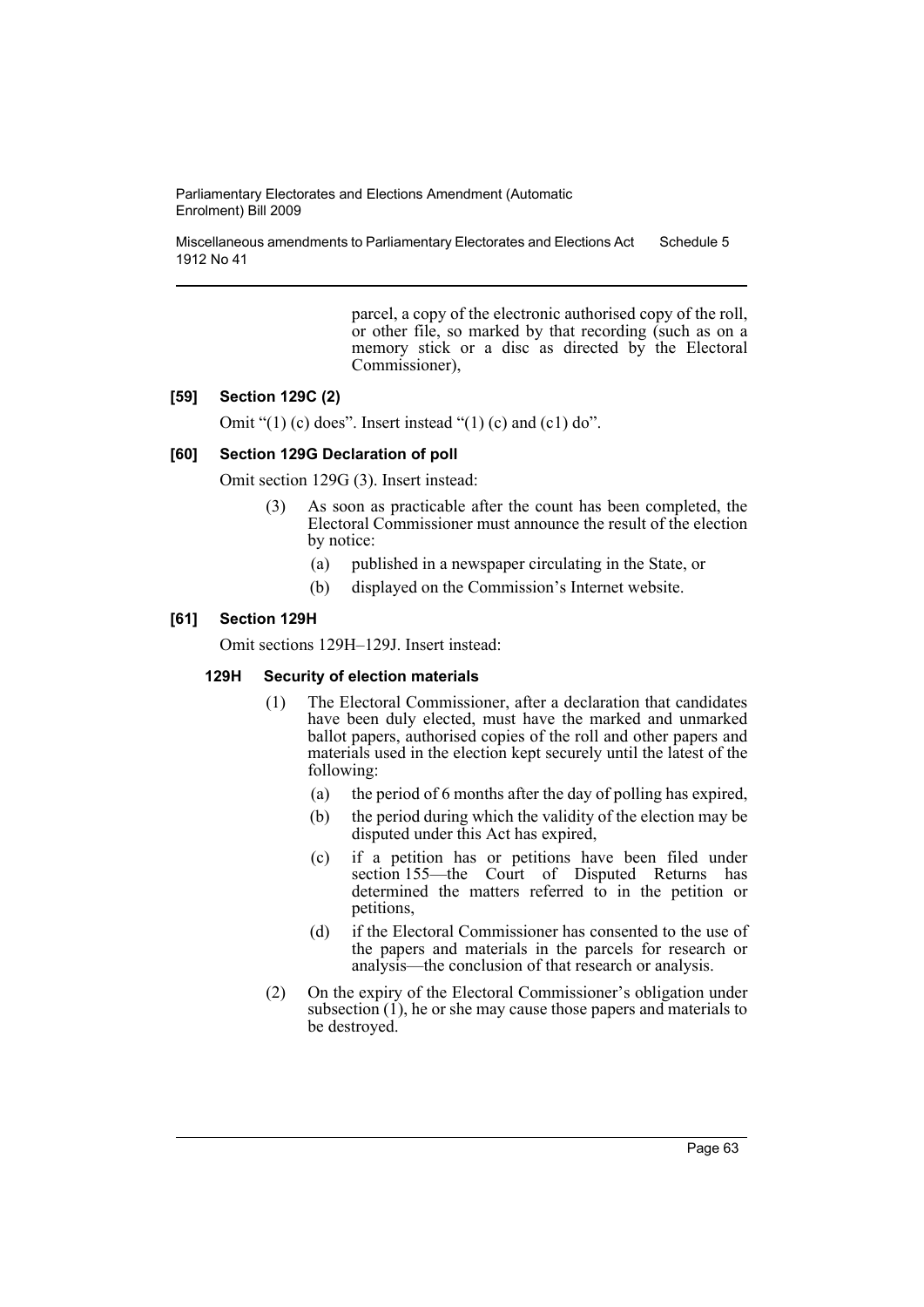Schedule 5 Miscellaneous amendments to Parliamentary Electorates and Elections Act 1912 No 41

## **[62] Section 138**

Insert after section 137:

#### **138 Electoral information**

- (1) After an election, the Commission must ensure that the following information is publicly available:
	- (a) the number of first preference votes given for each candidate,
	- (b) in relation to a periodic Council election—the number of first preference votes given for each group,
	- (c) the details of distribution of preference votes.
- (2) After an election, the Commission must ensure that:
	- (a) each registered party that so requests, and
	- (b) each member of Parliament who is not a member of a registered party and who makes a request in respect of the member's district,

is provided with electoral information containing the names and the addresses of electors who voted (other than silent electors and itinerant electors), whether they voted personally or by post and, if they voted at a polling place for the district for which the electors were enrolled, the location of that polling place.

- (3) Electoral information provided under subsection (2) must only be used in connection with an election.
- (4) A person must not use, or cause or permit the use of, electoral information provided under this section for any purpose other than in connection with an election.

Maximum penalty: 1,000 penalty units.

#### **[63] Section 151B Exhibition of posters**

Omit section 151B (1). Insert instead:

#### (1) **Posters at polling place**

A person must not, at any time on the day of polling for an election, display or cause to be displayed any poster of any size:

- (a) within a polling place, or
- (b) within 6 metres of an entrance to a polling place, or
- (c) on the exterior of a building used as a polling place.

Maximum penalty: 3 penalty units.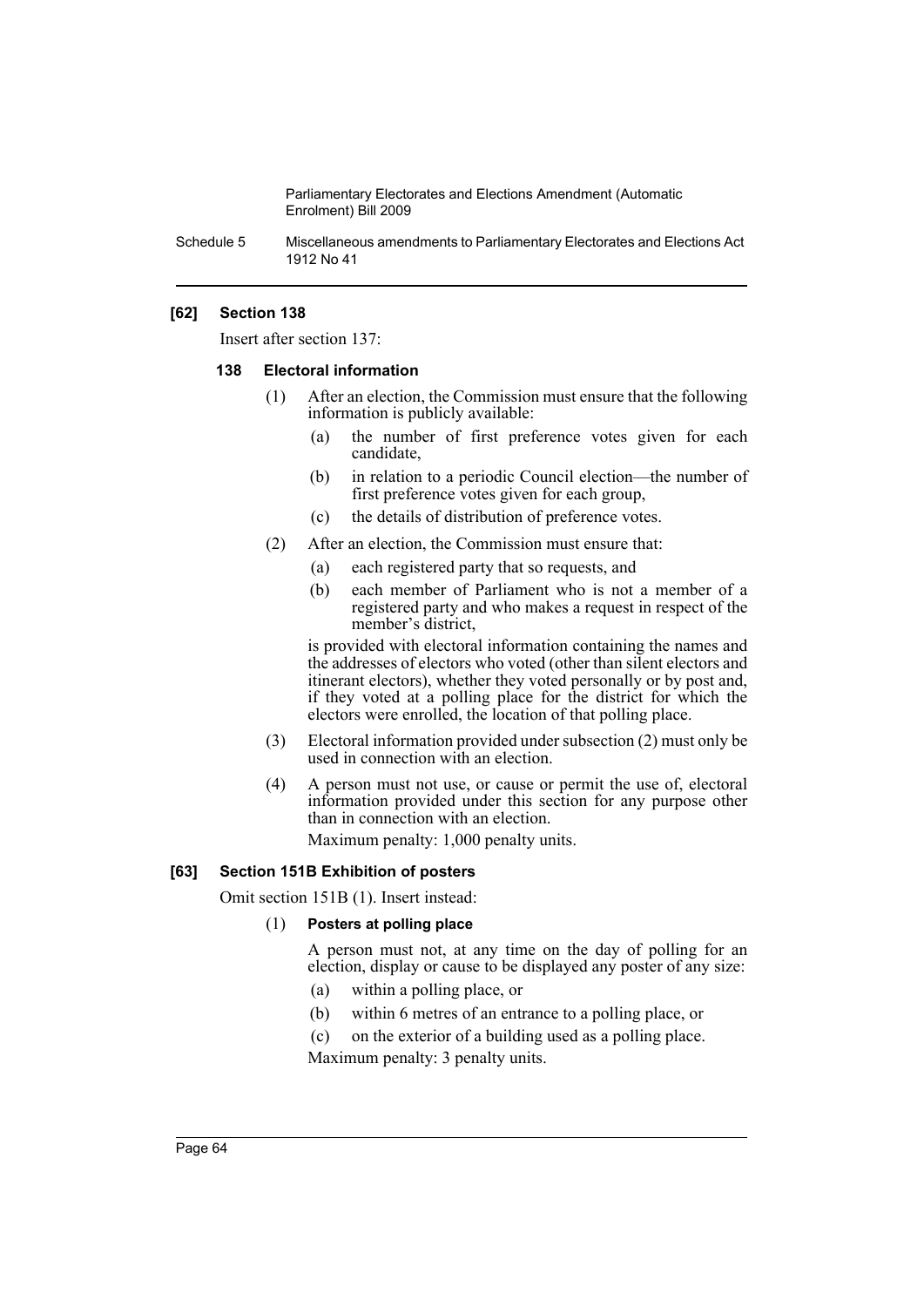Miscellaneous amendments to Parliamentary Electorates and Elections Act 1912 No 41 Schedule 5

### (2) **Posters in grounds of enclosure of polling place**

Without limiting subsection (1), a person must not, at any time on the day of polling for an election, display or cause to be displayed any poster exceeding 8,000 square centimetres in area within the grounds of an enclosure in which a building used for polling is situated.

Maximum penalty: 3 penalty units.

## (2AA) **Posters on boundary of enclosure of polling place**

A person must not, at any time on the day of polling for an election, display or cause to be displayed any poster exceeding 8,000 square centimetres in area on the outer wall, fence or other boundary of the grounds of an enclosure in which a building used for polling is situated.

Maximum penalty: 3 penalty units.

## **[64] Section 151B (4)**

Insert after section 151B (3):

- (4) Subsection (2A) (a) does not apply in relation to a poster:
	- (a) on the outer wall, fence or other boundary of the grounds of an enclosure in which a building used for polling is situated, or
	- (b) within the grounds of an enclosure in which a building used for polling is situated, or
	- (c) on a vehicle on a road or road related area (within the meaning of the *Road Transport (General) Act 2005*), or
	- (d) fixed or attached to a table or stall on a footpath or other public place at any time on the day of polling for an election.

## **[65] Section 151B (6), definition of "the prescribed size"**

Omit the definition.

## **[66] Section 151B (8)**

Insert after section 151B (7):

## (8) **Extension of poster offence provisions to pre-poll voting places**

For the purposes of subsection (1):

(a) a reference to a polling place is taken to include a reference to a pre-poll voting place, and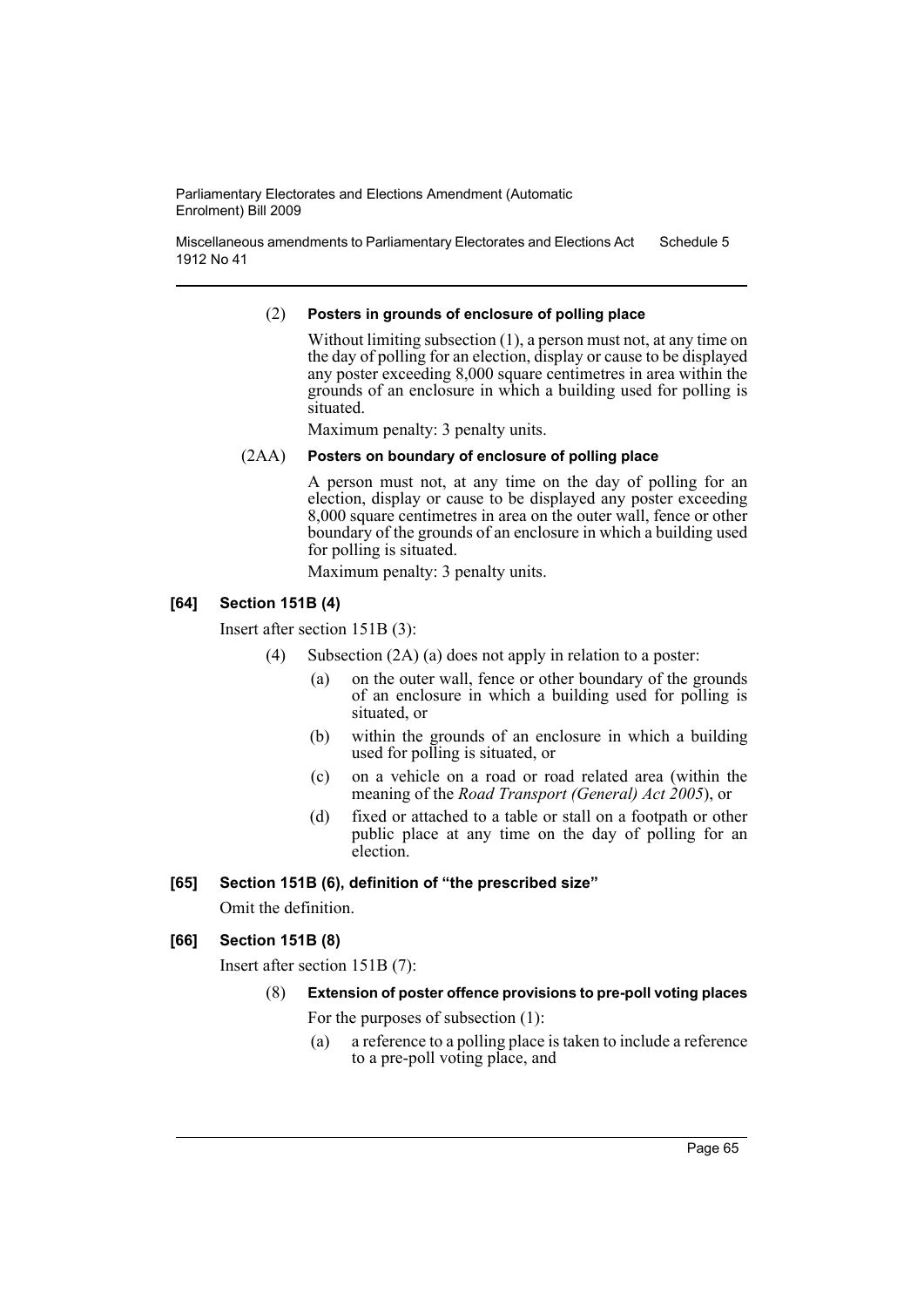Schedule 5 Miscellaneous amendments to Parliamentary Electorates and Elections Act 1912 No 41

> (b) in relation to such a pre-poll voting place, a reference to "at any time on the day of polling for an election" is taken to be a reference to "during the hours appointed for that place under section 114P".

## **[67] Section 151EA**

Insert after section 151E:

#### **151EA Authorisation of advertisements on electronic billboards, digital road signs etc to be displayed**

A person must not display any matter, being an advertisement or notice, containing any electoral matter (within the meaning of section 151B), on an electronic billboard, digital road sign or other similar device, unless the matter contains, in visible, legible characters, the name and address of the person on whose instructions the matter was displayed.

Maximum penalty: 5 penalty units or imprisonment for 6 months.

## **[68] Section 151G Registration of electoral material**

Omit "ticket" wherever occurring in section 151G (8) (a), (c), (d) and (e). Insert instead "voting directions".

## **[69] Section 151GA Registration of electoral matter involving joint voting directions**

Omit "ticket" wherever occurring in section 151GA (1) and (2). Insert instead "voting directions".

# **[70] Section 151H Prohibition of canvassing near polling places**

Omit section 151H (1) (e).

## **[71] Part 5, Division 18**

Omit the Division. Insert instead:

# **Division 18 Polling in Antarctica**

## **154AA Electoral Commissioner to approve procedures for voting in Antarctica**

The Electoral Commissioner is to approve procedures to enable:

(a) any Antarctic elector, where practicable, to vote at an election, and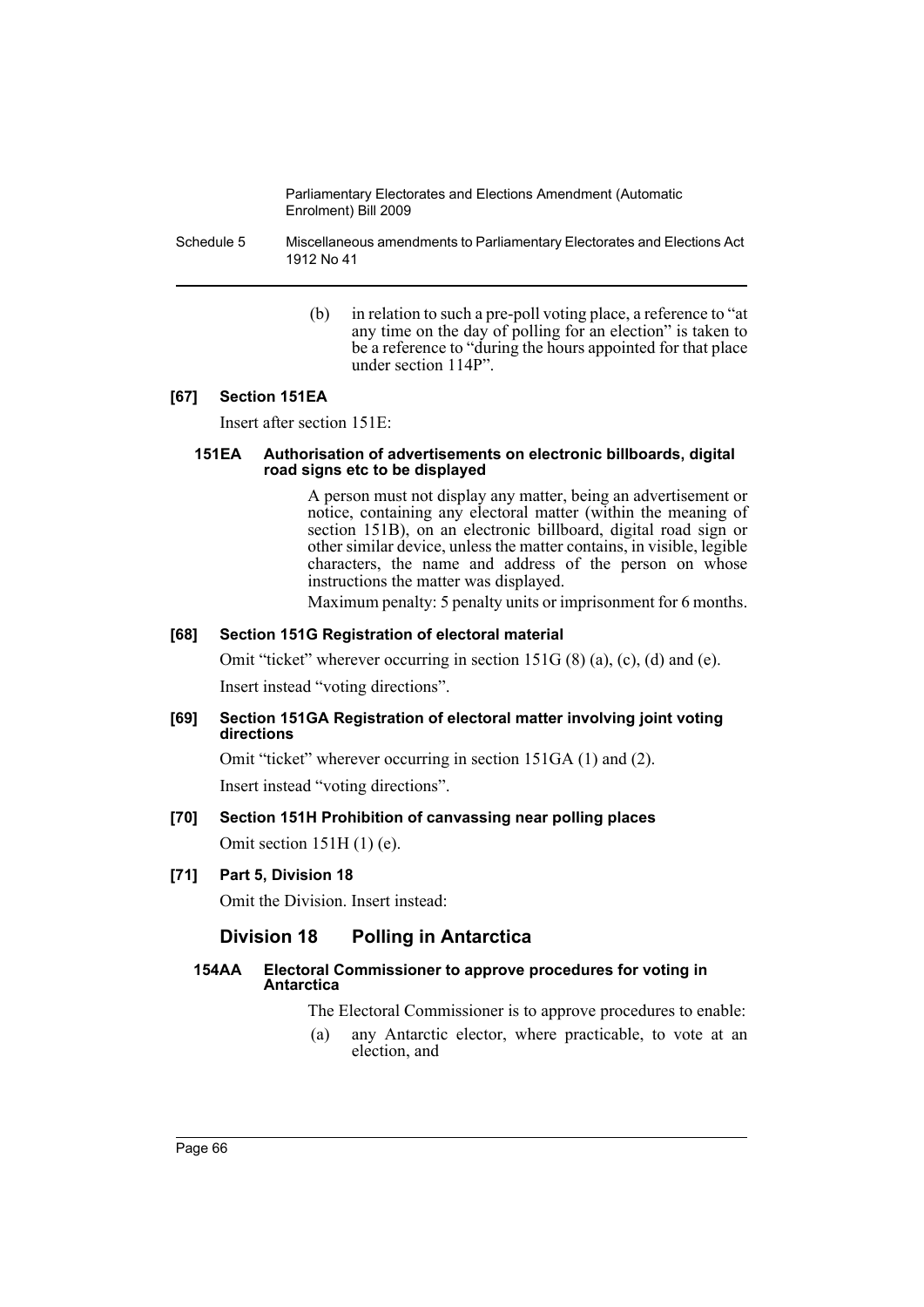Miscellaneous amendments to Parliamentary Electorates and Elections Act 1912 No 41 Schedule 5

> (b) any vote cast in accordance with procedures approved under this section to be transmitted to the Electoral Commissioner.

#### **154AB Entitlement to vote in Antarctica**

Any elector enabled to vote under procedures approved under section 154AA is entitled to vote in accordance with those procedures.

### **154AC Votes from Antarctica to be counted with postal votes**

Any vote cast by an elector and transmitted to the Electoral Commissioner in accordance with procedures approved under section 154AA is to be counted with the postal votes for that election.

#### **154AD Requirements for voting procedures in Antarctica**

Procedures approved under section 154AA are, as far as practicable, to provide for authentication of the vote of an elector and the preservation of the secrecy of that vote.

## **154AE Votes from Antarctica not to be disclosed**

Any person who becomes aware of how an elector, voting in accordance with procedures approved under section 154AA, voted is not to disclose this information to any other person except in accordance with an approved procedure.

Maximum penalty: 0.5 penalty unit.

# **[72] Section 163 Inquiries by Court**

Omit section 163 (2).

#### **[73] Section 180 Summary penalties for neglect**

Omit the section.

### **[74] Schedule 22 Savings, transitional and other provisions**

Insert at the end of clause 1 (1):

*Parliamentary Electorates and Elections Amendment (Automatic Enrolment) Act 2009*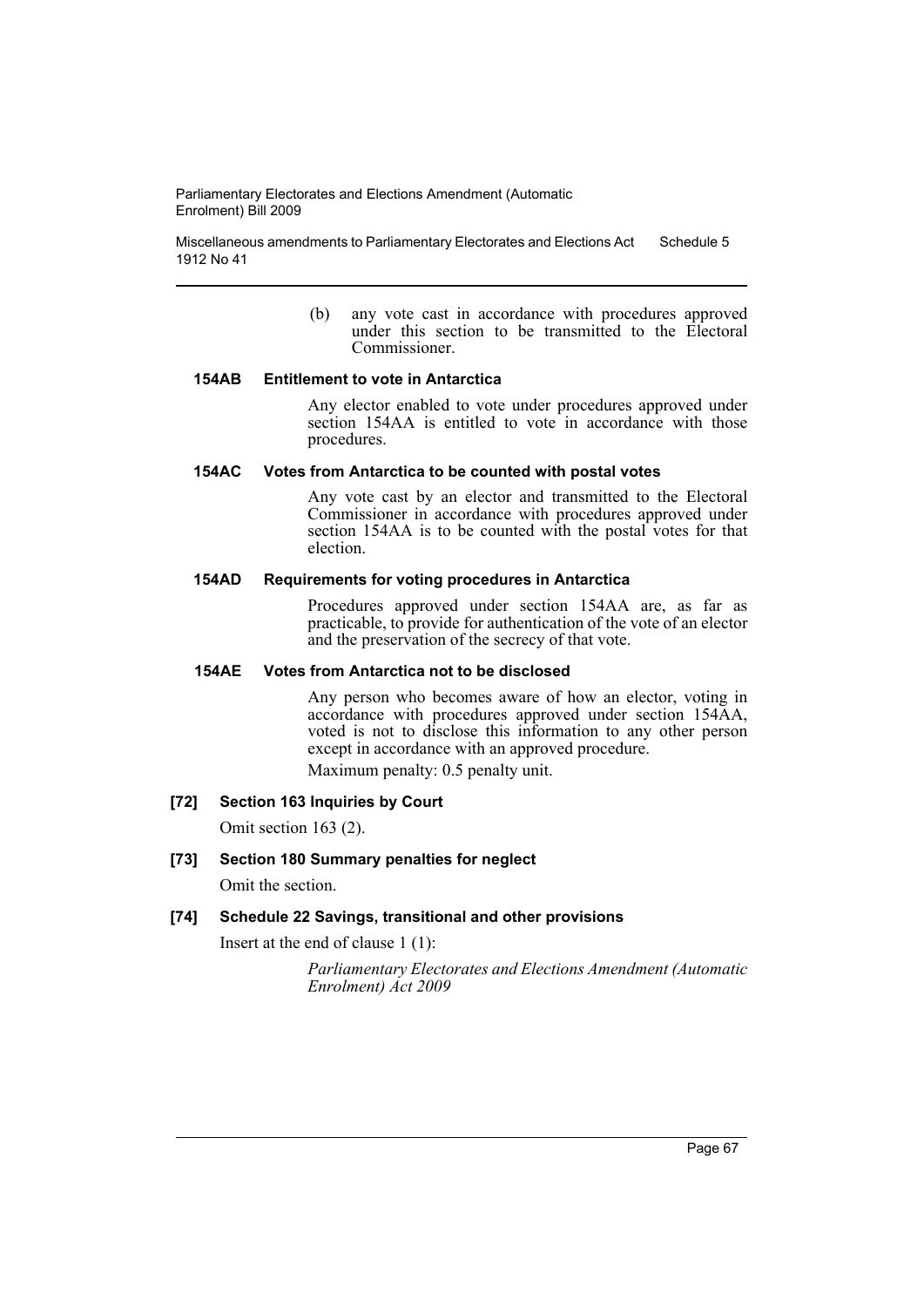Schedule 5 Miscellaneous amendments to Parliamentary Electorates and Elections Act 1912 No 41

## **[75] Schedule 22, Part 3**

Insert after Part 2:

# **Part 3 Provisions consequent on enactment of Parliamentary Electorates and Elections Amendment (Automatic Enrolment) Act 2009**

### **9 Persons enrolled for a subdivision taken to be enrolled for a district**

A person who was enrolled for a subdivision of a district immediately before the commencement of Schedule 1 [7] to the *Parliamentary Electorates and Elections Amendment (Automatic Enrolment) Act 2009* is taken, on the commencement of that item, to be enrolled for that district.

## **10 Commonwealth roll for purposes of election**

- (1) The Electoral Commissioner may request that the Australian Electoral Officer for New South Wales certify, sign and transmit to the Electoral Commissioner a printed copy of the roll for each Commonwealth subdivision in a district as in force on a specified date.
- (2) A copy of the roll so transmitted to the Electoral Commissioner may be used by the Electoral Commissioner to compile a roll for the electoral district which includes the Commonwealth subdivision.
- (3) The regulations may make provision for or with respect to the supply and certification of a composite roll for a district made up of all rolls for Commonwealth subdivisions within that district.
- (4) A copy of a roll referred to in this clause must not contain any particulars relating to a person's occupation.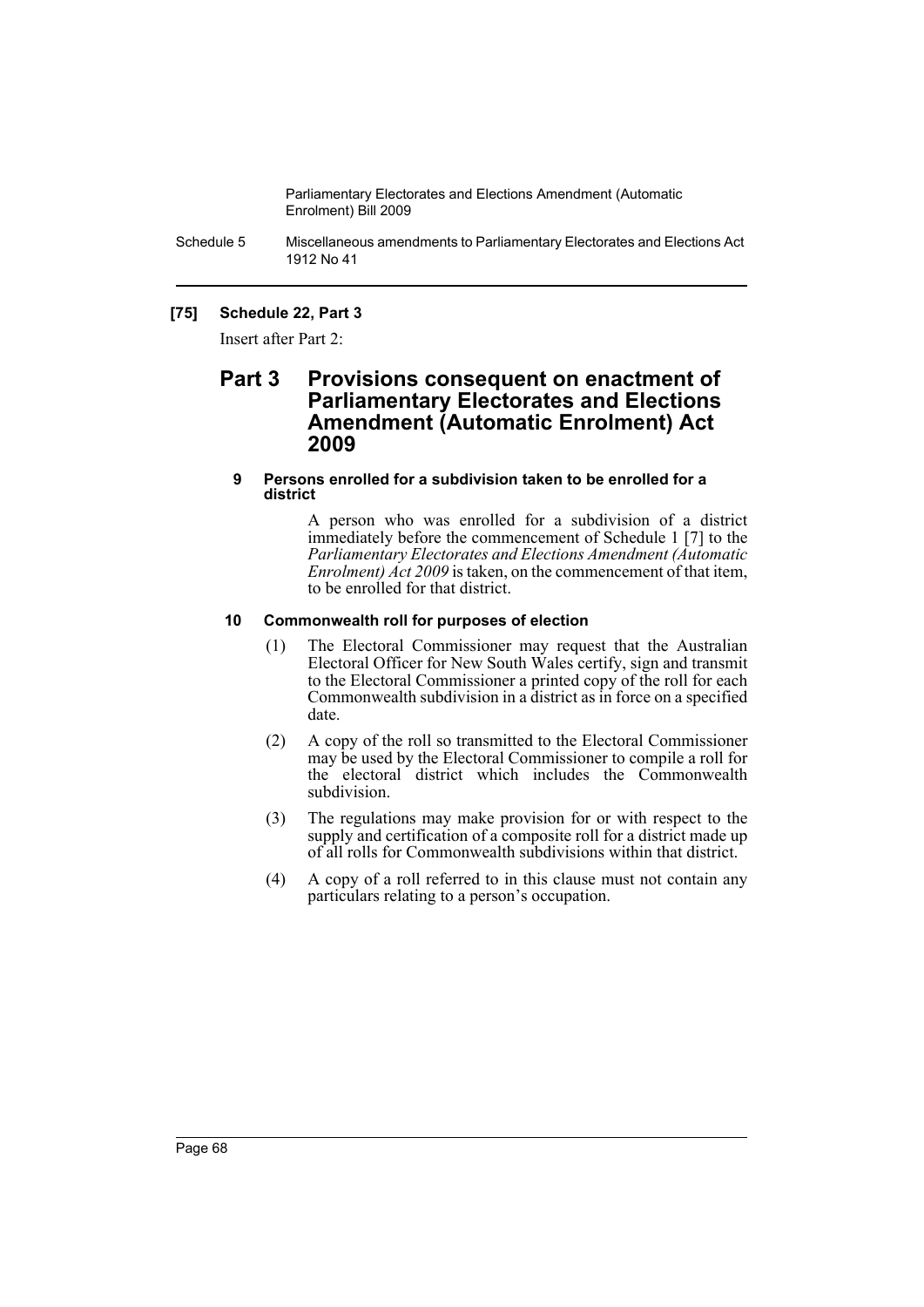Amendment of other legislation Schedule 6

# **Schedule 6 Amendment of other legislation**

# **6.1 Geographical Names Act 1966 No 13**

## **Section 2 Definitions**

Omit "or subdivision" from the definition of *Place*.

# **6.2 Government Information (Public Access) Act 2009 No 52**

### **Schedule 1 Information for which there is conclusive presumption of overriding public interest against disclosure**

Insert in alphabetical order in clause 1:

*Parliamentary Electorates and Elections Act 1912*—section 48 (Privacy—non-disclosure of information)

# **6.3 Local Government Act 1993 No 30**

## **[1] Section 210A Consultation, public notice and exhibition of proposals regarding ward boundaries**

Omit "subdivisions" from section 210A (1) (a). Insert instead "districts".

# **[2] Section 266 Who has the right to be enrolled as an elector?**

Omit "section 21" from section 266 (2). Insert instead "section 25".

# **6.4 Local Government (General) Regulation 2005**

## **Clause 393**

Insert after clause 392A:

## **393 Electoral information**

- (1) After an election, the Electoral Commission must ensure that:
	- (a) each registered political party that so requests, and
	- (b) each councillor and mayor who is not a member of a registered political party and who makes a request in respect of the councillor's and mayor's ward or area, as appropriate,

is provided with electoral information containing the names and the addresses of electors who voted (other than silent electors), whether they voted personally or by post and, if they voted at a polling place for the ward or area for which the electors were enrolled, the location of that polling place.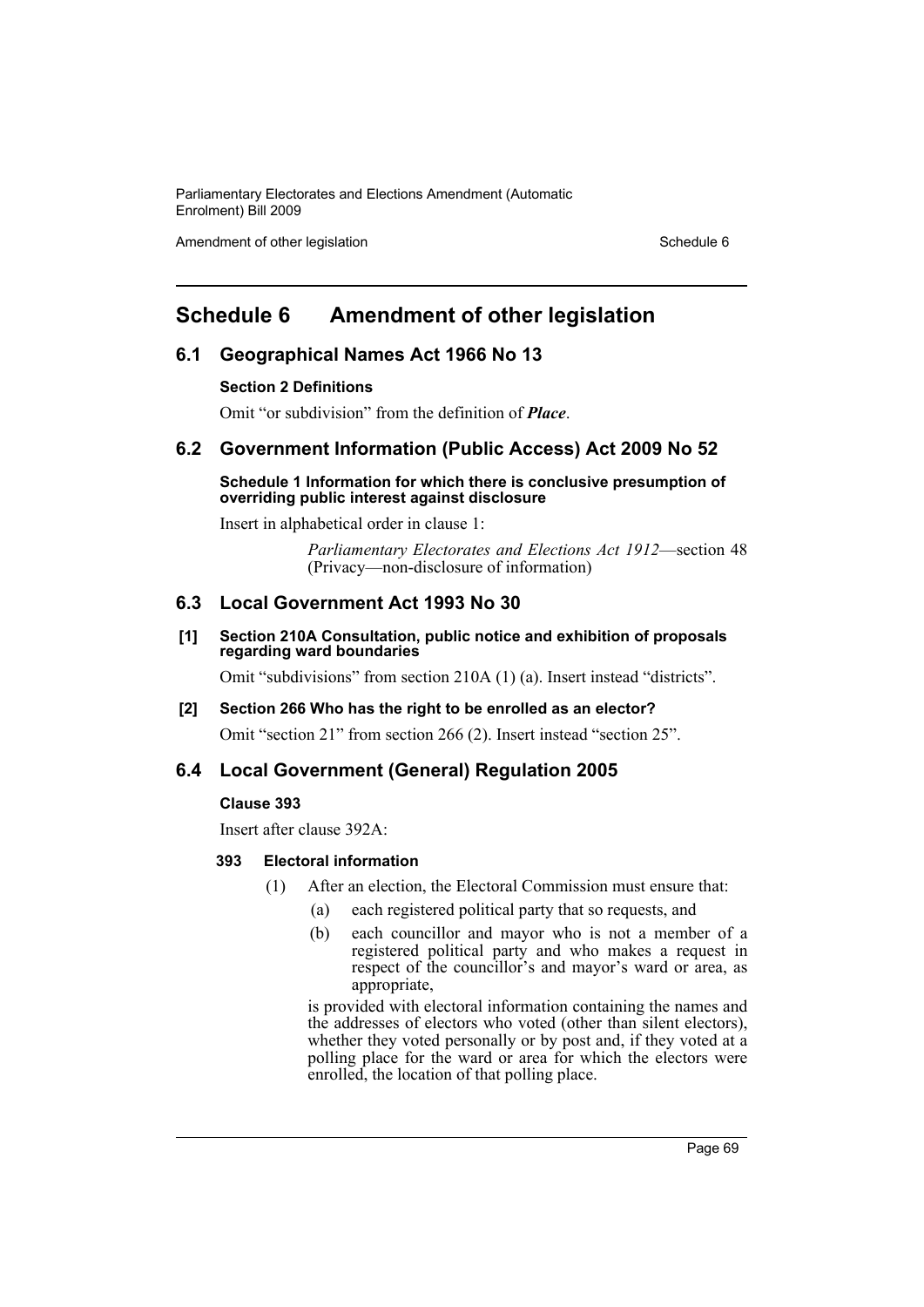Schedule 6 Amendment of other legislation

(2) The provisions of section 138 (3) and (4) of the *Parliamentary Electorates and Elections Act 1912* are adopted in connection with electoral information provided under subclause (1) as set out in subclauses (3) and (4), including the penalty set out at the end of subclause (4).

**Note.** Section 748 (3) and (4) of the Act provide for the creation of offences in connection with elections and polls by adopting, with such modifications as are necessary, any of the provisions of the *Parliamentary Electorates and Elections Act 1912*, and for the penalty for such an offence not to exceed the penalty for the corresponding offence in that Act.

- (3) Electoral information provided under subclause (1) must only be used in connection with an election.
- (4) A person must not use, or cause or permit the use of, electoral information provided under this clause for any purpose other than in connection with an election.

Maximum penalty: 1,000 penalty units.

# **6.5 Parliamentary Electorates and Elections Act 1912 No 41**

## **Section 48 Privacy—non-disclosure of information**

Omit section 48 (6).

# **6.6 Parliamentary Electorates and Elections Amendment Act 2006 No 68**

**[1] Schedule 5, heading**

Omit the heading to Schedule 5. Insert instead:

# **Schedule 5 Amendment of Part 4 of Principal Act**